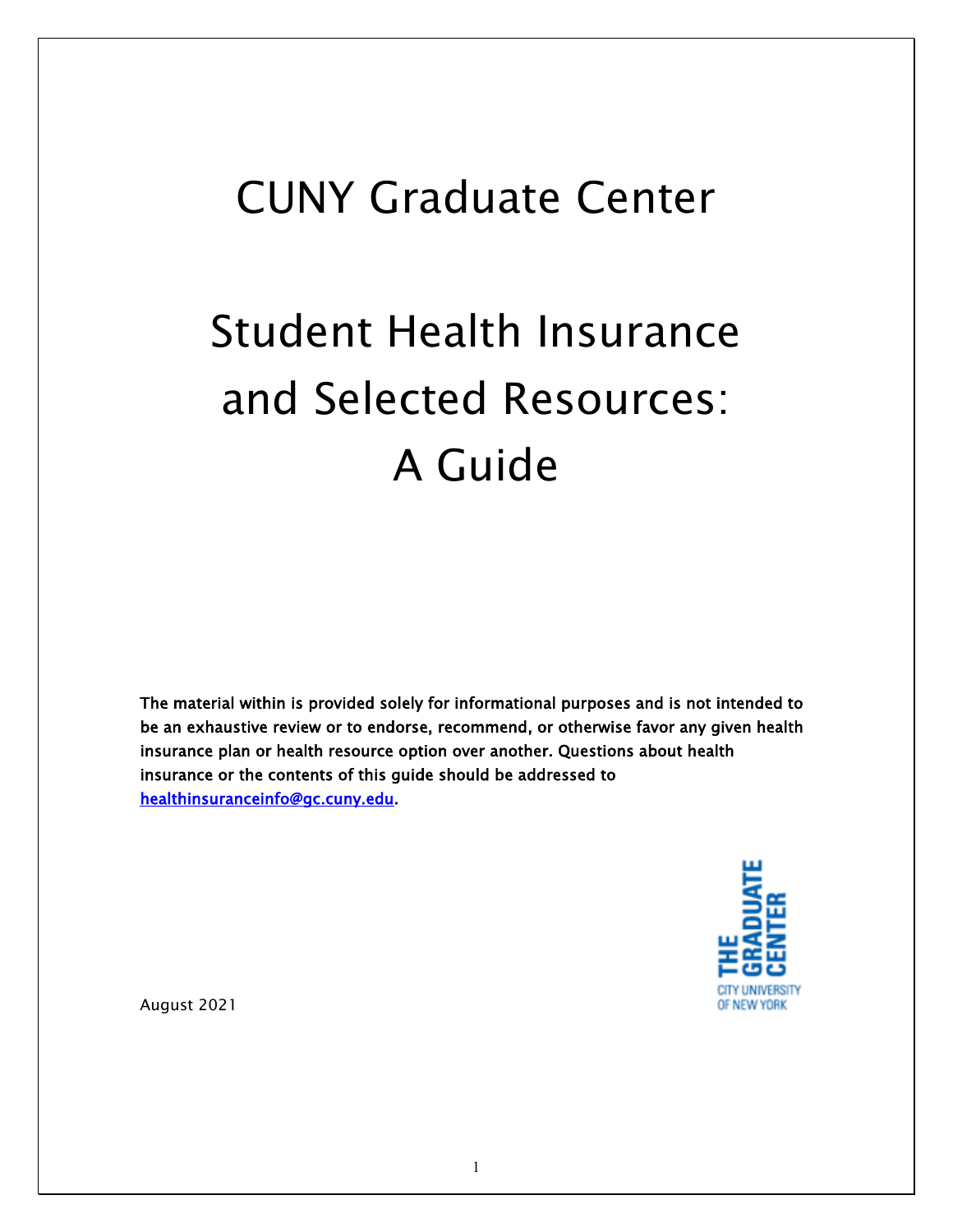| INTERNATIONALS AND VISITING FELLOWS (POSTDOCTORAL SCHOLARS) AND PUBLIC PROGRAMS  22                 |    |
|-----------------------------------------------------------------------------------------------------|----|
|                                                                                                     |    |
|                                                                                                     |    |
|                                                                                                     |    |
|                                                                                                     |    |
|                                                                                                     |    |
|                                                                                                     |    |
|                                                                                                     |    |
|                                                                                                     |    |
|                                                                                                     |    |
|                                                                                                     |    |
|                                                                                                     |    |
|                                                                                                     |    |
|                                                                                                     |    |
| <b>SECTION F - DENTAL PLANS</b>                                                                     |    |
|                                                                                                     | 30 |
|                                                                                                     |    |
|                                                                                                     |    |
|                                                                                                     |    |
|                                                                                                     |    |
|                                                                                                     |    |
|                                                                                                     |    |
|                                                                                                     |    |
|                                                                                                     |    |
|                                                                                                     |    |
|                                                                                                     |    |
| 22. COLUMBIA COLLEGE OF DENTAL MEDICINE, management and management and management and management of |    |
|                                                                                                     |    |

SECTION G - COMMUNITY VISION CLINICS AND COMMERCIAL VISION PROGRAMS................................322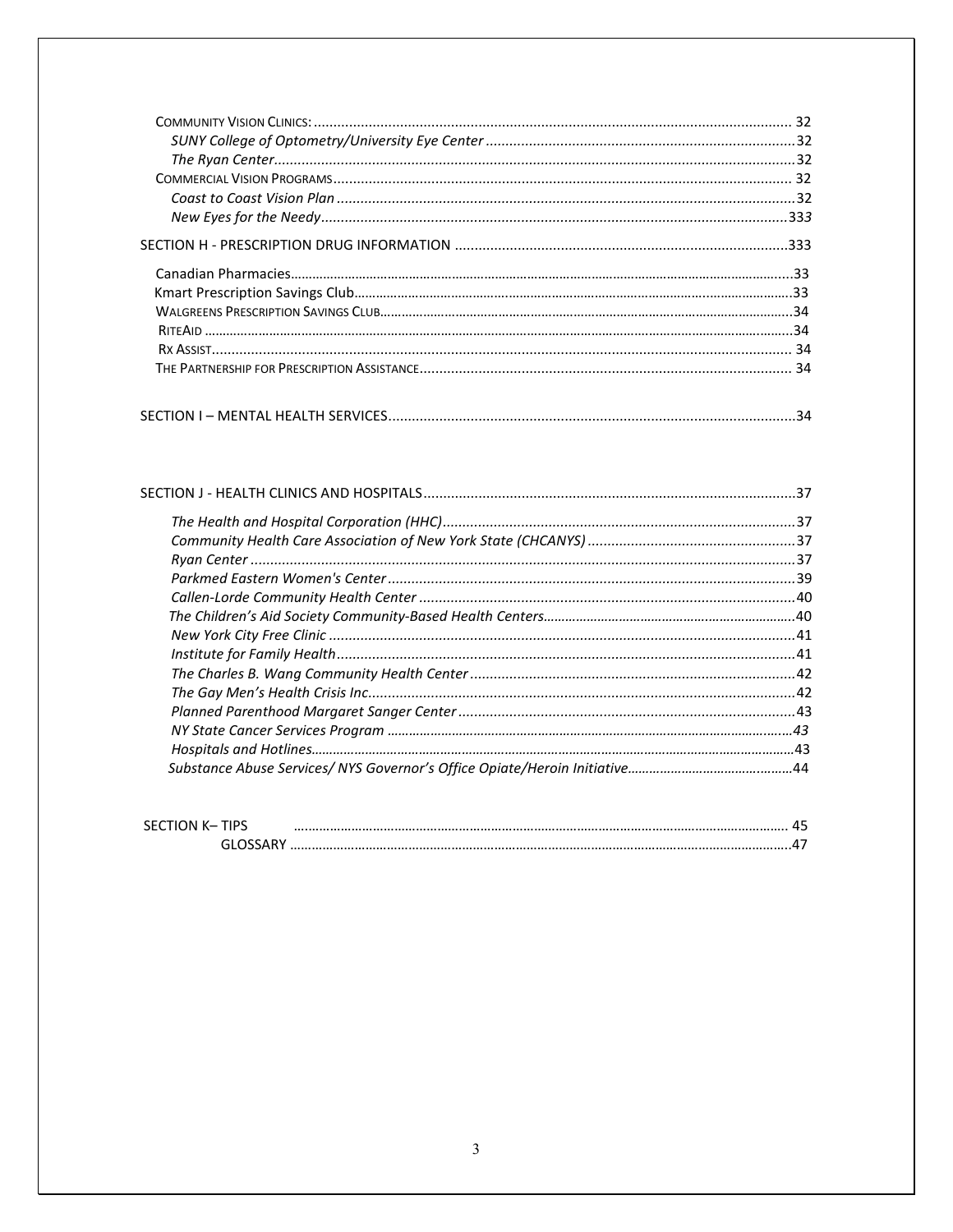#### **INTRODUCTION**

This guide to student health insurance and selected health resources is prepared by the Office of the Vice President for Student Affairs solely for informational purposes and is not intended to be an exhaustive review or to endorse, recommend, or otherwise favor any given health insurance plan or health resource option over another. It is prepared to aid you in understanding health insurance as you research the correct options for yourself and, as applicable, for partners and children. In addition to researching the options described in this guide, if you or your partner are employed, you should inquire about insurance coverage provided by the employer; and explore any group insurance plans offered through professional, alumni, and fraternal associations of which you may be a member.

#### A Note on General Costs for Insurance Coverage:

It is important to note that the costs of insurance policies are sometimes subject to change during the academic year by (usually) modest increments. In other words, the price for an insurance policy in September will most likely be lower than the price for the same policy in January. Also, in planning how to meet your needs for health insurance coverage, take into account that should the qualifying conditions for eligibility for a particular insurance plan end, the timing may be such that you do not immediately have another option for health insurance coverage.

#### Insurance Requirements

#### Report Minimum Essential Coverage

Beginning in Tax Year 2019, Form 1040 will not have the "full-year health care coverage or exempt" box and Form 8965, Health Coverage Exemptions, will no longer be used. You need not make a shared responsibility payment or file Form 8965, Health Coverage Exemptions, with your tax return if you don't have a minimum essential coverage for part or all of 2019. Please refer to the [IRS website](https://www.irs.gov/affordable-care-act/individuals-and-families/individual-shared-responsibility-provision) for more information.

#### Human Resources Administration's Office of Citywide Health Insurance Access (OCHIA)

The mission of OCHIA is to expand access to health insurance for all New Yorkers. The office works to ensure that uninsured New Yorkers who are eligible for public health insurance programs such as Child Health Plus and Medicaid are enrolled. It also helps to expand access to health insurance for the City's small businesses, sole proprietors and working individuals.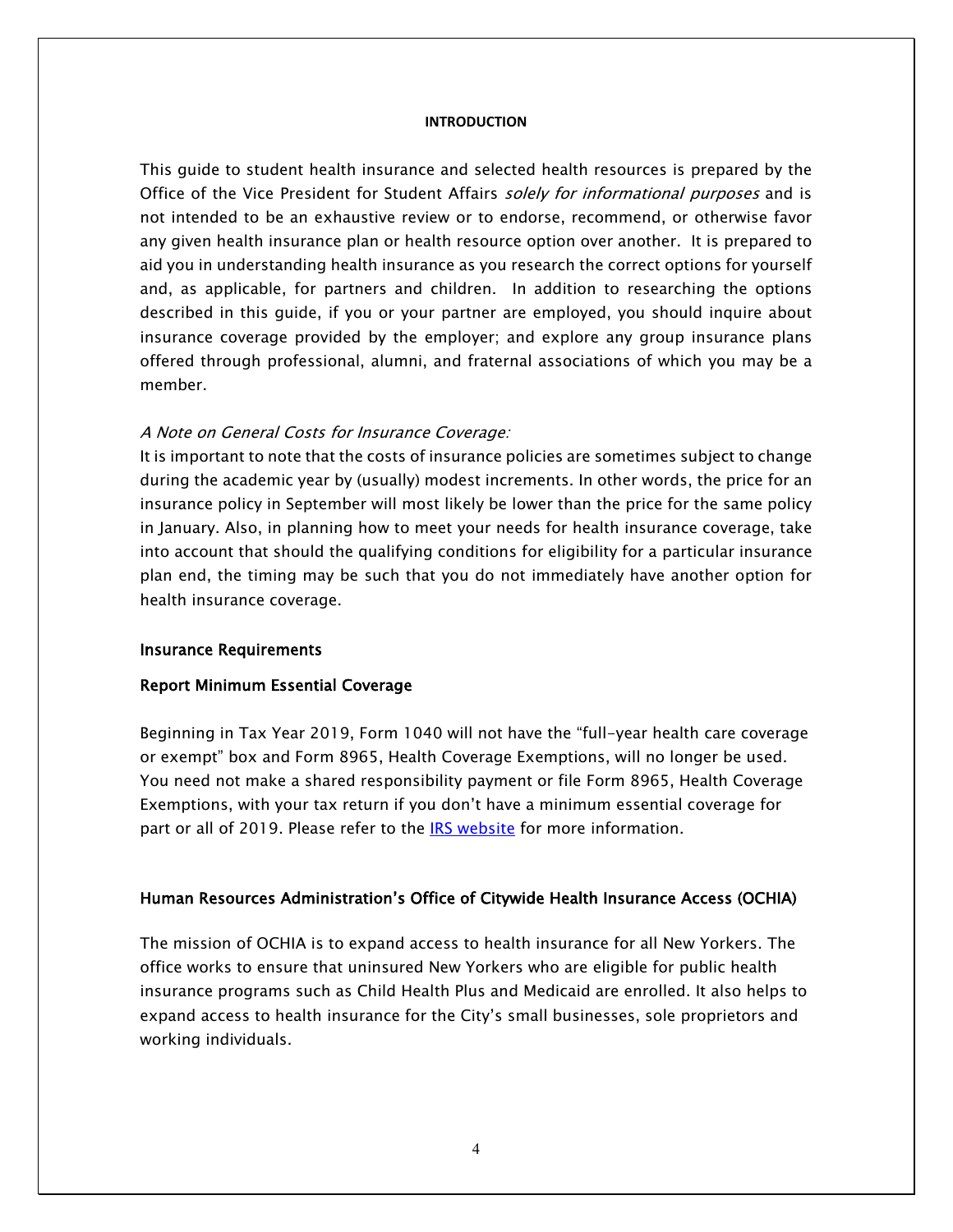NYC Health Insurance Link (HI Link) [\(www.nyc.gov/hilink\)](http://www.nyc.gov/hilink), provided by OCHIA, is a webtool that allows small businesses and individuals to compare costs and benefits of private health insurance plans, screen themselves for public health insurance, and stay updated on health care reform. The site also helps New Yorkers learn what federal health care reform means to them, and understand their health insurance rights and responsibilities.

#### Which Applies to You?

A. I qualify for NYSHIP. All three requirements must be met for Graduate Center students to be eligible for the New York State Health Insurance Program (NYSHIP) Student Employee Health Plan (SEHP) health insurance coverage:

- a. Students must be matriculated in a doctoral program at the Graduate Center.
- b. Students must be employed at CUNY as Graduate Assistants A, B, C or D or as adjuncts (teaching- or non-teaching, lecturer or as CLT's).
- c. Students must earn at least \$4,122 a year in one of those titles. If they are employed for just one semester, they must earn at least \$2,061 to be eligible.

Please note: Being eligible DOES NOT automatically enroll you in the NYSHIP health insurance program. Students wishing to enroll must complete an enrollment form and provide copies of their social security card, birth certificate or passport, and appointment letter. Additional documentation is required for those wishing to enroll dependents. Also, remember, you need to be a currently matriculated doctoral student at CUNY.

For more information see [http://www.gc.cuny.edu/Prospective-Current-](http://www.gc.cuny.edu/Prospective-Current-Students/Student-Life/Health---Wellness/Health-Insurance)[Students/Student-Life/Health---Wellness/Health-Insurance](http://www.gc.cuny.edu/Prospective-Current-Students/Student-Life/Health---Wellness/Health-Insurance)

## B. I am a full-time matriculated student at the CUNY Graduate Center and I do not qualify for NYSHIP (above).

You have a few options:

- $\triangleright$  A plan purchased from the New York Health Insurance Marketplace
- $\triangleright$  Public Health Programs such as Medicaid (See Section B for details)
- $\triangleright$  Hospitalization-only coverage or Other Commercial or Group Options (See section E for details)

## C. I cannot afford health insurance or am not a full-time student, and don't qualify for NYSHIP. What can I do?

- a. If you are under 26, you may be eligible to stay on your parent's plan. Residents of New York may stay on a parent's plan until age 29.
- b. Check if you qualify for group insurance through any other organization you might belong to (such as alumni or fraternal organizations)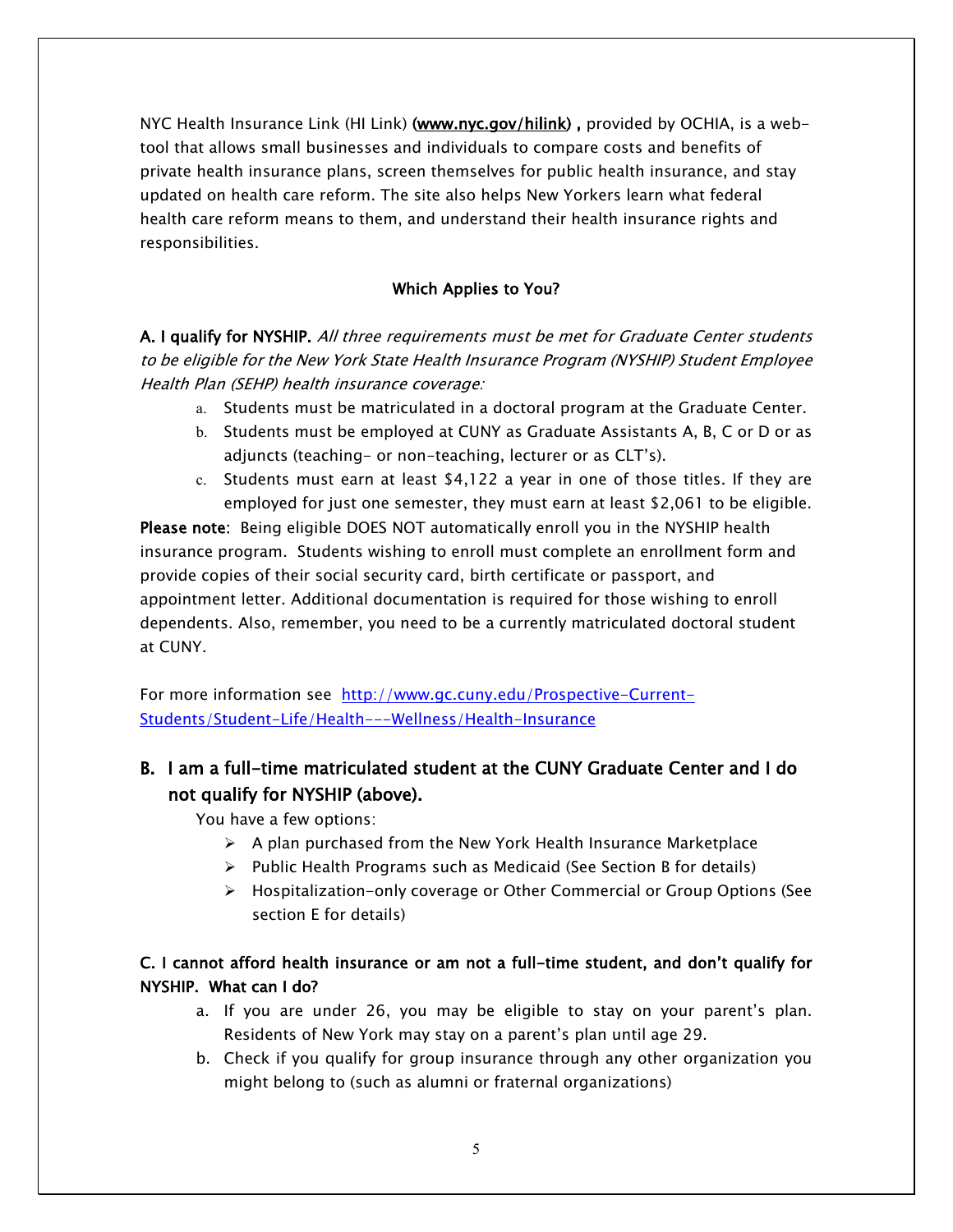c. If you are not a NY State resident, you should see if NJ or CT has a program for its residents.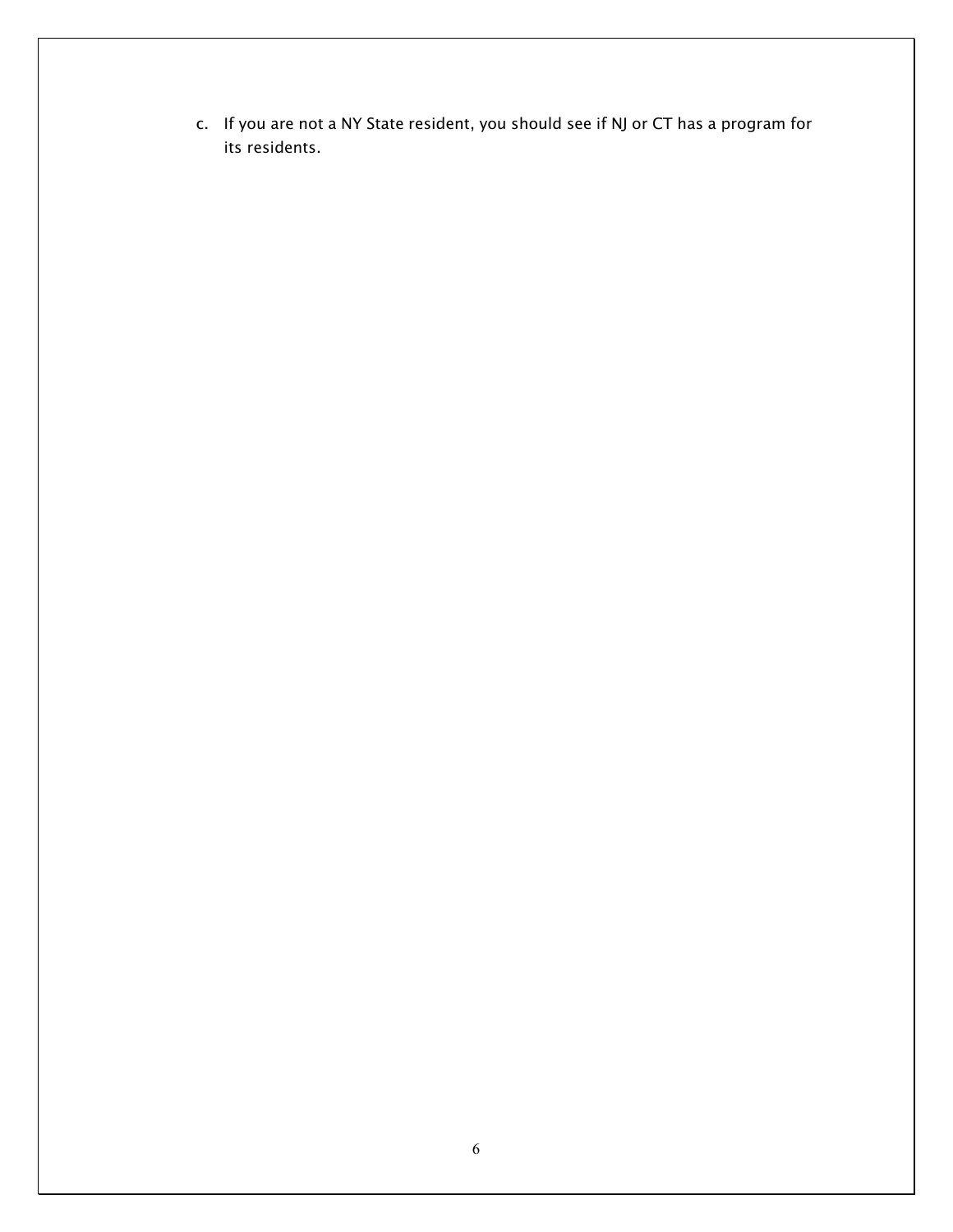I have a few options for health insurance;

#### How do I choose a health plan?

The information in this section is intended to aid you in the sometimes overwhelming process of selecting the insurance plan that best suits you and your family. If you do not qualify for NYSHIP and are facing a choice over health insurance programs, these questions may help you make up your mind.

#### Things to consider while selecting a health insurance plan:

The following is intended to be used as a check-list that will help you consider the benefits offered by various health insurance plans. Because each plan is different, we encourage you to ask yourself these questions, as well as fill out the worksheet below before making a final decision for you and/or your family. After looking through this booklet, use the following check-list and worksheet to compare your options.

#### • Will you be eligible for the NYSHIP program in the fall or in the future?

- o See requirements for NYSHIP (section C) to determine eligibility
- $\circ$  If you are not eligible now, but might be in the future, you may want to purchase insurance on a monthly basis to cover you and your family now until you are eligible for NYSHIP.
- $\circ$  If you purchase a yearly plan now, you may end up over-paying.
- $\circ$  If you are eligible for NYSHIP, you can stop reading now and skip to the NYSHIP section of this guide for information on benefits and enrollment. Or you can contact [healthinsuranceinfo@gc.cuny.edu](mailto:healthinsuranceinfo@gc.cuny.edu) to enroll.
- Can you get insurance from an association you belong to? Many of the following offer health insurance:
	- o Alumni Associations
	- o Fraternities and Sororities
	- o Workers or Professional Organizations
	- o Honor Societies
- Should you choose public or private health insurance?
	- $\circ$  Does your monthly income and residency qualify you for Medicaid, Child Health Plus or the Insurance Marketplace public health insurance programs? (See Section B of this Guide)
- Are you aware of all of the costs associated with the plan?
	- $\circ$  Monthly premiums (cost you pay per month to be enrolled in the program)
	- o Deductibles (charge you must accrue and pay at a doctor's office or hospital or for prescriptions before your insurance company will begin to pay their portion)
	- $\circ$  Co-pays (charge you must pay for every doctor's office or hospital visit)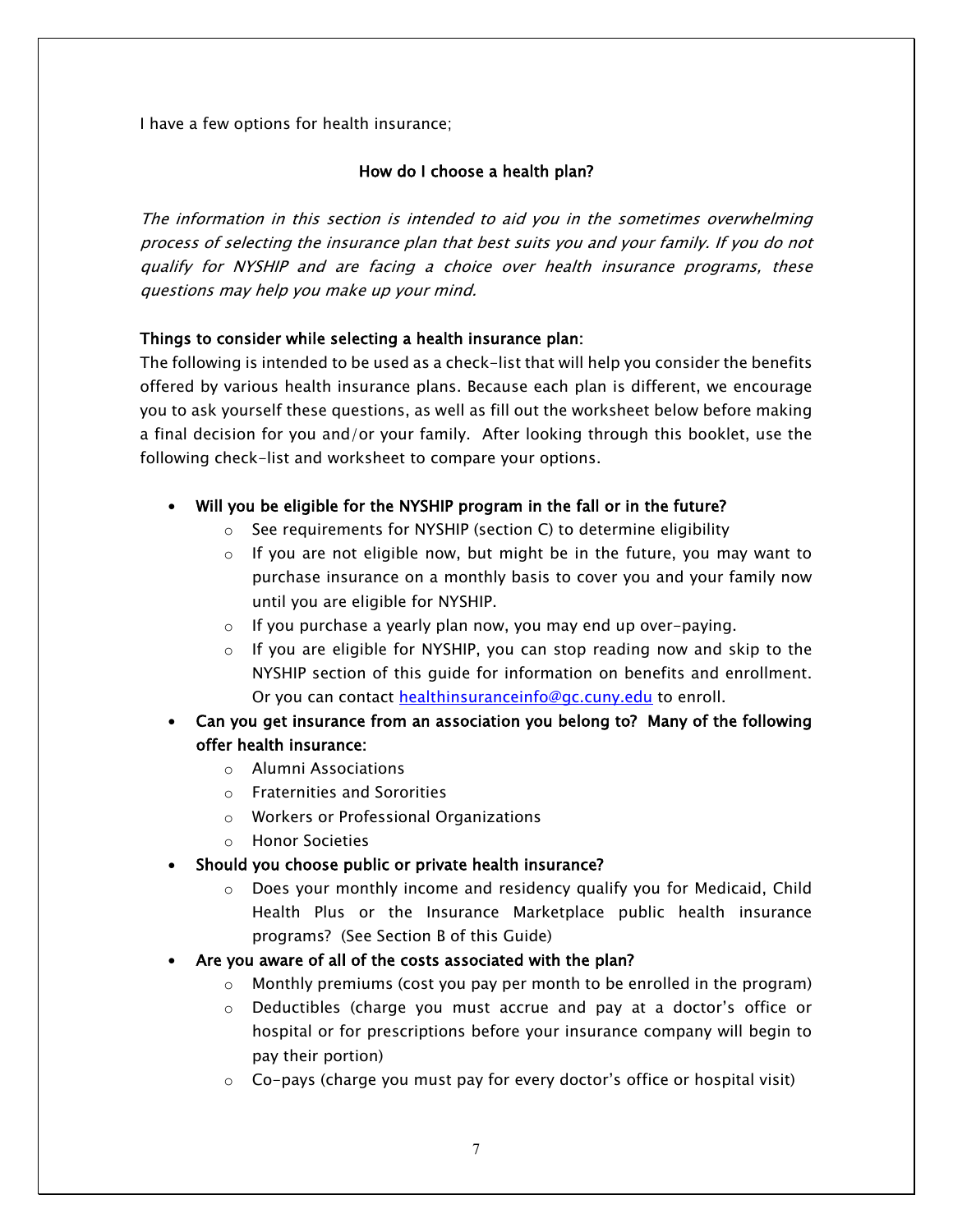- $\circ$  Co-insurance (percentage you must pay of every doctor's office or hospital visit; insurance plans that have a co-insurance policy normally pay 80% of the usual and customary charges after you pay the deductible)
- $\circ$  Prescriptions (Drugs prescribed by your doctor that you must purchase from a pharmacy)
- HMO or PPO?
	- $\circ$  A HMO is a Health Maintenance Organization. HMO's typically have lower premiums, but less choice of medical providers (patients must remain innetwork for health care). Additionally, services such as MRIs generally need to be approved in advance by the insurance company. This means that your doctor and your insurance company have to agree on the plan for your health care before treatment/diagnosis can sometimes be given.
	- $\circ$  A PPO is a Preferred Provider Organization. PPO's provide greater choice of providers, but may have higher premiums. Generally in a PPO, the doctor is the only person who makes decisions about your health care and preadmission isn't necessary for services such as an MRI.
- Is your doctor and hospital in the network?
	- $\circ$  Each insurance provider has a different network. Be sure to check their websites for your preferred medical professionals and hospitals before selecting your health insurance. Not every hospital in New York takes every medical insurance. After you choose your medical insurance, be sure to check and see which hospitals in NYC are in your network.
- Does the plan cover your specific medical needs or conditions? The following services may not be covered by all plans:
	- o Prescription Drugs
	- o Chiropractics
	- o Dentistry
	- o Alcohol and Drug Rehabilitation
	- o Mental Health
	- o Holistic and Wellness Services
	- o Nutrition
	- o Podiatry
	- o Long-Term Care
	- o Ambulances
	- o Emergency Room Visits
	- o In-Patient Hospital Care
	- o Out-Patient Hospital Care
	- o Treatment at a hospital by a doctor that bills individually
	- o Annual Doctor's Examinations
	- o Out-of-Network Services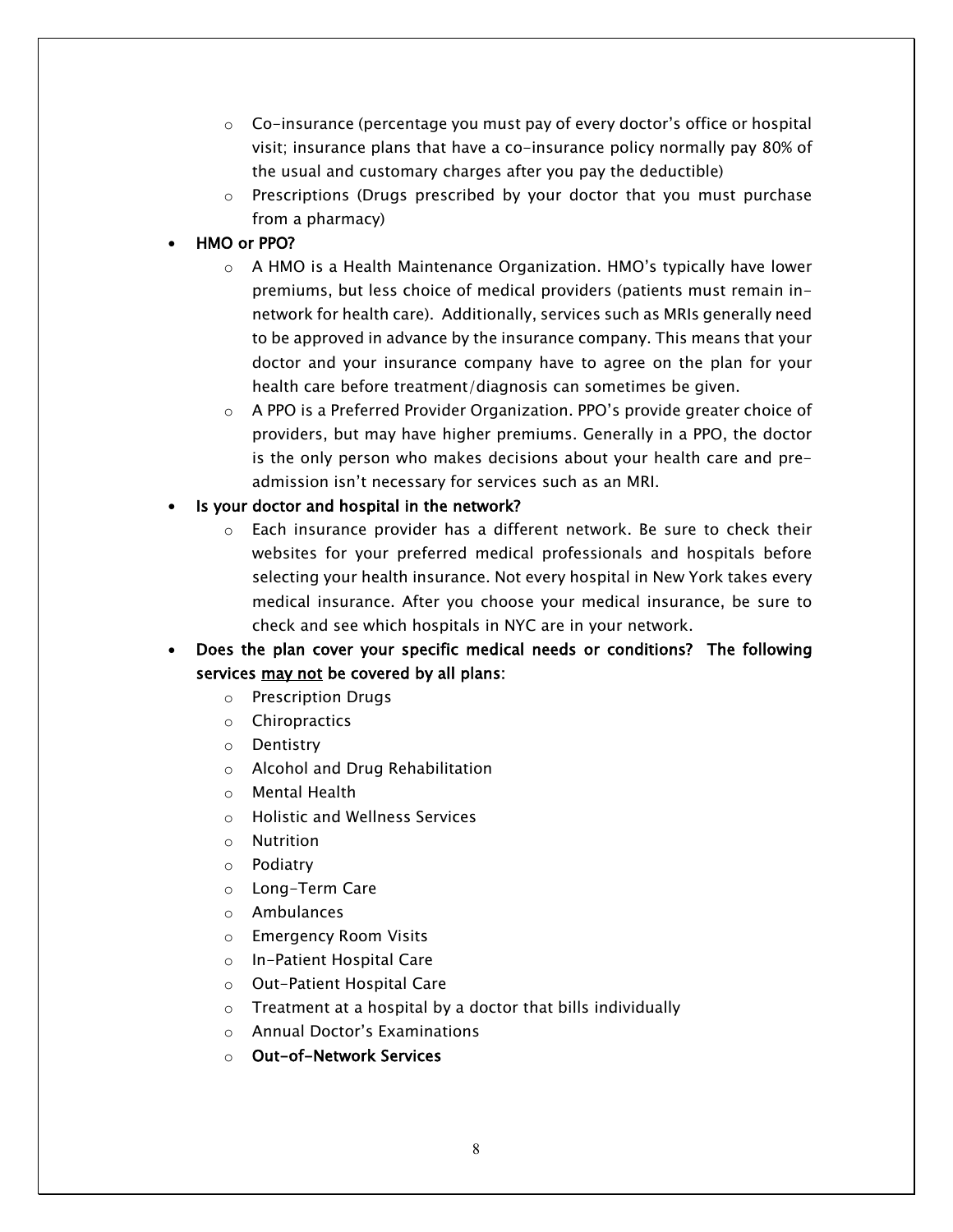- Is the insurance for you only? Or do you need a plan for you, your spouse/partner and/or your child(ren)?
	- o The costs change dramatically if you are considering a plan that includes your spouse/partner and/or child(ren).
	- o Remember that even if you select a private insurance for yourself, you may still be eligible to enroll your child(ren) in Child Health Plus (See Section B of this guide).
	- o Domestic partner coverage varies depending on provider. Be sure to find out if the program you select will insure your partner, too.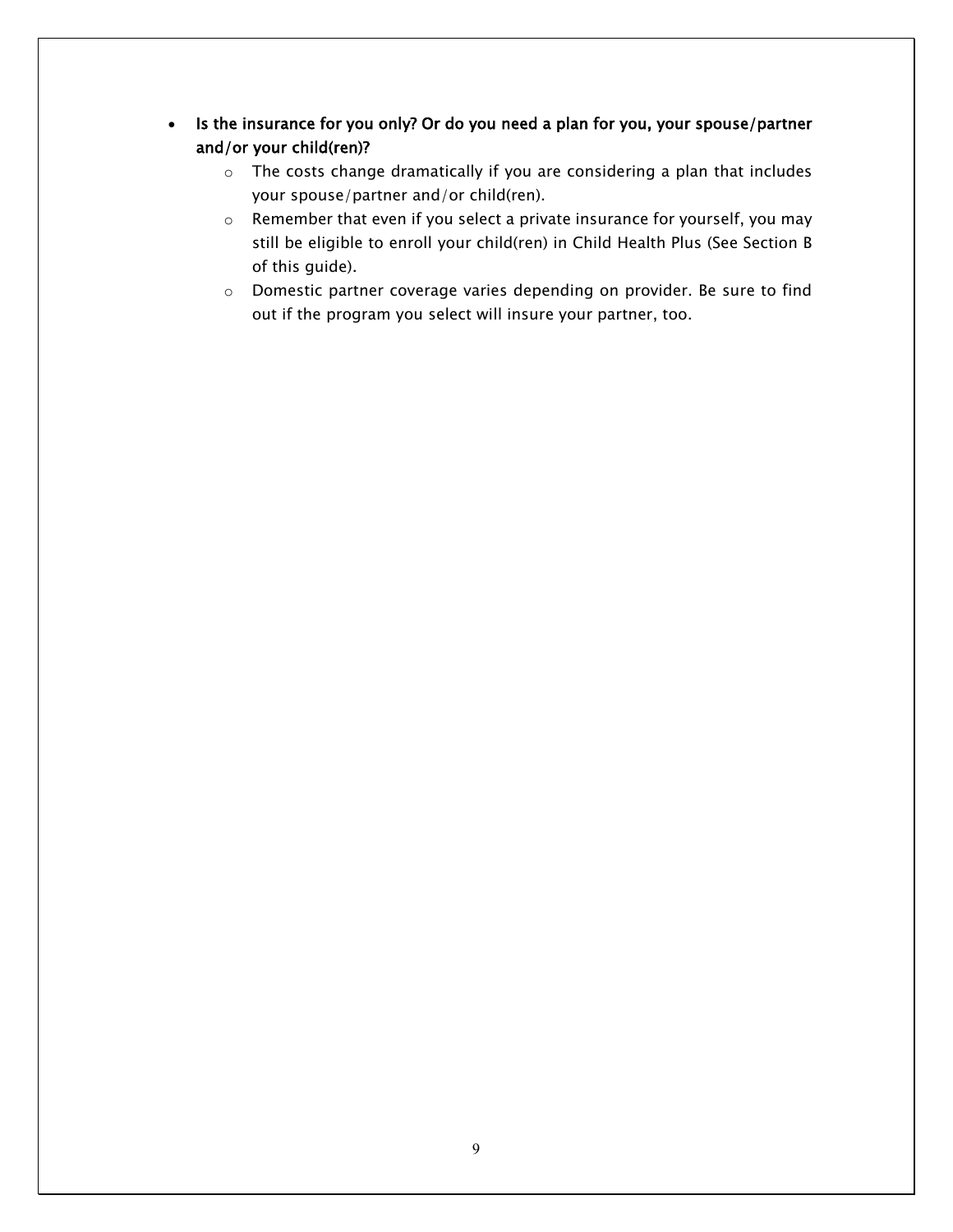#### Health Insurance Plan Comparison Worksheet:

If you qualify for NYSHIP, you may skip this section. If you do not qualify for NYSHIP, you may want to use this worksheet to help you compare plans in this booklet, or plans that are available to you through other means such as alumni associations, professional organizations, honor societies, etc.

Directions: Fill in the names of the insurance plans that you are considering in the top row. Answer the questions for each plan in the column below where you wrote the plan name. Add up the total costs at the bottom to see what your annual estimate would be. You will have to estimate the cost of your co-pays, co-insurance and prescriptions. It is best to do an annual estimate, because some costs (such as co-insurance, co-pays or prescriptions) are not incurred monthly.

| Plan Names $\rightarrow$ |                           |          |    |
|--------------------------|---------------------------|----------|----|
| Do I meet the            |                           |          |    |
| income                   |                           |          |    |
| requirement?             |                           |          |    |
| Does this plan           |                           |          |    |
| include care for         |                           |          |    |
| my specific              |                           |          |    |
| medical needs?           |                           |          |    |
| Is my doctor in          |                           |          |    |
| this network?            |                           |          |    |
|                          |                           |          |    |
| Annual                   | $\sqrt{2}$                | \$<br>\$ | \$ |
| Premium                  |                           |          |    |
| Annual                   | \$                        | \$<br>\$ | \$ |
| Deductibles*             |                           |          |    |
| Annual                   | $\sqrt{2}$                | \$<br>\$ | \$ |
| <b>Optional Major</b>    |                           |          |    |
| Medical                  |                           |          |    |
| Annual Co-               | $\sqrt{2}$                | \$<br>\$ | \$ |
| Pays (estimate)          |                           |          |    |
| Annual Co-               | $\sqrt{2}$                | \$<br>\$ | \$ |
| Insurance**              |                           |          |    |
| (estimate)               |                           |          |    |
| Annual                   | \$                        | \$<br>\$ | \$ |
| Prescriptions            |                           |          |    |
| (estimate)               |                           |          |    |
| <b>Total Annual</b>      | $\boldsymbol{\mathsf{s}}$ | \$<br>\$ | \$ |
| Cost                     |                           |          |    |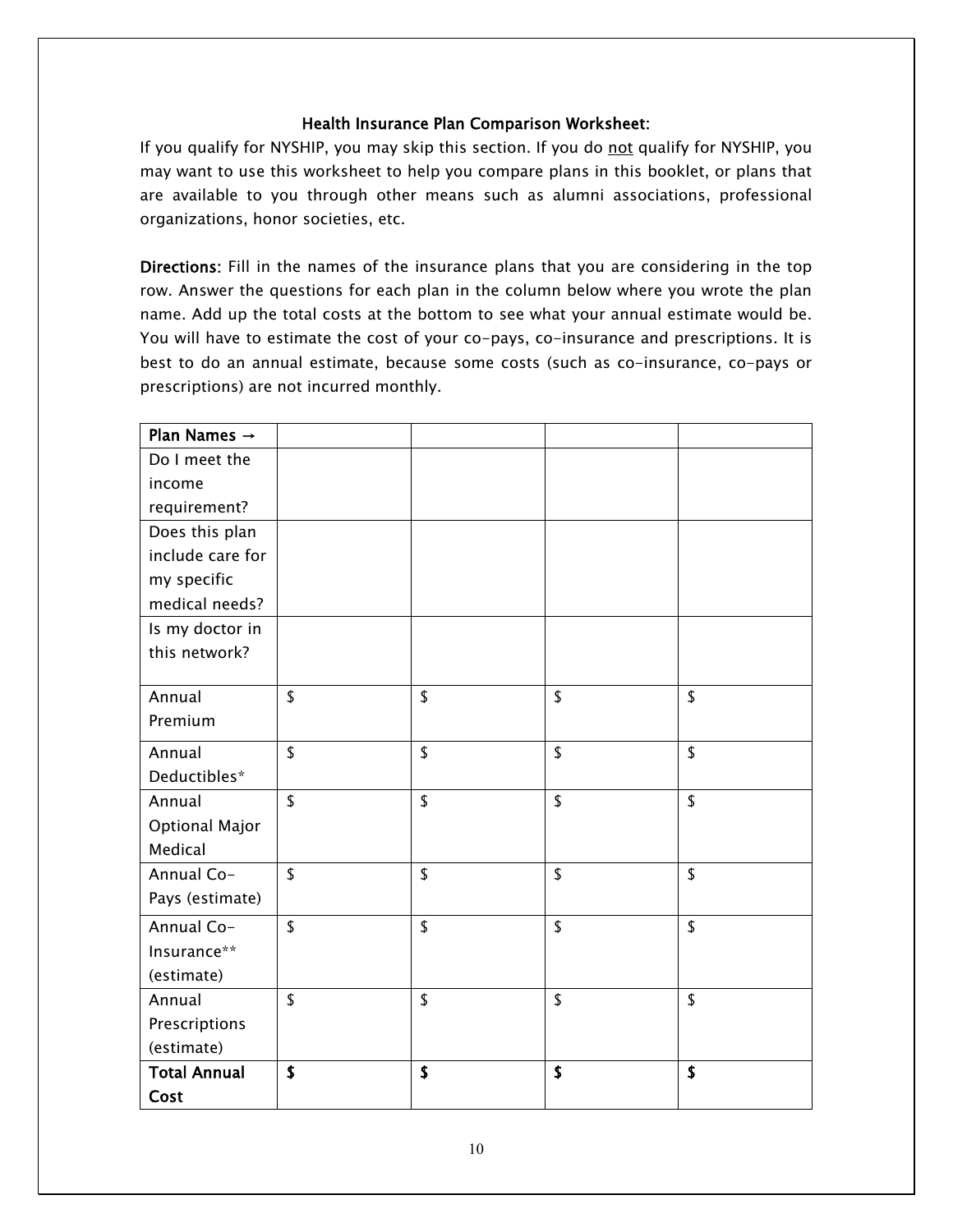\*Not all insurance plans have annual deductibles. An annual deductible is the amount you must spend on medical services before your insurance company will begin to pay. For example, an insurance plan with a low monthly premium may have a deductible you must meet before they begin to pay for their share of the co-insurance.

\*\* Co-insurance is when the insurer and the insured share the cost (usually an 80%/20% split) after the deductible has been met. For example, if you had a hospital bill of \$20,000 – you would be responsible for \$4,000 and the insurance company would be responsible for \$16,000. Some insurance plans have this as an option in order to provide lower monthly premiums.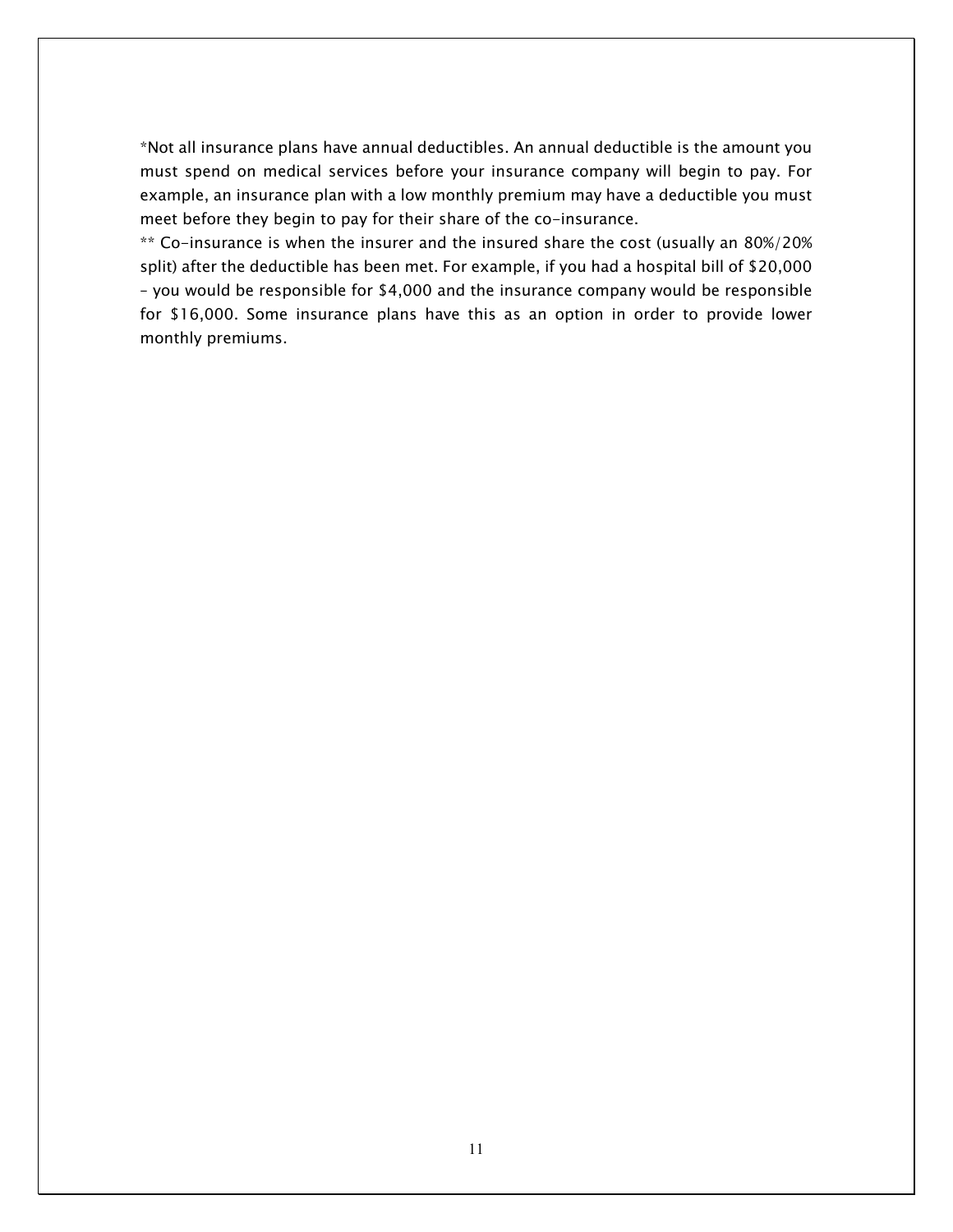#### The Graduate Center Wellness Center

One set of health resources available to registered Graduate Center students, whether their academic programs are based at The Graduate Center building or largely at one of the other City University of New York campuses, is The Graduate Center Wellness Center, which consists of Student Health Services and Student Counseling Services. Their services are described below.

## THE GRADUATE CENTER WELLNESS CENTER: Room 6422. 212-817-7020 [Wellness@gc.cuny.edu](mailto:Wellness@gc.cuny.edu)

The Wellness Center is open Monday through Friday from 9am to 5pm, closed Fridays during the summer schedule period.

#### Student Health Services

The focus of the Wellness Center's Health Service has changed from prior years and is now devoted exclusively to serving as a resource for health information and education. Student Health Services provides health and wellness education, referral, and health information throughout the year, including presentations, workshops, health screening events and the yearly comprehensive Wellness Festival, held during the spring. Although students who are ill or require routine health care should seek service outside The Graduate Center, the Wellness Center can offer information and referrals to assist students in finding the health care they need.

The Graduate Center's Wellness Center no longer offers direct clinical patient care. If a student experiences a health emergency, they should notify Security at extension 7777 and/ or call 911.

#### Student Counseling Services

 Student Counseling Services offers short-term individual counseling, consultations and referrals for individuals and couples, in addition to group counseling and workshops. Services are confidential and free of charge to matriculated GC students. Student Counseling Services offers workshops for graduate students focusing on such topics as reducing procrastination, managing stress, getting through writer's block, and exploring avenues to creativity. Student Counseling Services also offers individualized coaching/consultation sessions to assist students in finding more effective ways to work towards completing their dissertations. All programs are free of charge to matriculated students. Please visit the Wellness Center website, for a schedule of counseling groups, workshops, and walk-in hours, and for more information about Student Counseling Services.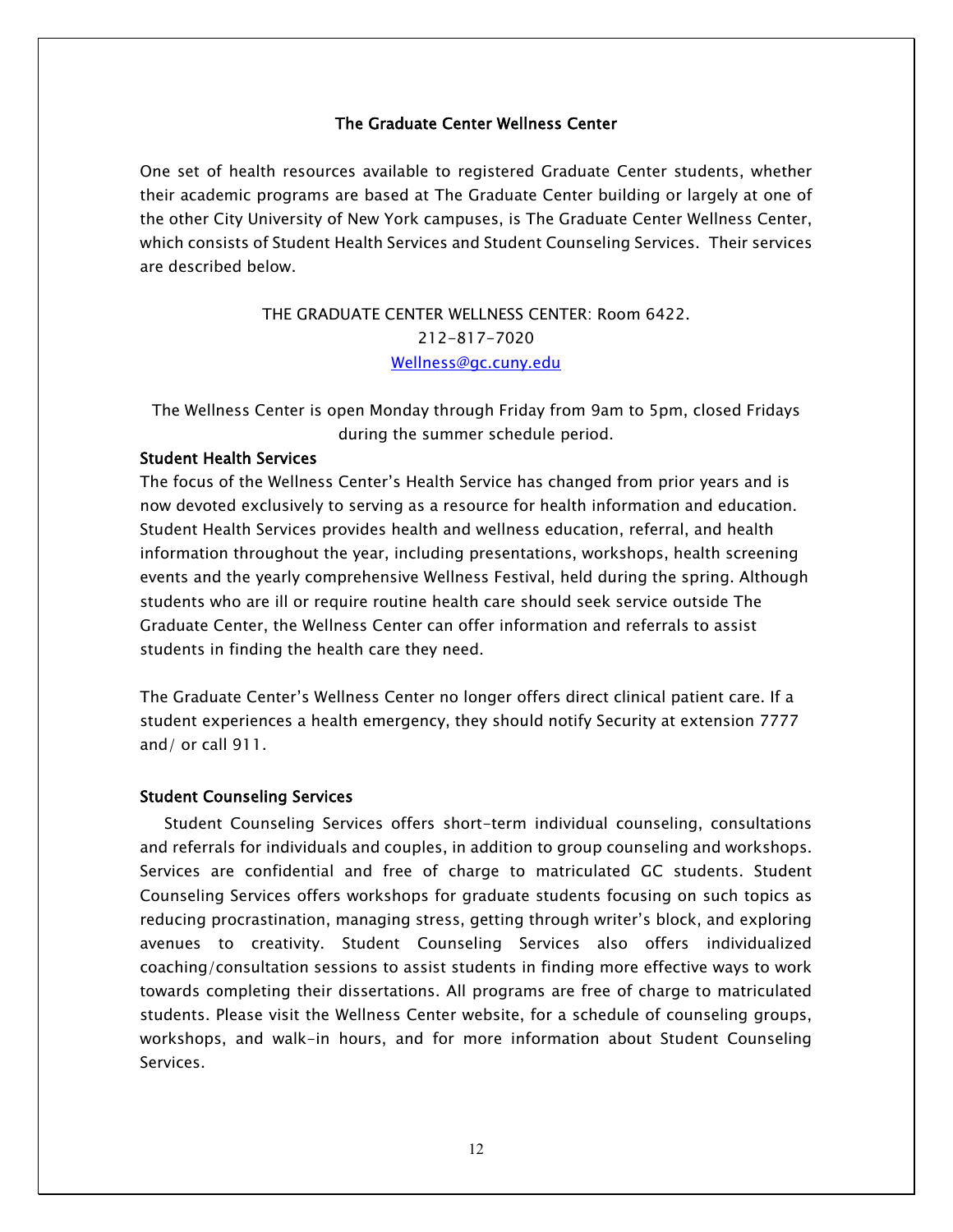#### Section B - PUBLIC HEALTH INSURANCE PROGRAMS

(If you qualify for NYSHIP, you may skip this section.)

#### Definitions:

There are four basic types of health insurance available: (1) Employer sponsored plans (e.g., NYSHIP. (2) publicly funded (e.g., Medicaid) or state sponsored (e.g., Child Health Plus or plans available through the Health Insurance Marketplace), (3) affiliated or group (e.g., professional organizations, fraternities, sororities), and  $(4)$  individual/private (see section E of this guide). Public health insurance is low-cost or free; affiliated or group health insurance mandates that insured persons belong to a specific group or organization and individual plans are available for anyone to purchase. Openmarket/private individual insurance tends to be very expensive, as individuals do not have the power of a group to negotiate their premium rates.

#### Current Public State Sponsored Insurance Programs:

These are free or low-cost health insurance programs for individuals who are citizens or legal residents of the United States and meet certain income guidelines. Virtually all children in New York qualify, regardless of income or immigration status; adults must meet income requirements to qualify for coverage. State-sponsored programs may recognize domestic partnerships, but individual coverage for two adults, if qualified, may cost less than some group plans that do recognize domestic partnerships or offer plans for married couples.

Some of the different options currently available for public health insurance in New York State include Medicaid, Medicare, and Child Health Plus. All programs are designed for families and adults who cannot afford health insurance and whose incomes are below a certain level, except for Child Health Plus, which is designed to insure every child living in the state, regardless of their parents' income.

#### Medicaid

Medicaid is a program for low-income persons whose income and/or resources are below certain levels. Eligible populations include children, pregnant women, single individuals, families and individuals certified blind or certified disabled. In addition, persons with medical bills may be eligible for Medicaid even if their income and resources are above the allowable Medicaid income levels. Medicaid income and resource levels generally change on January 1 of each year. For 2021, individuals may be eligible if earning \$17,775 a year or less. For families, add \$6,266 for each additional household member. For example, a family of four with an income of \$36,570 or less may be eligible for free health insurance. Visit the NY State Department of Health (NYSDOH) [website](https://www.health.ny.gov/health_care/medicaid/) for more details.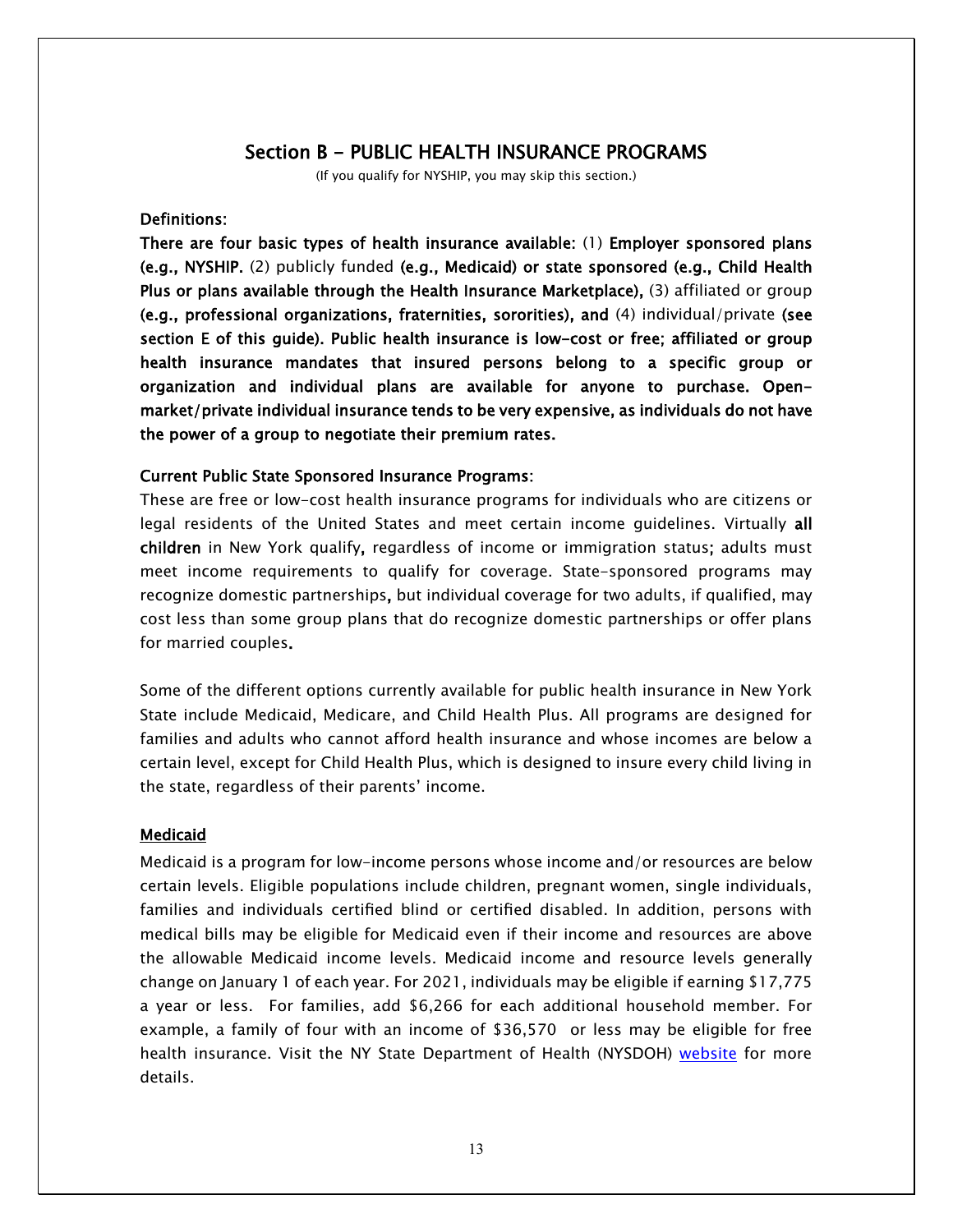Medicaid beneficiaries generally must be residents of the state in which they are receiving Medicaid. They must be either citizens of the United States or certain qualified noncitizens, such as lawful permanent residents.

#### **Description**

Medicaid offers a full range of health services for eligible persons including:

- All regular medical checkups and needed follow-up care.
- Immunizations.
- Doctor and clinic visits.
- Medicine.
- Medical supplies.
- Medical equipment and appliances (wheelchairs, etc.).
- Lab tests and x-rays.
- Eye care and eye glasses.
- Emergency care.
- Dental care.
- Nursing home care.
- Emergency ambulance transportation to a hospital.
- Hospital stays.

You may also apply directly through the [NY State of Health, the Official Health Plan](http://nystateofhealth.ny.gov/)  [Marketplace.](http://nystateofhealth.ny.gov/) Visit [nystateofhealth.ny.gov](http://nystateofhealth.ny.gov/) or call 855-355-5777.

#### [https://www.health.ny.gov/publications/0548/medicaid.htm.](https://www.health.ny.gov/publications/0548/medicaid.htm)

Applications and assistance in filling them out can also be obtained by calling New York Health Options at 1-855-693-6765. Residents of the Five Boroughs may also call 311 for more information or contact the Human Resources Administration directly by calling 1- 718-557-1399.

## Child Health Plus

This option provides health coverage to uninsured children who are not eligible for Medicaid. To be eligible for either Children's Medicaid or Child Health Plus, children must be under the age of 19 and be residents of New York State. Whether a child qualifies for Children's Medicaid or Child Health Plus depends on gross family income. Premiums are on a sliding fee schedule according to family income. Parents can enroll their children in Child Health Plus and insure themselves separately if they do not qualify for public insurance. For further information, visit you can apply for Child Health Plus coverage through the New York State of Health Marketplace: [https://nystateofhealth.ny.gov/.](https://nystateofhealth.ny.gov/)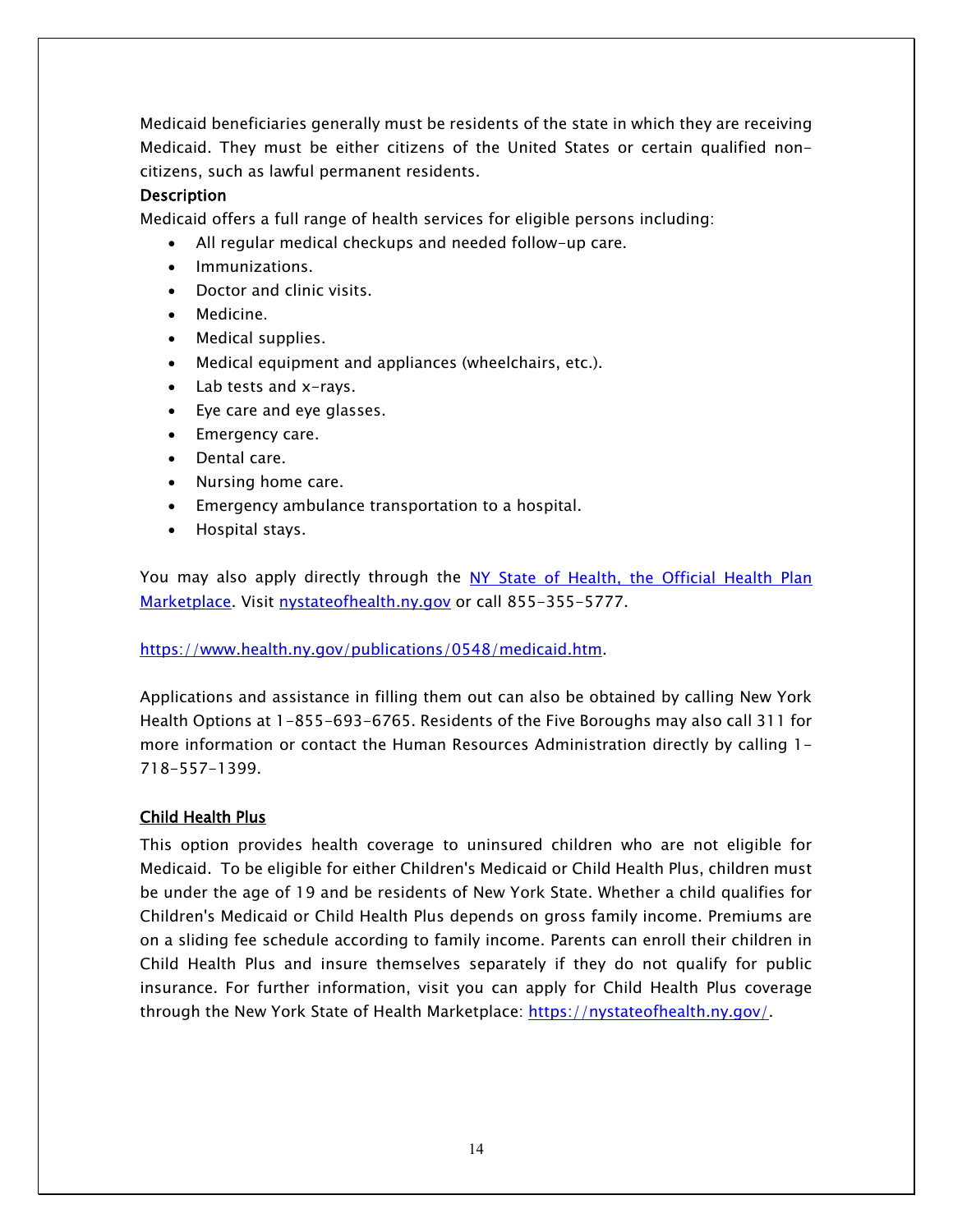There is no monthly premium for families whose income is less than 1.6 times the poverty level. That's about \$731 a week for a three-person family, about \$883 a week for a family of four. Families with somewhat higher incomes pay a monthly premium of \$9, \$15, \$30, \$45, or \$60 per child per month, depending on their income and family size. For larger families, the monthly fee is capped at three children. If the family's income is more than 4 times the poverty level, they pay the full monthly premium charged by the health plan. There are no co-payments for services under Child Health Plus, so you don't have to pay anything when your child receives care through these plans.

To see whether you have to pay a premium for coverage, consult the Child Health Plus eligibility table on the next page.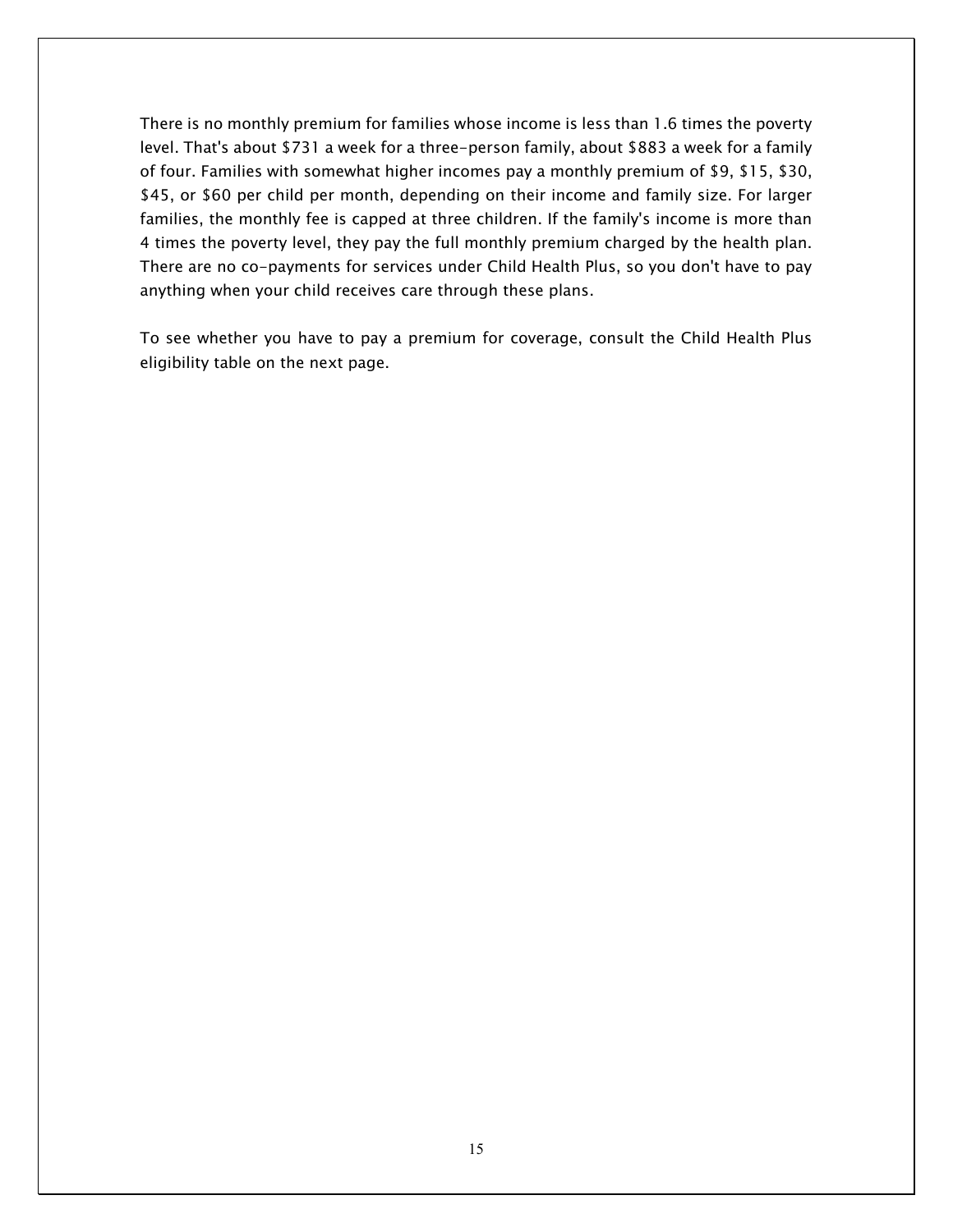| <b>Child Health Plus</b><br><b>2021 Federal Poverty Levels</b>      |                                |                 |                 |                 |                  |                  |                  |                  |                                      |
|---------------------------------------------------------------------|--------------------------------|-----------------|-----------------|-----------------|------------------|------------------|------------------|------------------|--------------------------------------|
|                                                                     | Monthly Income by Family Size* |                 |                 |                 |                  |                  |                  |                  | Each                                 |
| <b>Family</b><br><b>Contributions</b>                               | 1                              | $\overline{2}$  | 3               | 4               | 5                | 6                | $\overline{7}$   | 8                | <b>Additional</b><br>Person,<br>Add: |
| <b>Free Insurance</b>                                               | \$1,717                        | \$2,322         | \$2,927         | \$3,533         | \$4,138          | \$4,743          | \$5,349          | \$5,954          | \$605                                |
| \$9 Per Child Per<br><b>Month (Maximum</b><br>of \$27 per family)   | \$2,383                        | \$3,223         | \$4,063         | \$4,903         | \$5,743          | \$6,583          | \$7,423          | \$8,263          | \$840                                |
| \$15 Per Child Per<br><b>Month (Maximum</b><br>of \$45 per family)  | \$2,684                        | \$3,630         | \$4,575         | \$5,521         | \$6,467          | \$7,413          | \$8,359          | \$9,305          | \$946                                |
| \$30 Per Child Per<br><b>Month (Maximum</b><br>of \$90 per family)  | \$3,220                        | \$4,355         | \$5,490         | \$6,625         | \$7,760          | \$8,895          | \$10,030         | \$11,165         | \$1,135                              |
| \$45 Per Child Per<br><b>Month (Maximum</b><br>of \$135 per family) | \$3,757                        | \$5,081         | \$6,405         | \$7,730         | \$9,054          | \$10,378         | \$11,702         | \$13,026         | \$1,325                              |
| \$60 Per Child Per<br><b>Month (Maximum</b><br>of \$180 per family) | \$4,294                        | \$5,807         | \$7,320         | \$8,834         | \$10,347         | \$11,860         | \$13,374         | \$14,887         | \$1,514                              |
| <b>Full Premium Per</b><br><b>Child Per Month</b>                   | Over<br>\$4,294                | Over<br>\$5,807 | Over<br>\$7,320 | Over<br>\$8,834 | Over<br>\$10,347 | Over<br>\$11,860 | Over<br>\$13,374 | Over<br>\$14,887 | Over<br>\$1,514                      |

| <b>Children's Medicaid</b><br><b>2021 Federal Poverty Levels</b> |                                               |                |                                                                                |   |   |   |                |   |                                      |
|------------------------------------------------------------------|-----------------------------------------------|----------------|--------------------------------------------------------------------------------|---|---|---|----------------|---|--------------------------------------|
|                                                                  | <b>Monthly Income by Family Size*</b><br>Each |                |                                                                                |   |   |   |                |   |                                      |
| <b>Age Categories for</b><br><b>Children</b>                     | 1                                             | $\overline{2}$ | 3                                                                              | 4 | 5 | 6 | $\overline{7}$ | 8 | <b>Additional</b><br>Person,<br>Add: |
| <b>Children Under 1 Year:</b><br><b>Pregnant Women*</b>          |                                               |                | $$2,394$ $$3,238$ $$4,081$ $$4,925$ $$5,769$ $$6,612$ $$7,456$ $$8,300$ $$844$ |   |   |   |                |   |                                      |
| <b>Children 1 - 18 Years</b>                                     |                                               |                | $$1,653$ $$2,236$ $$2,819$ $$3,401$ $$3,984$ $$4,567$ $$5,149$ $$5,732$ $$583$ |   |   |   |                |   |                                      |

• \*Pregnant Women: Household size calculation includes all expected children.

\* Pregnant women count as two.

[https://www.health.ny.gov/health\\_care/child\\_health\\_plus/eligibility\\_and\\_cost.htm](https://www.health.ny.gov/health_care/child_health_plus/eligibility_and_cost.htm). The complete chart on the website lists monthly income for families with up to 8 children. The website also provides a chart of Children's Medicaid 2021 Income Eligibility Levels for children under 1 year, and children between 1-18 years; for families of 1 to 8 children.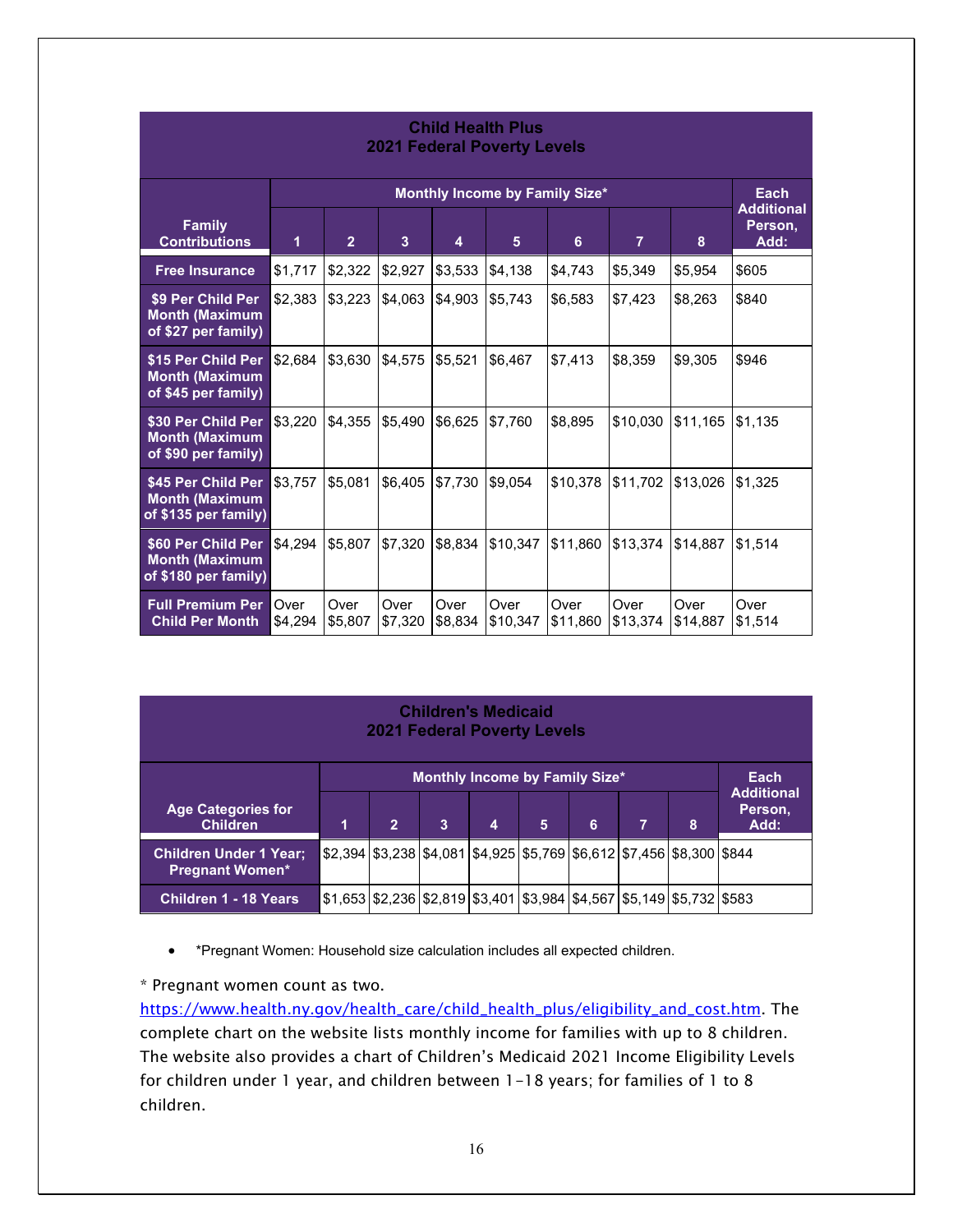#### The Individual Marketplace: Health Insurance Marketplace in New York

New York State of Health, the Official Health Plan Marketplace, is a way for people to shop for, compare and enroll in health coverage. It is also the only place to get a new kind of financial assistance provided by the federal government to lower the cost of your health coverage. If you live in New York, the New York Heath Benefit Exchange is the Health Insurance Marketplace to serve you. Instead of [www.HealthCare.gov](http://www.healthcare.gov/), you'll use the New York Heath Benefit Exchange website to apply for coverage, compare plans, and enroll. Visit<https://info.nystateofhealth.ny.gov/> to learn more.

## Covered Services: All plans offered on the Marketplace cover 10 Essential Health Benefits:

- Ambulatory Patient Services
- Emergency Services
- Inpatient Care
- Maternity and New Born Care
- Mental Health and Substance Use Services
- Prescription Drugs
- Rehabilitative Care
- Laboratory Services
- Preventive, Wellness and Chronic Disease Management
- Pediatric Services, including vision care

Standard and Non-Standard Plans: NY State of Health offers two types of plans: standard plans and non-standard plans. To make it easier to compare options, standard plans cover the same services and have the same out-of-pocket costs regardless of the insurer. The primary differences are the monthly premium charged by the insurer, the insurer's provider network and prescription drug formulary, and the plan's quality rating.

Non-standard plans were designed to give you additional choices. Non-standard plans cover the same ten Essential Health Benefits as the standard plan, but they may also cover extra services like dental and/or vision care for adults. Non-standard plan may also have different out-of-pocket costs.

To shop in the Marketplace, you:

- Must live in New York
- Must be a U.S. citizen, national or lawfully present immigrant (Different immigration rules may apply if you are eligible for Child Health Plus or NYS Medicaid based on your income)
- Cannot be currently incarcerated.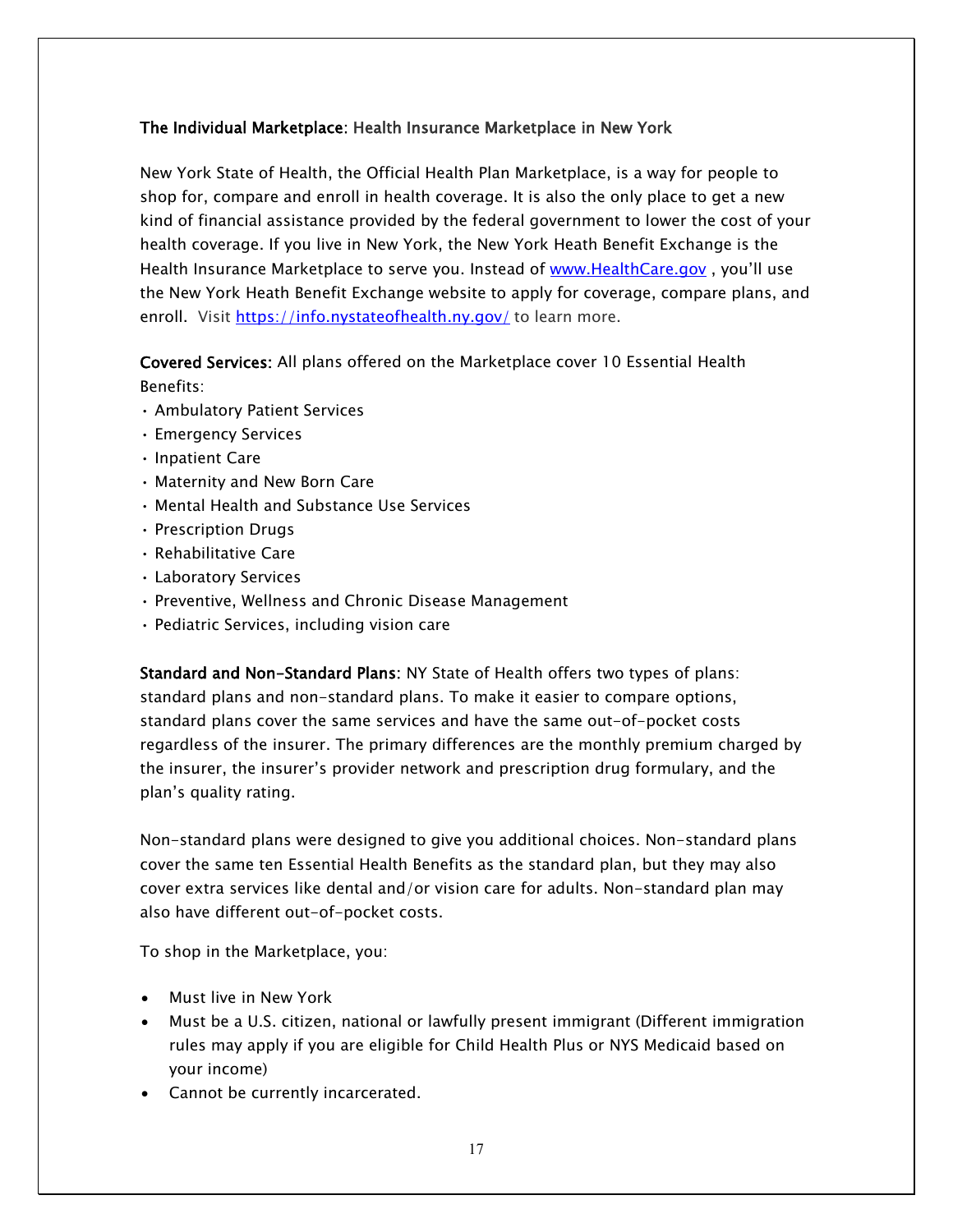#### The typical open enrollment period for the NY State of Health is November 1-January

31. However, if you have a qualifying event (see below) you may be eligible to enroll earlier. To view health insurance options available on the Exchange, visit the NY State of <https://info.nystateofhealth.ny.gov/> website or call 1-855-355-5777.

Individuals and families can enroll in a NY State of Health before November 1 if they have had a Qualifying Life Event.

#### Qualifying Life Events Eligible for a Special Enrollment Period:

- Losing job-based health insurance
- Moving permanently to New York State or moving within the State that makes new health plans available to you
- Getting married or entering into a domestic partnership
- Getting divorced or legally separated
- Getting pregnant pregnancy is certified by a health care practitioner
- Having a baby or adopting of a child, or placement of a child in foster care
- Becoming eligible or ineligible for financial help to pay for your Qualified Health Plan coverage
- Becoming a US citizen, national or [lawfully present individual](https://www.healthcare.gov/immigrants/immigration-status/)

#### What is available through the individual marketplace?

The Marketplace gives you an easy way to compare health insurance plans so you can choose the one that's right for your health needs and your budget. Health insurance offered through the Marketplace will include a comprehensive set of benefits and coverage. Plans vary from low premium/lower coverage (the catastrophic plan [http://info.nystateofhealth.ny.gov/sites/default/files/Standard%20Catastrophic%20Prod](http://info.nystateofhealth.ny.gov/sites/default/files/Standard%20Catastrophic%20Product_0.pdf)  $uct_0.pdf$  $uct_0.pdf$  $uct_0.pdf$ ) to the high premium/maximum coverage (platinum plan). Each individual</u> must choose their plan (e.g., catastrophic, bronze, silver, gold, platinum [http://info.nystateofhealth.ny.gov/sites/default/files/Standard%20Products.pdf\)](http://info.nystateofhealth.ny.gov/sites/default/files/Standard%20Products.pdf) and provider

[http://info.nystateofhealth.ny.gov/sites/default/files/Health%20Plan%20Provider%20Net](http://info.nystateofhealth.ny.gov/sites/default/files/Health%20Plan%20Provider%20Networks_3.pdf) [works\\_3.pdf](http://info.nystateofhealth.ny.gov/sites/default/files/Health%20Plan%20Provider%20Networks_3.pdf) (e.g., EmblemHealth, Empire Blue Cross/ Empire Blue Cross Blue Shield, Healthfirst New York).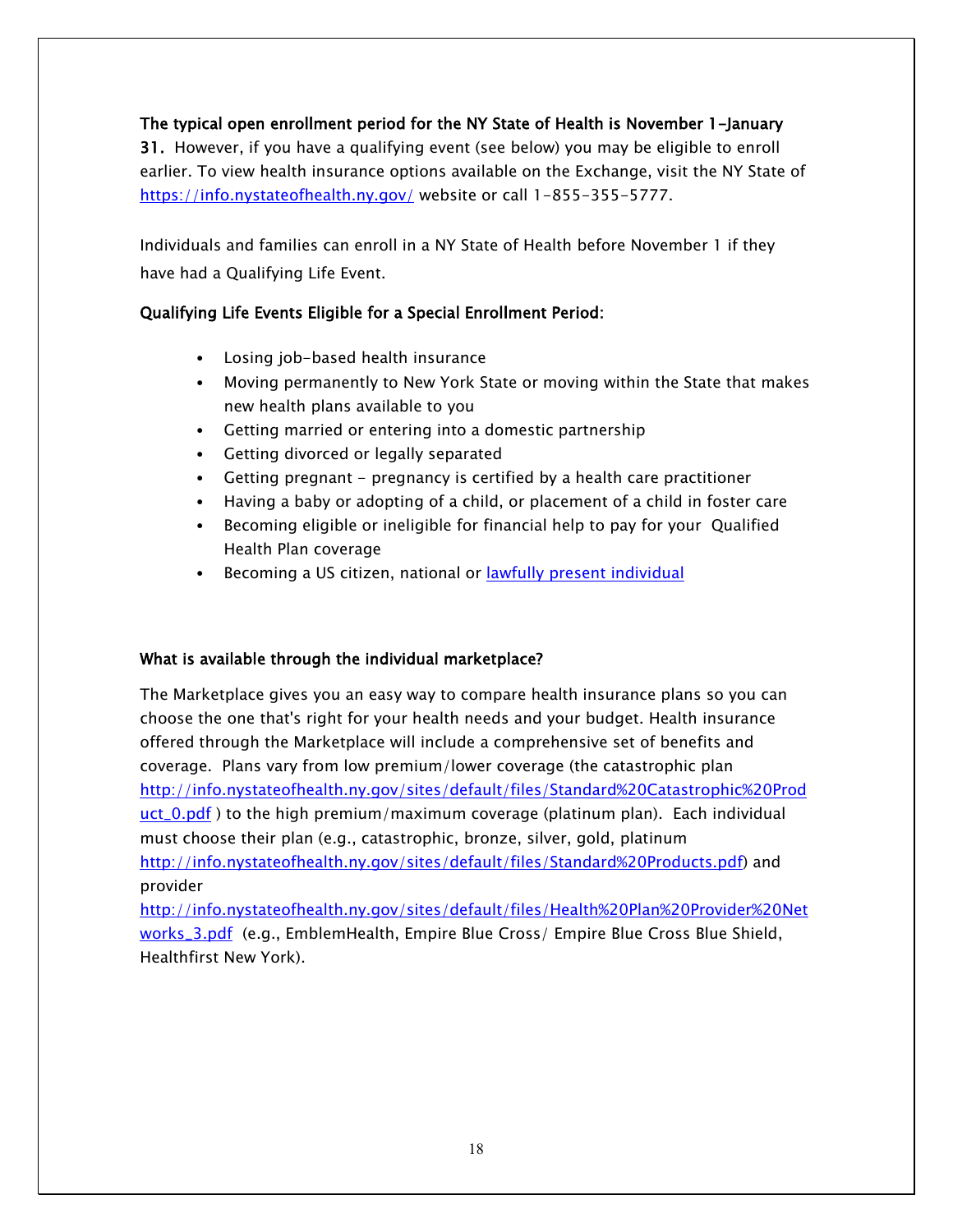#### The Essential Plan

In 2021 you can also choose the Essential plan which is quality health insurance offered to working adults with lower incomes who do not qualify for Medicaid. It costs much less than other health plans and it offers the same essential benefits. [Essential Plan Information | NY State of Health](https://info.nystateofhealth.ny.gov/essentialplan)

| <b>Household size</b> | Most you can make |
|-----------------------|-------------------|
|                       | \$25,760          |
|                       | \$34,840          |
|                       | \$43,920          |
|                       | \$53,000          |

#### **Cost**

Either \$0 a month per person —or NOTHING.

It has NO DEDUCTIBLE, so the plan starts paying for your health care right away.

You get FREE PREVENTIVE CARE like routine doctor exams and screenings to keep you healthy.

Dental and vision benefits are included without cost-sharing.

If offers the same services covered by other plans:

- doctor visits, including specialists
- tests ordered by your doctor
- prescription drugs
- inpatient and outpatient care at a hospital

You may enroll during the official enrollment period or any time after because enrollment for the Essential Plan is open ALL YEAR LONG.

Please note that many plans offered through the NY State of Health Marketplace DO NOT provide benefits for out-of-network providers.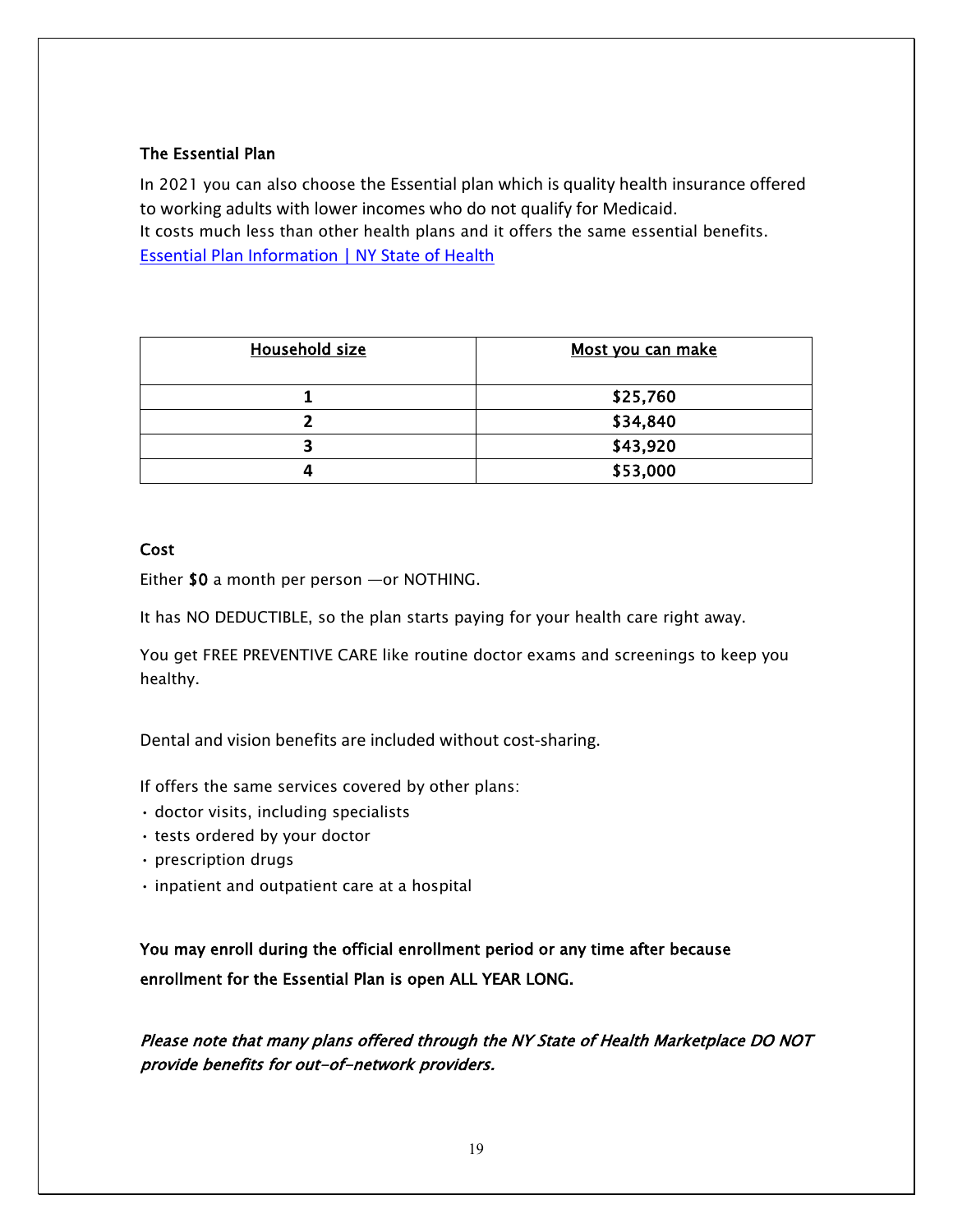#### Coinsurance and the New York Heath Benefit Exchange

Many plans offered on the New York Heath Benefit Exchange are "coinsurance" plans. This means that they cover a percentage of the "usual and customary" charges for most services. Therefore, if you chose this plan, you should be aware that if you go to the doctor or hospital, you will have to pay a percentage of the cost, plus the deductible. As hospital bills can easily be in the thousands of dollars, a co-insurance plan which may be costly in the long run is a great risk to take.

#### Enrollment Facilitators for Public and State Sponsored Programs

An enrollment facilitator is a person who can help you negotiate the web of state and public health insurance programs. He or she is generally a social worker and does not charge a fee for services. Some enrollment facilitators may work for an HMO and therefore may encourage enrollment in one HMO over another.

You can get more information about enrolling in health insurance either online, by phone, or in person from the New York Human Resources Administration's Office of Citywide Health Insurance Access (OCHIA)Health Insurance Coverage Application Assistance.

If you'd like to get information online, visit [www.nystateofhealth.ny.gov](http://www.nystateofhealth.ny.gov/) or call 311 or (855) 355-5777. To get help in person, you can make an appointment to meet with an assistor<http://www1.nyc.gov/apps/311utils/providerInformation.htm?serviceId=3820>

#### Family Planning Benefit Program

The Family Planning Benefit Program (FPBP) is a free and completely confidential New York State program that provides family planning services to teens, women and men who meet certain income and residency requirements, and who are not enrolled in Medicaid or Family Health Plus.

#### [https://www.health.ny.gov/health\\_care/medicaid/program/longterm/familyplanbenpro](https://www.health.ny.gov/health_care/medicaid/program/longterm/familyplanbenprog.htm) [g.htm](https://www.health.ny.gov/health_care/medicaid/program/longterm/familyplanbenprog.htm)

#### Eligibility Criteria:

You are a female or male of childbearing age;

- You are a New York State resident;
- You are a U. S. citizen\*, national\*\*, Native American, or have satisfactory immigration status;
- You meet certain income requirements (currently under 223% of the Federal Poverty Level) ; and
- You are not already enrolled in Medicaid.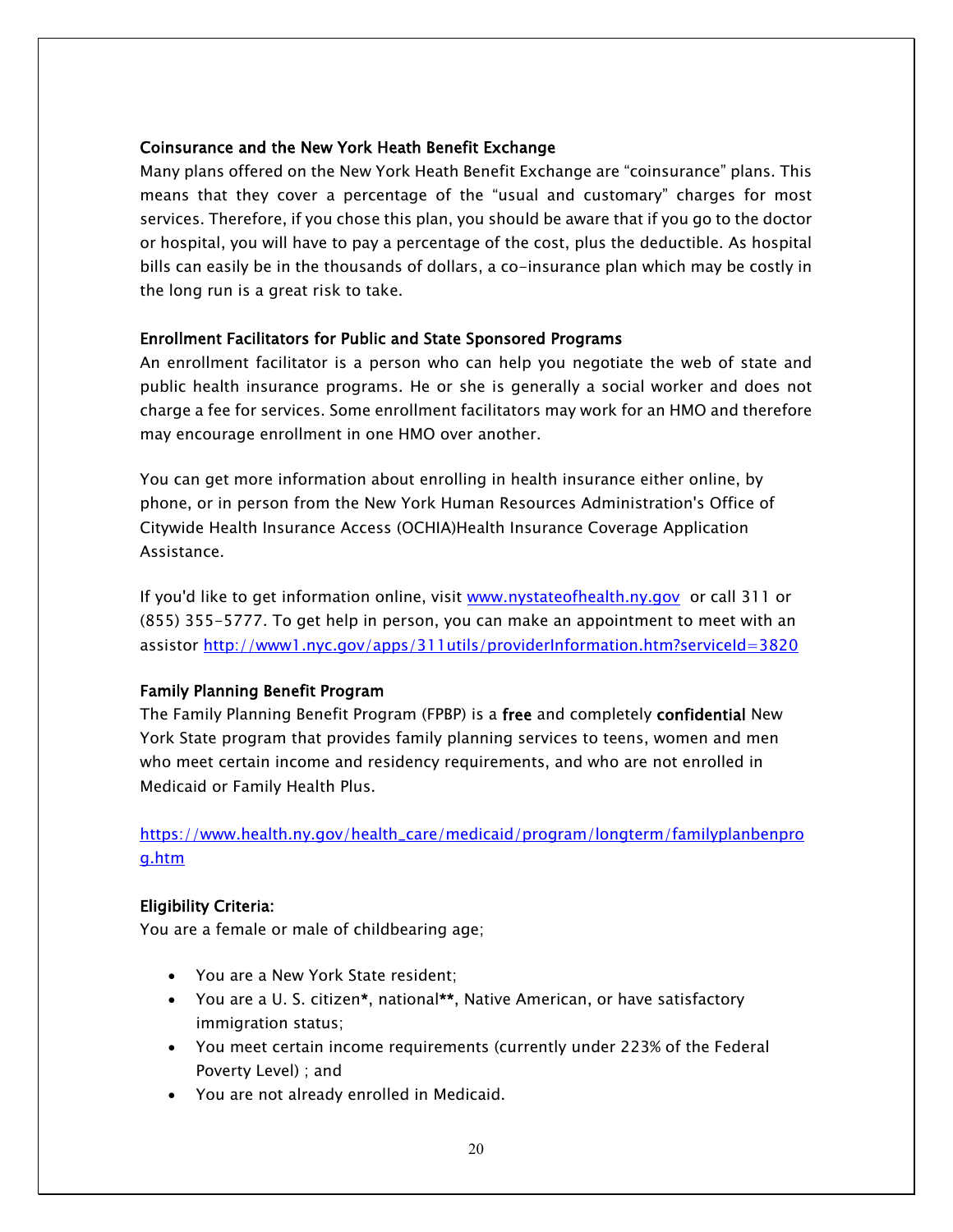The chart below shows how much income you can receive in a month and still qualify for the FPBP. The income levels depend on the number of your family members who live with you.

2021 Income Levels\*

#### **2021 Income Levels\***

| <b>Number in Family</b> | <b>Monthly</b><br><b>Gross Income</b> |
|-------------------------|---------------------------------------|
| 1                       | \$2,394                               |
| $\overline{2}$          | \$3,238                               |
| 3                       | \$4,081                               |
| $\overline{4}$          | \$4,925                               |
| 5                       | \$5,769                               |
| 6                       | \$6,612                               |
| 7                       | \$7,456                               |
| 8                       | \$8,300                               |
|                         |                                       |

For each additional person, add: \$844

\*Income levels are subject to yearly adjustments.

Gross income refers to the income before any taxes or deductions are taken.

Only the income of the person applying will be used in the eligibility determination.

#### Family Planning Services include:

- Most FDA approved birth control methods, devices, and supplies (e.g., birth control pills, injectables, or patches, condoms, diaphragms, IUDs)
- Emergency contraception services and follow-up care
- Male and female sterilization
- Preconception counseling and preventive screening and family planning options before pregnancy
- Transportation to family planning visits
- Retroactive coverage (up to 3 months, if eligible)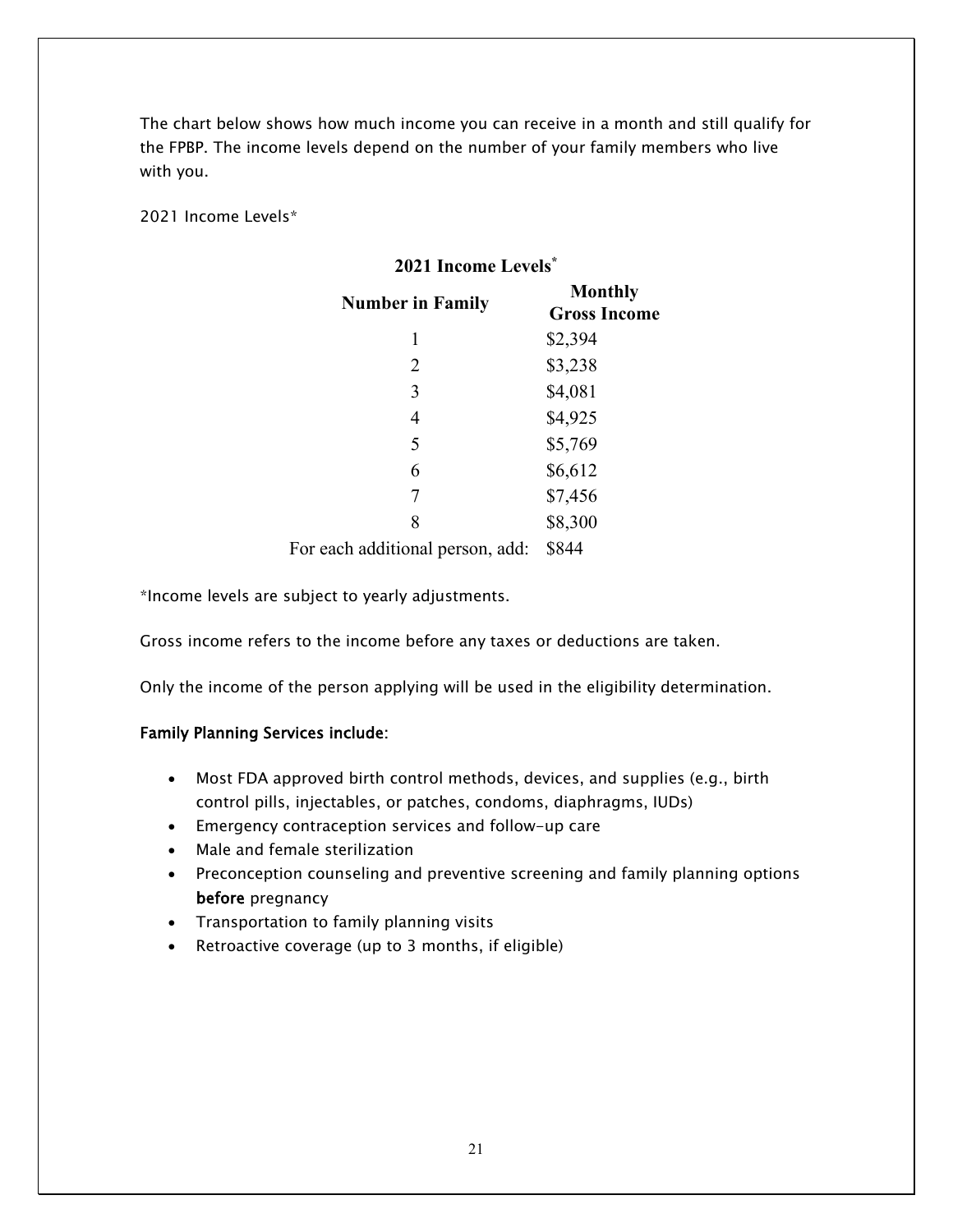The following additional services are considered family planning only when provided within the context of a family planning visit and when the service provided is directly related to family planning:

- Pregnancy testing and counseling
- Comprehensive health history and physical examination, including breast exam and referrals to primary care providers as indicated (Mammograms are not covered).
- Screening and treatment for sexually transmitted infections (STI's)
- Screening for cervical cancer and urinary tract or female-related infections
- Screening and related diagnostic laboratory testing for medical conditions that affect the choice of birth control, e.g. a history of diabetes, high blood pressure, smoking, blood clots, etc.
- HIV counseling and testing
- Counseling services related to pregnancy, informed consent, and STD/HIV risk counseling
- Bone density scan (only for women who plan to use or are currently using Depo-Provera)
- Ultrasound (to assess placement of an intrauterine device)

If you are eligible for the FPBP, you will receive a Common Benefit Identification Card (CBIC), if you do not already have one, which must be used each time you need covered Family Planning services. Recipient co-pays are not required for covered Family Planning Services. Family Planning Benefit Program recipients are exempt from Managed Care Health Insurance Plan enrollment.

#### Dental Plans and State Sponsored and Public Programs

Many state sponsored or public insurance programs do not include dental insurance. See Section F of this guide for information on finding affordable and comprehensive dental coverage. If you have the NYSHIP insurance plan, it does include minimal dental coverage. See Section C for details.

#### Internationals and Visiting Fellows (postdoctoral scholars) and Public Programs

H-1B, F-1 and J-1 visa holders who are on work visas, student visas, and exchange programs who have been in the country for less than five years are eligible to buy insurance through the health care exchange.

A number of policies are available specifically for international students and visiting postdoctoral scholars; these may also be used by American citizens and permanent residents when they are traveling, studying, or planning research abroad. (See Section D in this guide.) Eligibility varies for visiting postdoctoral scholars.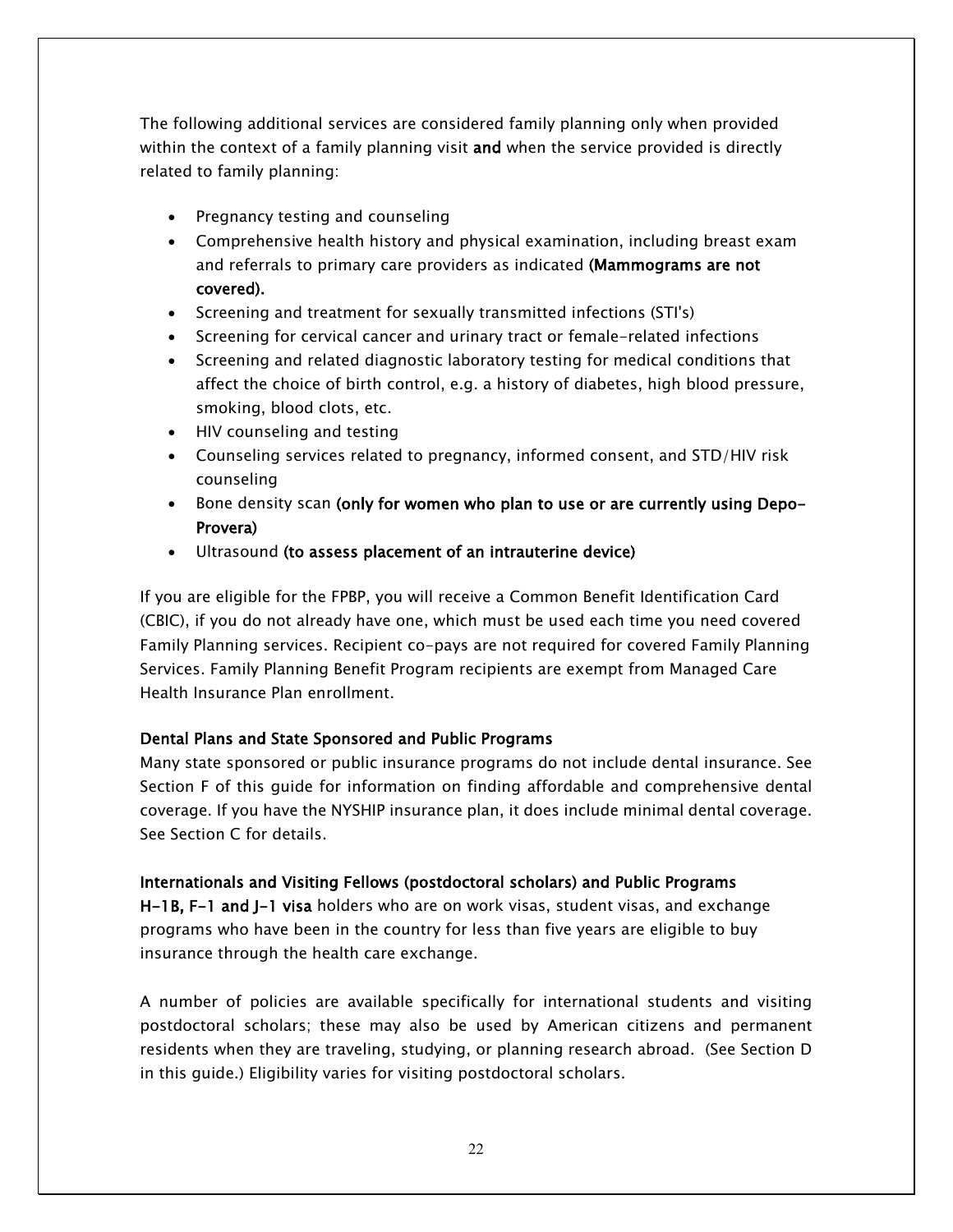#### Student income and publicly funded health insurance

Enrollment facilitators may be unfamiliar with how student income from fellowships and student loans are counted toward income eligibility requirements. Student tuition and fee awards, or the part of an award designated for tuition and fees, as well as tuition and fee amounts deducted from awards by CUNY before disbursement to a student, are not generally counted toward income when determining eligibility. Questions about classification of awards may be directed to the Office of Fellowships and Financial Aid. Note that eligibility for publicly funded healthcare is dependent upon your current earning status and assets. If, therefore, you are a student with a fellowship who may previously have been employed but are not currently employed, your application will be based on your fellowship stipend and/or assets, not on your expectation of possible future employment and earnings. If you are a student new to New York, you would probably want to sign up immediately after becoming a student and meeting the requirement of being a New York State resident living in either New York City or Long Island.

#### Local Health Clinics and Social Workers

Local Health Clinics (see section I of this guide) such as the Ryan Center and the Callen Lorde Center in NYC have social workers who act as Enrollment Facilitators. Call the center of your choice for an appointment with a social worker. Additionally, these centers tend to have information on public programs that serve various needs – for example family planning health care programs or breast health programs.

#### The Children's Aid Society

The Children's Aid Society helps children and families enroll in New York's governmentsponsored health insurance programs: Medicaid and Child Health Plus. This program guides New York City families and individuals through the application process from start to finish, ensuring that all eligible applicants receive coverage. For more information please call 212-949-4800.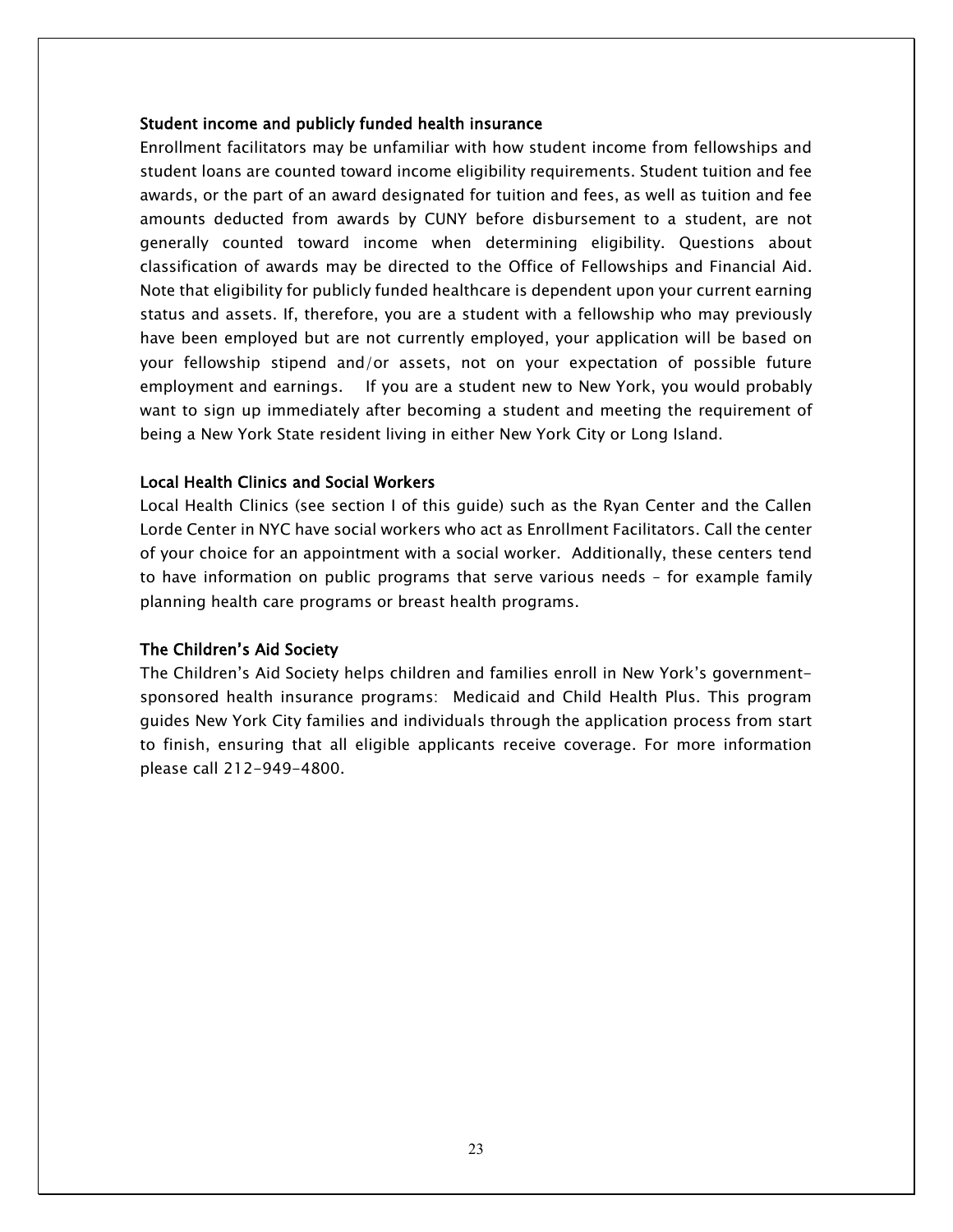## Section C - GROUP HEALTH INSURANCE POLICIES

#### General Information on Affiliated or Group Insurance Policies

#### Definition

An affiliated or group insurance policy is one that you can join because you are a member of a certain group. If these plans do not fit your budget or needs, consider what other groups you belong to. Perhaps you belong to a professional organization, fraternity or sorority, can get insurance through an honor society or a partner or spouse's affiliation or employment.

#### The Graduate Center does not provide health insurance

The Graduate Center does not provide insurance coverage for matriculated students (there is no mandatory health insurance at the GC), and is not responsible for the policies or actions of the insurance companies. Students are not restricted to using any of the listed policies, but this list of companies should give students several practical examples of what is available in the marketplace. Therefore, it is crucial to understand the terms of the policies and, when in doubt, to phone the company (or their representative). Students will be dealing directly with their own insurance company after filling out application forms and sending these to the company of choice. General questions may be addressed to the Office of the Vice President of Student Affairs at [healthinsuranceinfo@gc.cuny.edu.](mailto:healthinsuranceinfo@gc.cuny.edu) Specific questions about benefits, enrollment, claims, coverage, payments, eligibility, etc. should be directed to the insurance companies.

#### Some Advice on How to Choose a Plan

If you qualify for a public plan (Section B), you may find that these plans are the most cost-effective and most comprehensive of the plans available to you (mainly because they offer prescription drug coverage, include payment for full hospitalization and are lessexpensive). Determine whether you and/or your children/family members qualify; if you do, it may be your best option.

If you and/or your spouse/partner do not qualify for a publicly funded program, you may consider having your children enroll in Child Health Plus (Section B) and selecting a group or affiliated plan for yourself (this section). Use the worksheet at the beginning of this booklet (Section A) to help you compare your options. It is important to select a plan that best meets your budget and medical needs. If you are having a difficult time selecting a plan, make an appointment to speak with someone in the Student Affairs office.

If you remain uninsured or under-insured (for example if you use a co-insurance plan), community health clinics (see Section I). Many of them offer services to the uninsured that are based on your income (the sliding scale tends to begin around \$30/visit). Remember: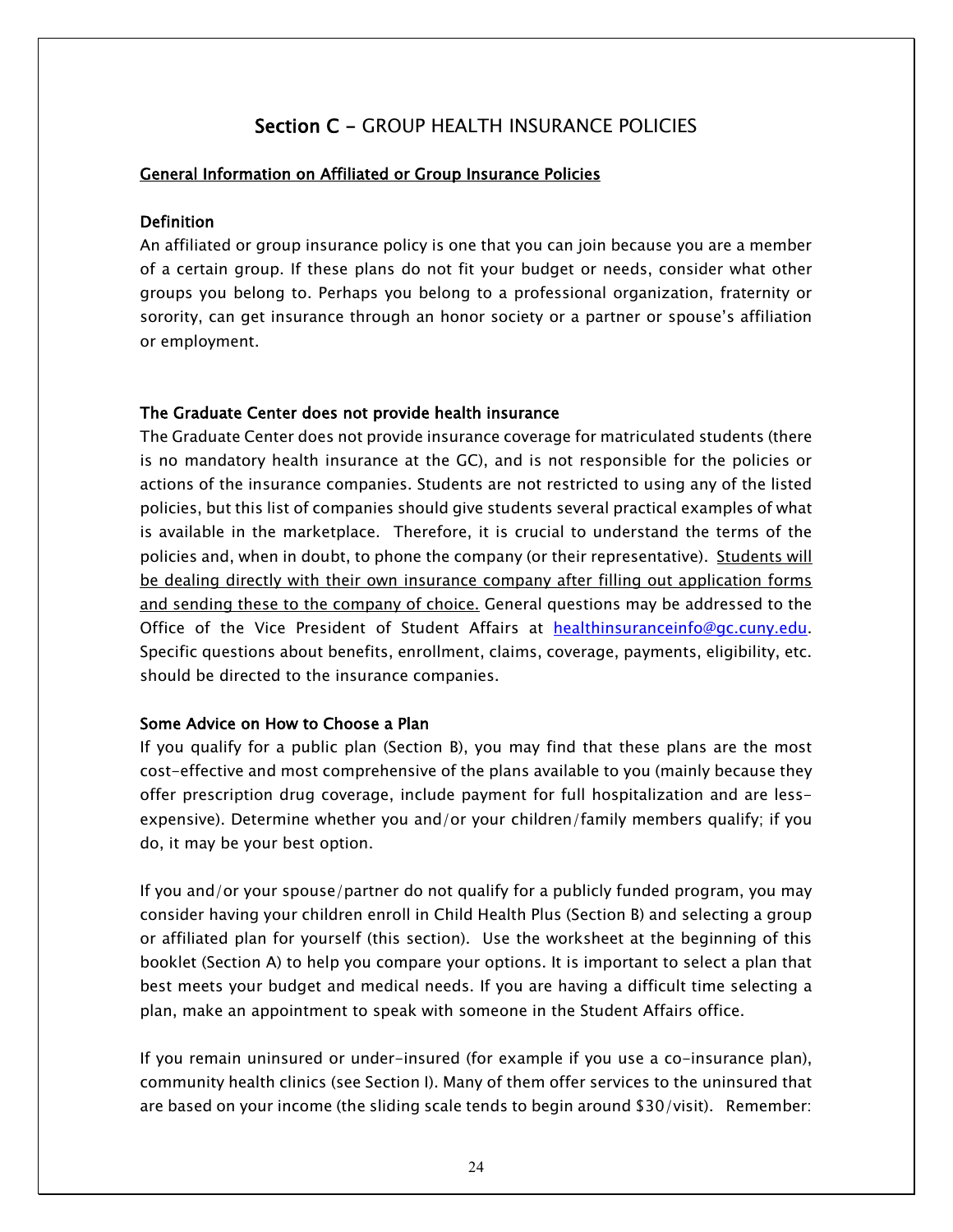without insurance you would be without coverage for hospitalization. Hospitalization fees can exceed thousands of dollars in less than a day, depending on care. Therefore, it is advised to have a policy that will minimally cover your hospital costs. It is often possible to enroll your child(ren) in Child Health Plus (virtually all children in the state qualify) and enroll yourself and your partner in a different plan, even if as a family you don't qualify for a public program. Keep in mind that couples may be able to get lower premiums with plans that have a "couples" rather than just a "family" rate. (All plans offer individual and family coverage, only some offer coverage for couples.)

#### NYSHIP – SEHP

New York State Health Insurance Program (NYSHIP) Student Employee Health Plan (SEHP).

#### Eligibility

All three requirements must be met for Graduate Center students to be eligible for this health insurance coverage:

- a. Students must be matriculated in a doctoral program at the Graduate Center.
- b. Students must be employed at CUNY in one of the following Professional Staff Congress (PSC) titles: Graduate Assistant A, B, C, or D; Adjunct Instructor; Adjunct Lecturer; Adjunct College Laboratory Technician (CLT); Non-Teaching Adjunct I or II
- c. Students must earn at least \$4,122 a year in one of those titles. If they are employed for just one semester, they must earn at least \$2,061 to be eligible. Must be paid bi-weekly from a CUNY campus.

Please note: Being eligible DOES NOT automatically enroll you in the NYSHIP health insurance program. Students wishing to enroll must complete an enrollment form and provide copies of their social security card, birth certificate or passport, and appointment letter. Additional documentation is required for those wishing to enroll dependents. Also, remember, you need to be a currently registered doctoral student at CUNY.

For more information see [Health Insurance \(cuny.edu\)](https://www.gc.cuny.edu/Prospective-Current-Students/Student-Life/Health-Wellness/Health-Insurance)

Adjuncts (or non-teaching adjuncts) are eligible in the semester in which they are teaching or otherwise working, as long as they earn at least the minimum amount for plan coverage. Students who are enrolled in the health insurance plan in the spring semester will be covered over the summer as long as they pre-pay and receive an adjunct appointment for the following fall semester.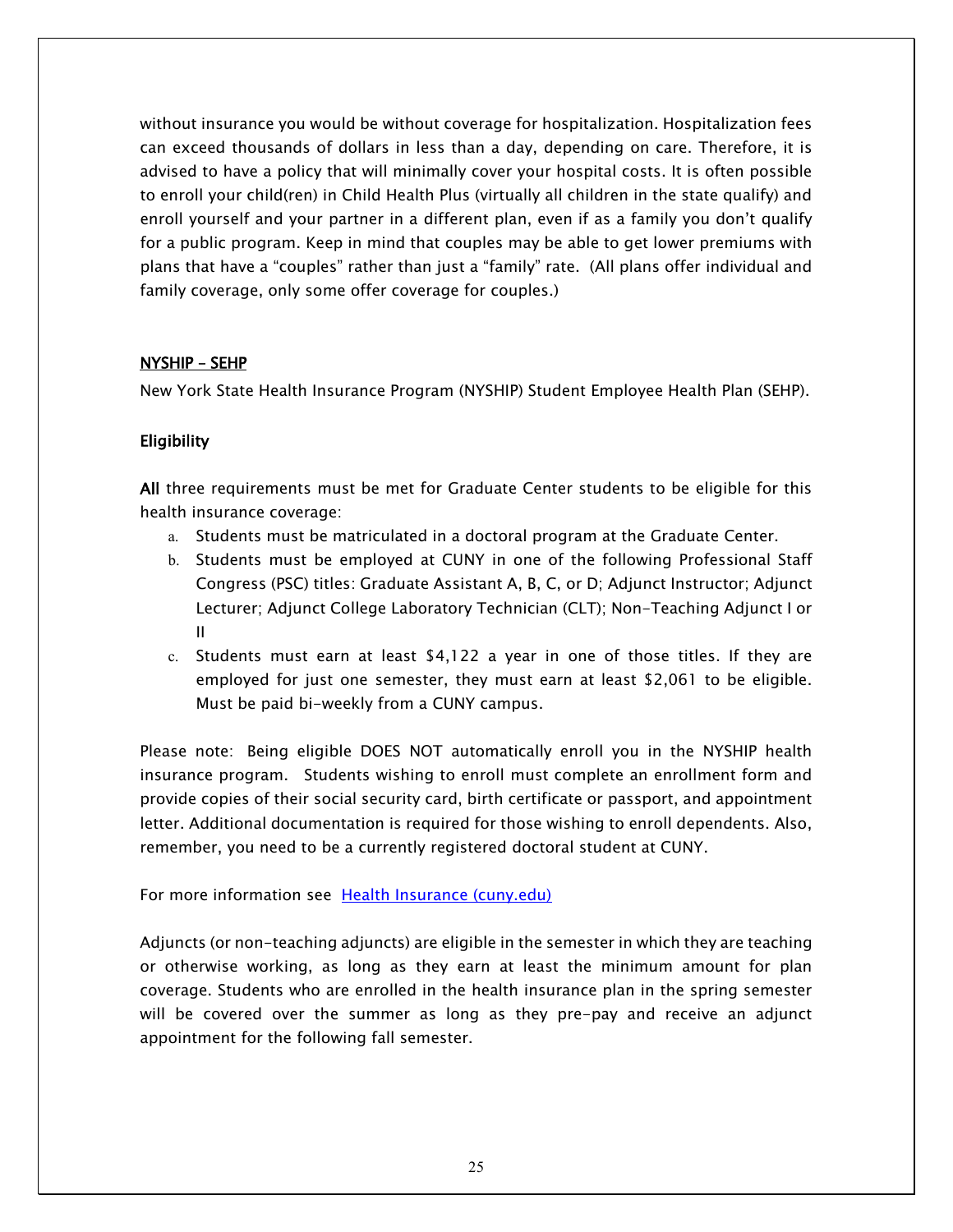#### **Cost**

The 2021 premium is a bi-weekly rate of \$17.69 for individual student coverage and a bi-weekly rate of \$ 116.26 for family coverage (includes spouses, domestic partners, and children). The charge will be automatically deducted from the enrolled students' biweekly paychecks. The plan is heavily subsidized by The Graduate Center and the CUNY Chancellery.

#### **Benefits**

The insurance includes hospitalization, medical (which includes doctor office visits, laboratory, and physical therapy) dental, prescription drugs, vision and mental health. Upon enrollment three identification cards; for medical, dental and vision will be mailed to the residence. A full benefits summary can be found at: [Health Insurance \(cuny.edu\)](https://www.gc.cuny.edu/Prospective-Current-Students/Student-Life/Health-Wellness/Health-Insurance)

#### International Students and NYSHIP

Students need to make sure that they have Social Security numbers. This is a necessary precondition for students obtaining employment. International students who currently have Taxpayer Identification Numbers (TINs) but who plan to seek CUNY employment should contact the Human Resources office for guidance on how to proceed. Dependents being enrolled in the health plan do not require a Social Security number.

#### **Enrollment**

Administration of this insurance is handled by The Graduate Center's Student Affairs office. Please contact [healthinsuranceinfo@gc.cuny.edu](mailto:healthinsuranceinfo@gc.cuny.edu) for more information.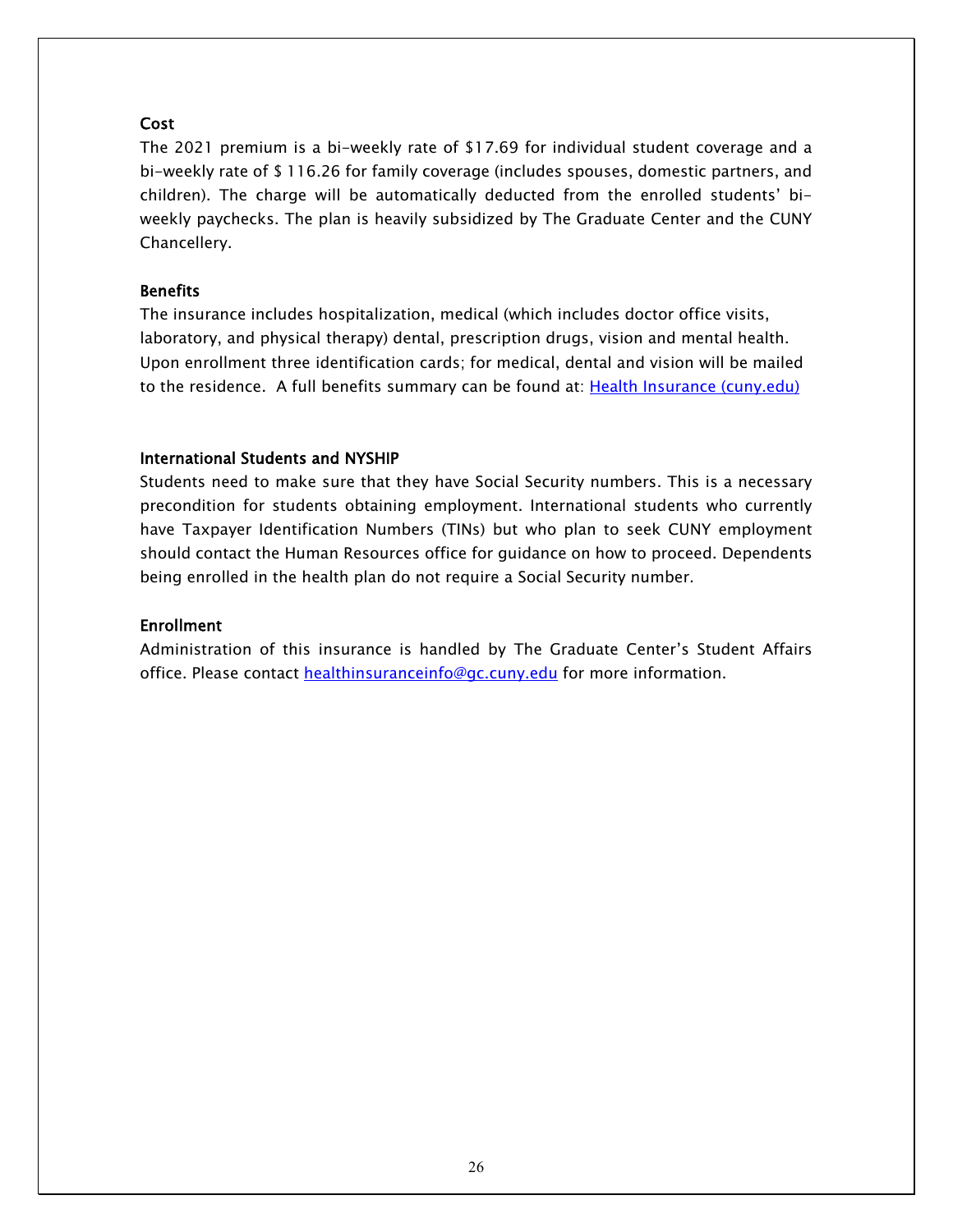## Section D - INTERNATIONAL STUDENT PLANS

These plans are written specifically for international students or visitors studying, doing research, or on educational business in the United States. A few are for U.S. students who are going to be living or studying abroad (see requirements below). For more information, consult with the International Students office at 212-817-7490, Room 7200.

The U.S. Department of Homeland Security (DHS) through its SEVIS Regulations for international students requires that all Exchange Visitors in J-1 Status maintain insurance for themselves and their dependents while in the United States. Students in F-1 status are strongly urged to maintain insurance. The Graduate Center – CUNY bears no responsibility for the accuracy or completeness of this information. For complete details about each policy, contact the insurance company directly or see the brochure online. The most up-to-date information will be available on each company's web site. Please read the company brochure carefully, and contact the company directly with any questions or to enroll.

**Betins [BETINS International Student Health Insurance](https://betins.com/)** 

Compass<https://www.compassstudenthealthinsurance.com/>

Gateway [International student health insurance -](https://gatewayplans.mercer.com/international-student-health-insurance.html) Gateway (mercer.com)

Harbor Group Insurance [the Harbour Group of Ohio, LLC \(hginsurance.com\)](https://www.hginsurance.com/)

HTH Worldwide <http://www.hthstudents.com/insurance.cfm>

**International Student Insurance International Student Insurance | Student Health and Travel Insurance** [Plans](https://www.internationalstudentinsurance.com/)

ISO International Student Insurance <https://www.isoa.org/>

Visit International Health Insurance [www.](http://www.visitinsurance.com/)[visitinsurance.com](http://www.visitinsurance.com/)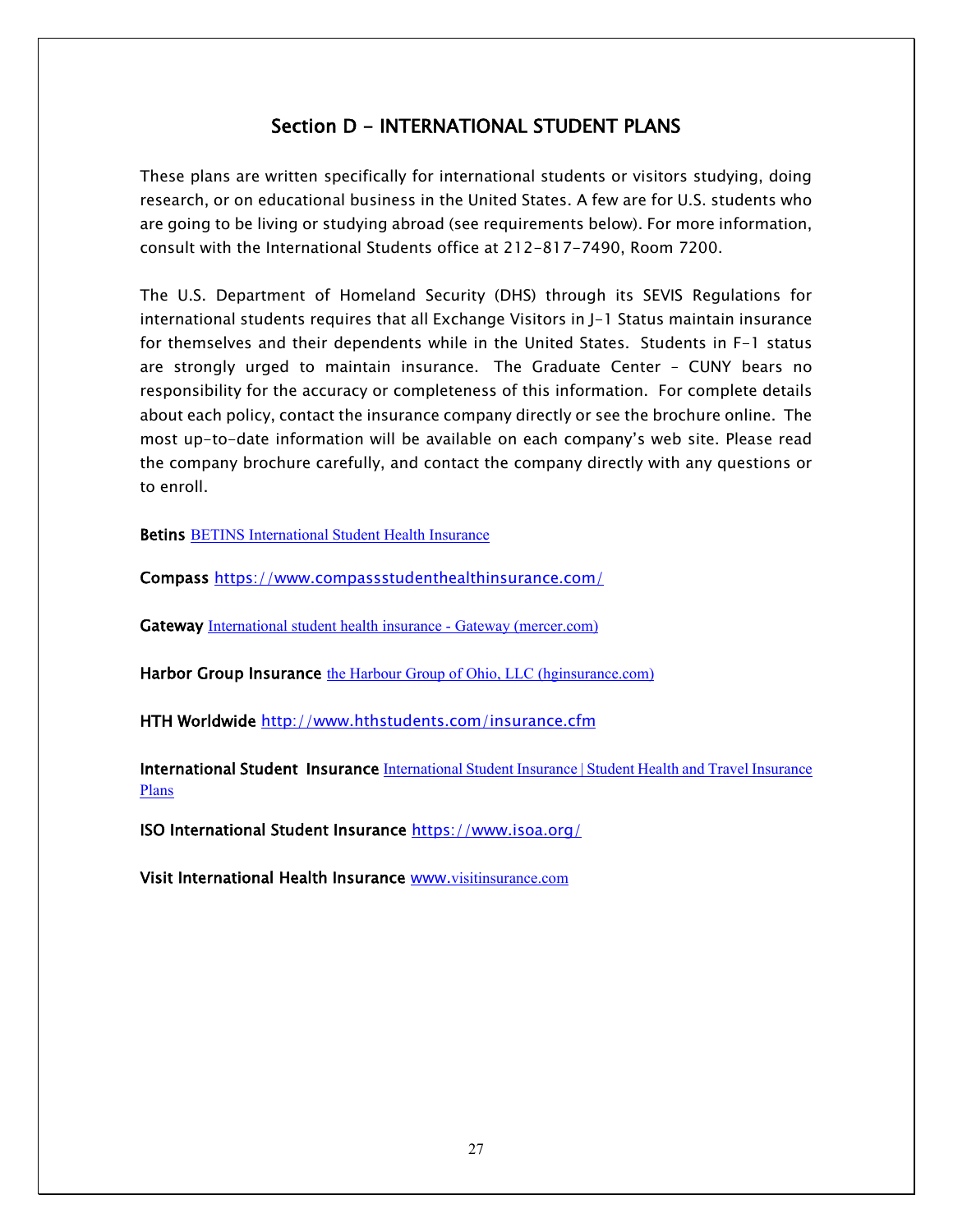## International Academic Student Travel Requirements

All students participating in Graduate Center academic sponsored trips or independent international academic travel must purchase international medical and travel insurance coverage. Information on travel insurance will only be distributed to individuals with approved travel warning waiver petitions All students must submit the insurance confirmation form with proof of purchase to the Office of the Vice President for Student Affairs.

Students must file with the Office of the Vice President for Student Affairs a signed CUNY International Travel Participation, Waiver, and Emergency Contact Form and, as soon as student becomes aware that planned travel is to an area with Department of State Travel Warnings or Alerts in effect, consult with the Office of the Vice President for Student Affairs regarding U.S. Department of State Travel Warnings or Alerts.

Students receiving any GC travel/research funds (including, but not limited to, Dissertation Fellowship Awards, Doctoral Student Research Grants, Conference Presentation Support, etc.) who do not submit a properly signed International Travel Participation, Waiver, and Emergency Contact Form and/or are not enrolled in the University's international insurance or comparable program will not receive funding for the purpose of travel. Students receiving any other financial support from the GC and who travel internationally for academic/research purposes may jeopardize their funding if they do not purchase the appropriate insurance and submit the waiver.

A full set of the CUNY International Guidelines can be found here:

[http://www.gc.cuny.edu/Prospective-Current-Students/Current-](http://www.gc.cuny.edu/Prospective-Current-Students/Current-Students/International-Travel-Requirements-for-Current-Students)[Students/International-Travel-Requirements-for-Current-Students](http://www.gc.cuny.edu/Prospective-Current-Students/Current-Students/International-Travel-Requirements-for-Current-Students)

Please note that students enrolled in NYSHIP are required to purchase separate travel insurance.

For forms or additional information please contact the Office of the Vice President for Student Affairs, [internationaltravel@gc.cuny.edu.](mailto:internationaltravel@gc.cuny.edu)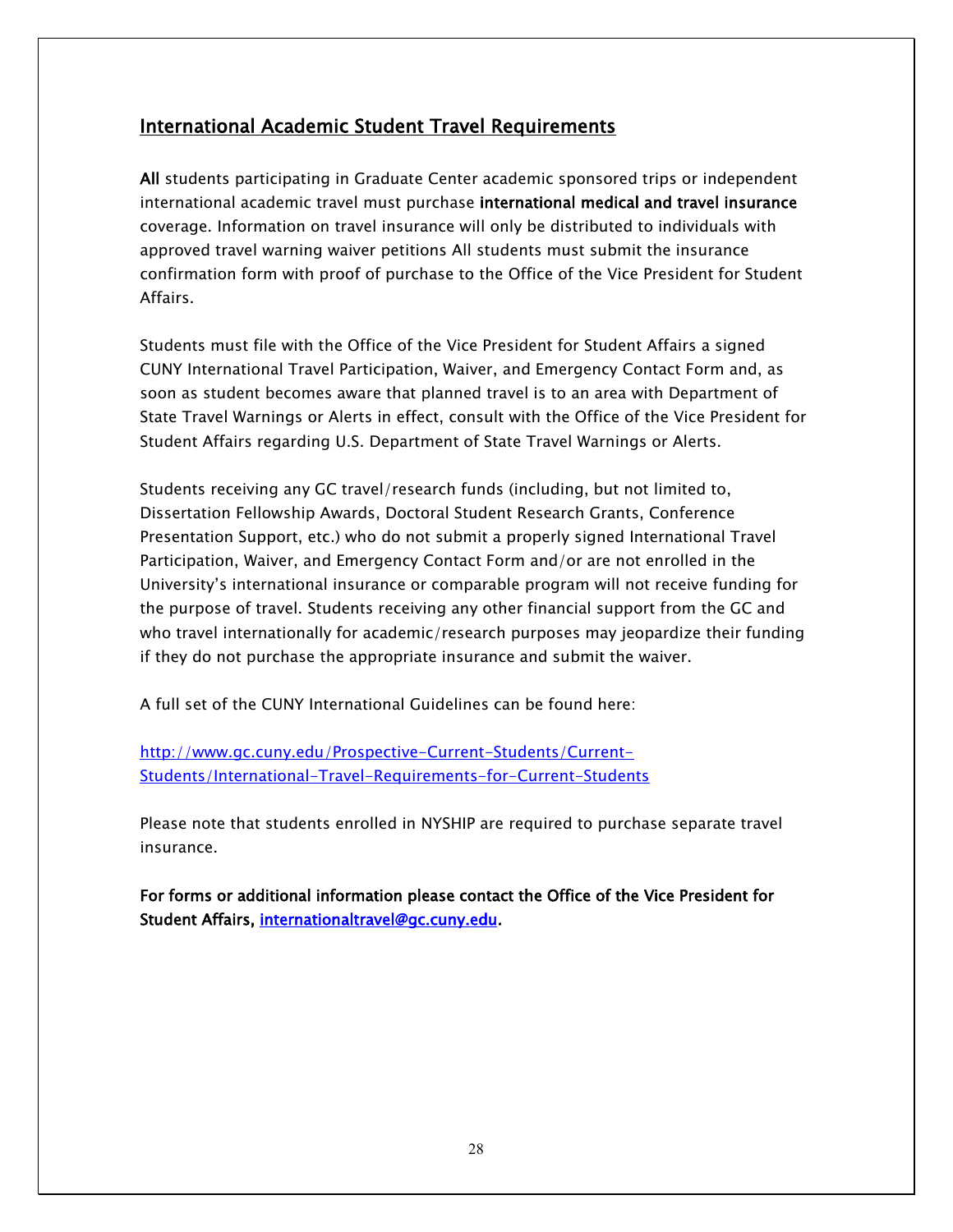## Section E - COMMERCIALLY RATED PROGRAMS

#### Commercially Rated Programs

NYC residents can purchase insurance directly from an insurance carrier. This coverage is generally available to anyone, regardless of immigration status. You can buy a plan even if you have access to job-based coverage.

• When you buy directly from the insurer, however, you **cannot** get a tax credit or other financial help to lower your costs. Tax credits are only for plans purchased through NY State of Health.

The health plan you buy will cover exactly or almost all of the same benefits that you'd get through NYSOH. That's because all plans must meet the same benefit package standards, regardless of where you buy them.

• Whether you buy a plan in or outside of the Marketplace, you are still subject to the same **open enrollment** and **qualifying event rules**.

Some insurers offer plans both through NYSOH and outside of it. If an insurer offers the exact same plan both in and out of the Marketplace, they are required to charge the same premium.

You may find plans offered by insurers that do not participate in NYSOH by visiting at [https://finder.healthcare.gov/,](https://finder.healthcare.gov/) a federal government website that helps you find and compare private health plans. It is not a health insurance marketplace but rather a tool to help you search for plan options in your area.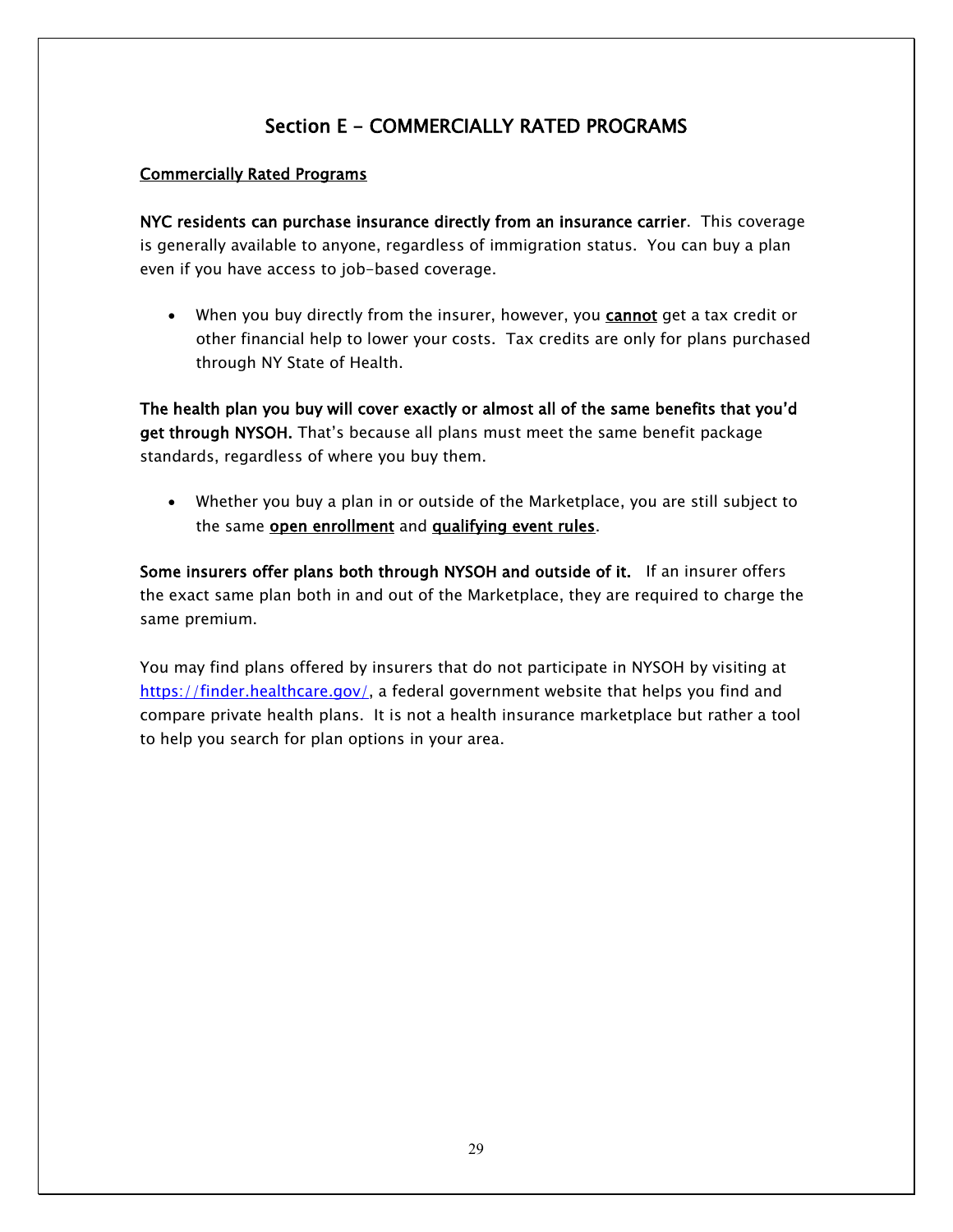## Section F - DENTAL PLANS NY STATE OF HEALTH, STUDENT-RATED, COMMERCIAL PLANS and COMMUNITY DENTAL CLINICS)

#### New York State of Health Exchanges

Some providers offer limited dental coverage. Please make sure to review plan premiums and coverage before making a decision.

#### The Stu-Dent Plan

(Offered through New York University College of Dentistry). As a pre-paid plan, this program offers full-year coverage for \$250 for a new member. The renewal membership is \$205. Enrollment is on a rolling basis. Membership takes effect on the date of enrollment and terminates one year after the effective date. Preventive and diagnostic services are covered by the policy and include: twice-yearly oral examinations and cleanings; sealants, oral hygiene instruction, X-Rays as required and routine restorations (fillings). In addition, restorative services are provided, such as routine tooth-colored fillings (composites) and 20% off dental services not included in the plan.

Procedures are performed through this clinic in a consortial arrangement with a few CUNY schools. For additional information and enrollment contact:

> College of Dentistry/NYU 345 East 24th Street New York, NY 10010-4086 212-998-9800 <http://dental.nyu.edu/patientcare/stu-dent-plan.html>

#### AmeriPlan Dental Plus- Dental, Vision, Pharmacy, Hearing and Chiropractic Care

This is a discount medical program organization that offers memberships in its discount plans for dental care, vision care, chiropractic care and prescription drugs. Members can save 20% - 65% on all restorative and cosmetic work (fillings, crowns, braces, etc.) and up to 80% on preventative work (teeth cleaning, x-rays, etc.) performed by a general dentist. Specialist fees are discounted up to 25%. The cost is \$19.95 per month for a household. For more information and application forms, call 1-866-994-8790 or visit **Dental Plus** [ [Ameriplan \(ameriplanusa.com\)](https://www.ameriplanusa.com/dental-plus/)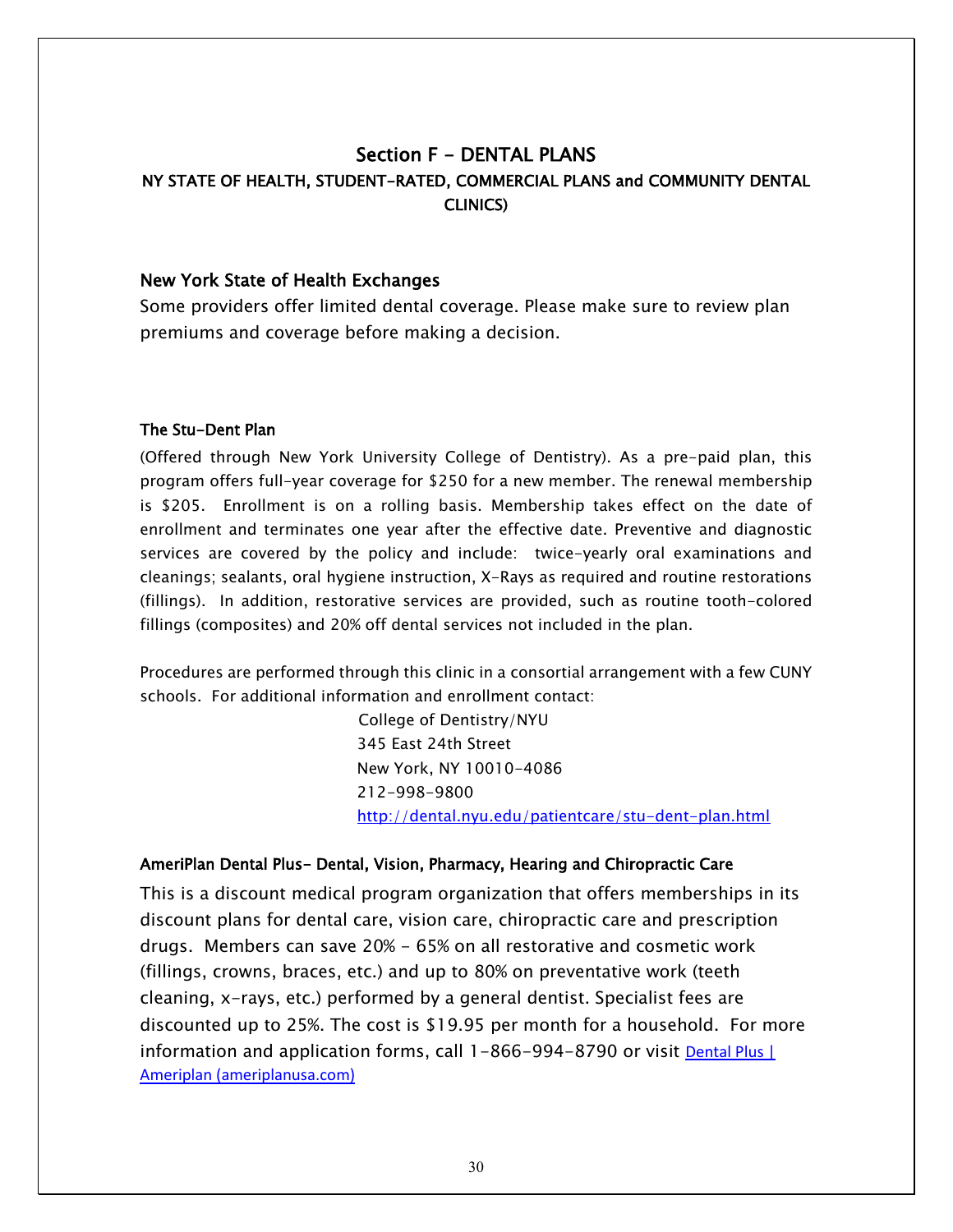#### Empire Blue Cross and Blue Shield

Empire Blue Cross and Blue Shield offers four types of plans: Dental Prime, Empire Dental Family, Empire Dental Enhanced Plans and Empire Dental Pediatric. You can shop for these at<https://www.empireblue.com/health-insurance/new-york-dental-vision-plans> For further information call 1-844-305-6963.

Touro College of Dental Medicine 914-594-2700<https://dental.touro.edu/patient-care/>

#### The Ryan Center

Whether it's a routine cleaning, help with dentures or check-ups for serious conditions like oral cancer, the Ryan Center Dental department offers comprehensive services for adults and children. Cost: Families without dental insurance will receive routine dental care and be charged according to their regular Ryan fee. Extensive dental procedures can be provided at a slightly higher rate, which is still about one third less than the cost of other dental providers in the community. Any additional charges will be completely explained prior to treatment and a payment plan can be arranged. [https://ryanhealth.org](https://ryanhealth.org/) or call (212) 749-1820. (See description and address of clinic under section H, below.)

#### Callen-Lorde

This community health center that traditionally serves the LGBT community. For individuals without insurance coverage, they offer a sliding scale fee structure based on your documented income level and family size. For further information call (212) 271 7200 visit<http://callen-lorde.org/dental> (See description and address of clinic under section H, below.)

#### Hostos Community College Dental Hygiene Patient Care Facility

A teaching facility that adheres to the most current sterilization techniques. Students under the supervision of Licensed Dentist and Dental Hygienist provide all treatment. Treatments consist of dental health education, oral inspection, oral cancer screening, oral Prophylaxis (cleaning) and more.

<https://www.hostos.cuny.edu/Community/Clinics-Services> 500 Grand Concourse, Suite B-124, Bronx, NY 10451 For more information, please call 718-319-7943.

## Dental Hygiene Clinic- New York City College of Technology

285 Jay Street- 7th Floor, Brooklyn, NY 11201 718-260-5074 Dental Hygiene - [Patient Care Clinic \(cuny.edu\)](https://www.citytech.cuny.edu/dental/clinic.aspx)

The Children's Aid Society's Dental Clinics Includes stationary clinics based in schools and community centers which provide quality dental care to children in New York City's underserved neighborhoods. [http://www.childrensaidsociety.org/health](http://www.childrensaidsociety.org/health-counseling/dental-services)[counseling/dental-services](http://www.childrensaidsociety.org/health-counseling/dental-services) Dental services are designed to complement children's medical needs by providing primary care.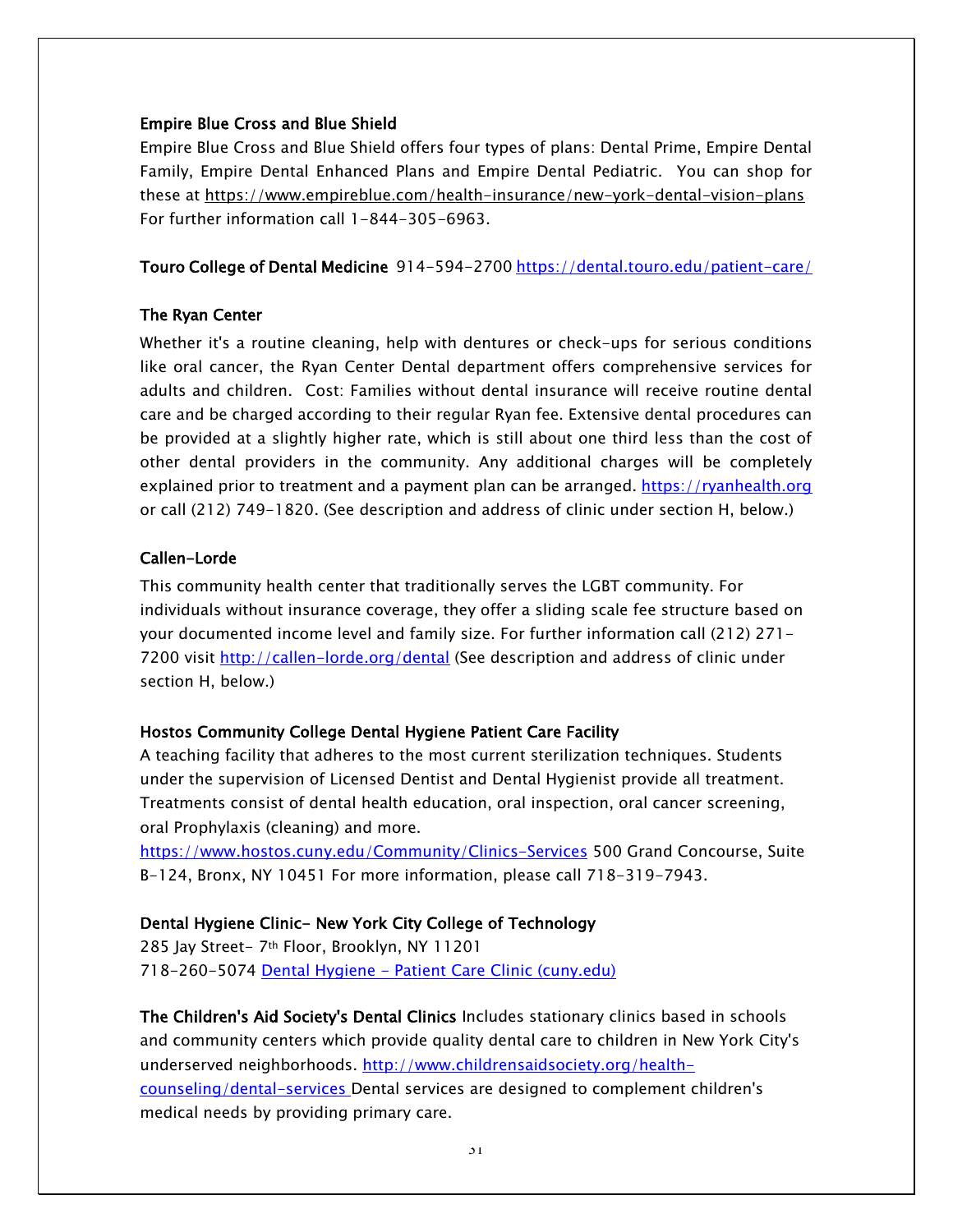Columbia College of Dental Medicine 212-305-6100 <https://www.dental.columbia.edu/teaching-clinics>

## Section G – NY STATE OF HEALTH, COMMUNITY VISION CLINICS, AND COMMERCIAL VISION PROGRAMS

#### New York State of Health Exchanges

Some providers offer limited vision coverage. Please make sure to review plan premiums and coverage before making a decision.

#### Community Vision Clinics:

#### SUNY College of Optometry/University Eye Center

This center offers a wide range of services for vision needs at low cost.

SUNY College of Optometry University Eye Center 33 West 42nd Street New York, NY 10036 212-938-4001 or 866-905-1188 <https://www.universityeyecenter.org/>

## The Ryan Center

Ryan Center locations in Midtown West, the Upper West Side and the Lower East Side provide primary eye care. Using state of the art technology, eye care professionals give comprehensive eye exams to diagnose and treat common vision problems and eye diseases, such as glaucoma. (212) 265-4500. [https://ryanhealth.org](https://ryanhealth.org/)

#### Commercial Vision Program Coast to Coast Vision Plan

Coast to Coast Vision™ (CTC) has over 20,000 eye care locations nationwide. Members save on eyeglasses, contacts, exams and laser surgery. The CTC provider network is the most thorough in the U.S. It includes ophthalmologists, optometrists, independent optical centers and national chain locations. Save 20% to 60% on prescription eyewear. Most frames, lenses and specialty items such as tints, coatings and UV protection are available. Save 10% to 40% on contact lenses through mail order services. Save 40% to 50% off the national average on LASIK surgery (other laser surgeries available at select locations). For more information call 1-800-800-EYES or visit<http://www.coasttocoastvision.com/>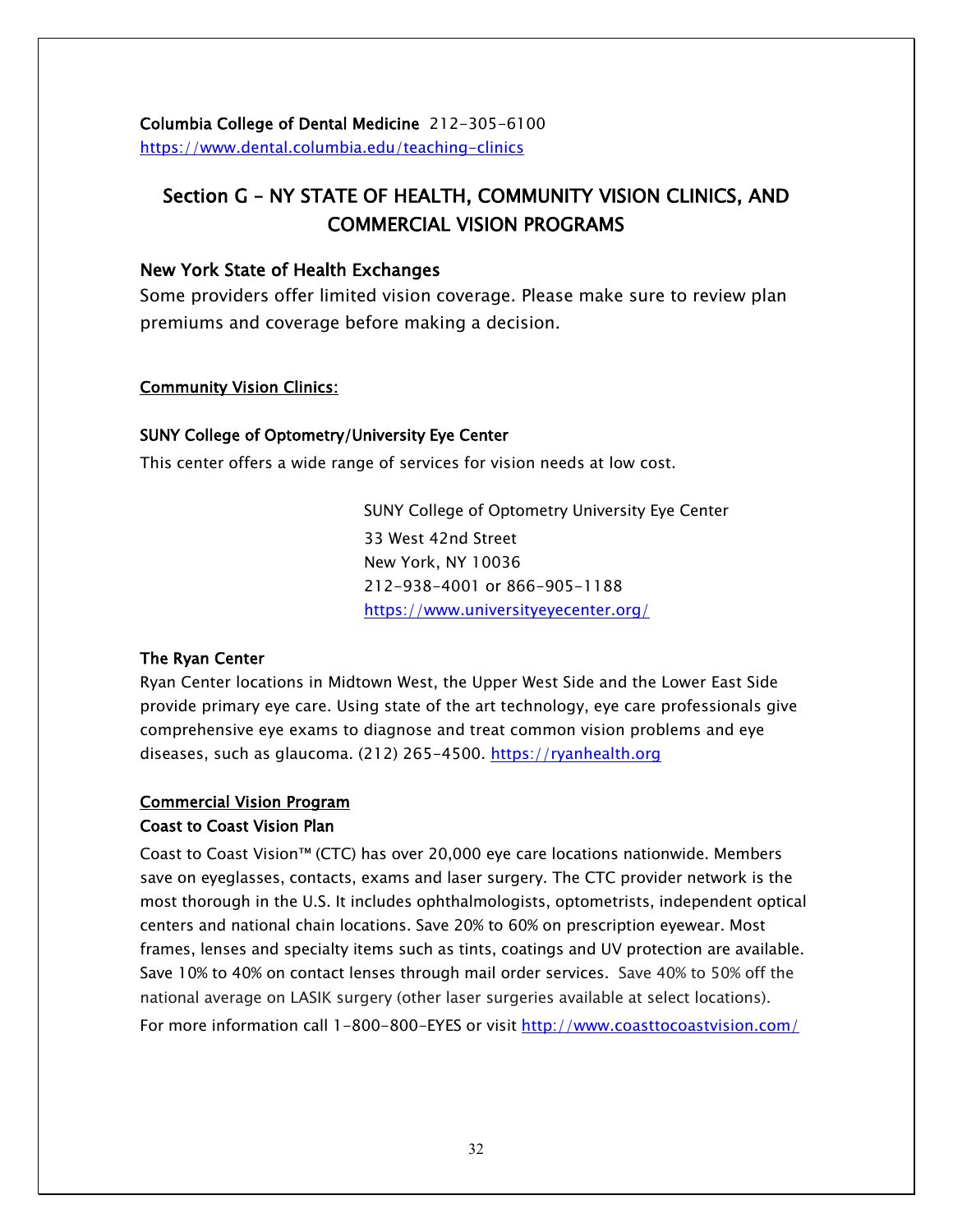#### New Eyes for the Needy

This international program distributes new prescriptions eye glasses to people with limited incomes. [http://www.new-eyes.org](http://www.new-eyes.org/)

## Section H - PRESCRIPTION DRUG INFORMATION (NOT RELATED TO ANY INSURANCE PLAN)

#### What to do if you cannot afford the prescription you need:

Because many insurance options may not cover the prescription you need, it is good to review your plan to get the coverage you require. You can ask your doctor for samples (many of which might be enough for a year or more of medication). You can also ask your doctor if the drug company has any assistance programs for un-insured or under-insured patients.

#### Purchasing Drugs from Canadian Pharmacies:

You can also buy drugs from Canada at some of the following websites:

<http://www.canadapharmacy.com/> <http://www.pharmacyrxworld.com/>

Buying medication from Canada can sometimes be less expensive than paying co-pays or out-of-pocket for the same medications sold in the United States. Generally your doctor sends the prescription to the pharmacy's website, the prescription is verified by a Canadian doctor, and then the drug is sent to you. For patients with monthly prescriptions that are very costly, this might be one of the only ways you can afford prescriptions if your insurance company will not cover them. For example, one student was prescribed a very particular medication for an intestinal problem. The medication was made by only one company and had no generic as it was relatively new on the market. The medication cost \$500/month in the US. The very same medication, made by the same company and packaged in the same package, cost only \$65/month from a Canadian pharmacy.

The following information includes options that you may want to take advantage of if your insurance does not offer adequate coverage.

#### Walgreens Prescription Savings Club

Get savings on generic and brand-name prescriptions with the card. You also get a 10% bonus on purchases of Walgreens and Nice! Brand products and in-store photofinishing services. The plan includes 10 percent savings on services from Health Care Clinics at select Walgreens. Additional prescription discounts available on compound medications,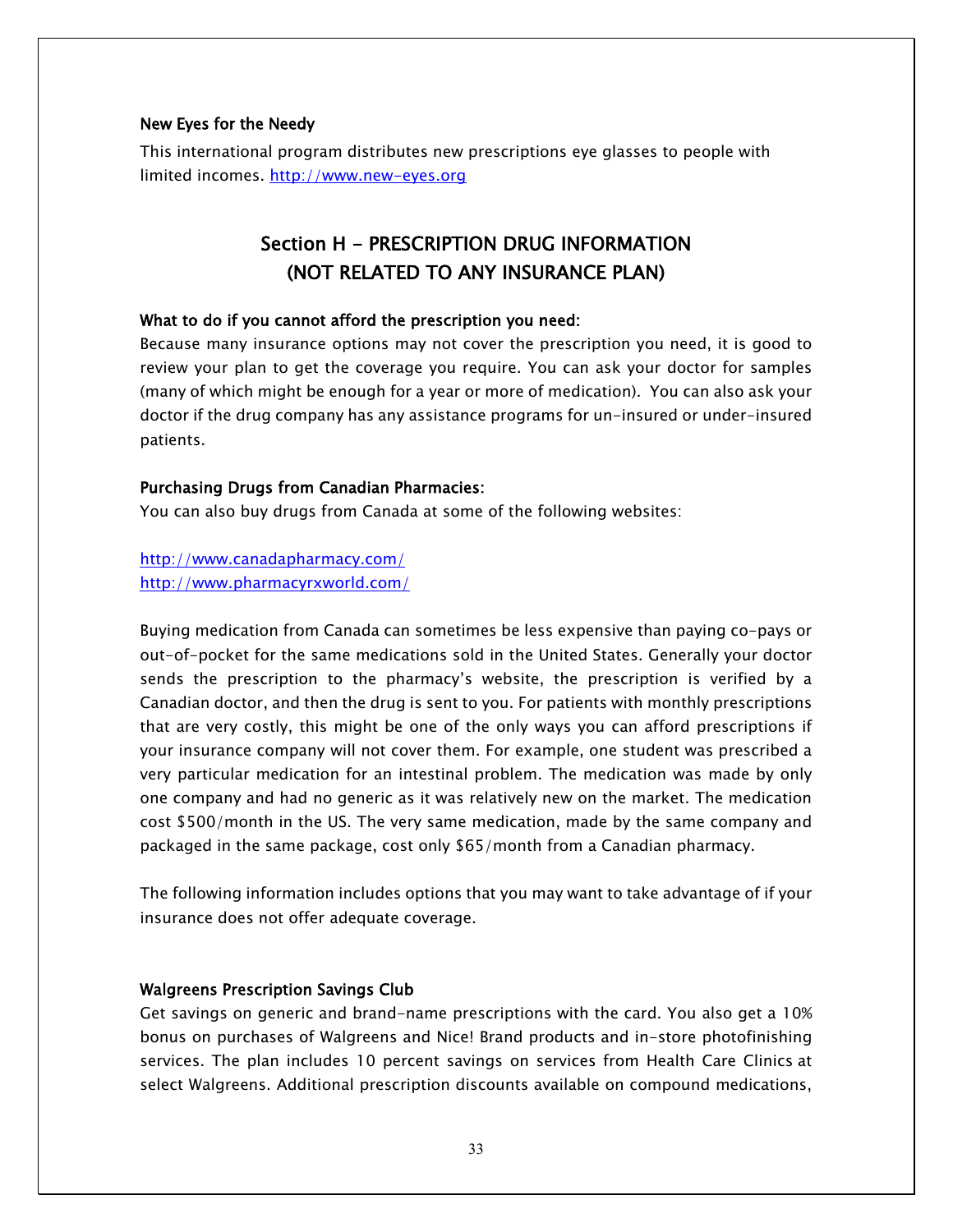immunizations, nebulizers and diabetic supplies with a prescription. There is a Walgreens located near the GC in the Empire State Building.

Enrollment for an individual is \$20 per year or \$35 for an entire family. [http://www.walgreens.com/pharmacy/psc/psc\\_overview\\_page.jsp](http://www.walgreens.com/pharmacy/psc/psc_overview_page.jsp)

#### Rx Assist

Rx Assist is a database of patient assistance programs. Patient assistance programs are run by pharmaceutical companies to provide free medications to people who cannot afford to buy their medicine. RxAssist offers a comprehensive database of these patient assistance programs, as well as practical tools, news, and articles so that health care professionals and patients can find the information they need.<http://www.rxassist.org/>

#### Good RX

You don't need to register or sign up to use GoodRx coupons. Just use your computer or phone to search for your drug name on [https://www.goodrx.com](https://www.goodrx.com/) and get the coupons. GoodRx is for everyone, whether they have insurance or not. While you can't combine GoodRx with your insurance to lower your copay, it may beat your copay — especially if you have a high-deductible.

## [Section I – MENTAL HEALTH SERVICES](#page-33-0)

#### <span id="page-33-0"></span>Psychoanalytic Psychotherapy Study Center

PPSC is a training center for tomorrow's leading psychoanalysts. If you call to ask for an intake appointment, they can match you with a mental health professional and will negotiate a very competitive rate. Fees for therapy are low to moderate. They are set according to a sliding scale based on ability to pay and other factors. Fees will be determined in discussion with the assigned therapist. They are LGBT sensitive and many students in the area take advantage of this program. Treatment is provided in quiet, confidential individual offices following a private practice model. Many locations are available, including Greenwich Village, Soho, Upper West Side, Midtown, Upper East Side, Tribeca, and more. 80 5th Ave # 903A New York, NY 10011. Contact 212-633-9162. <http://www.ppsc.org/>

#### Gestalt Associates for Psychotherapy

Offers affordable Gestalt Therapy via a low fee clinic. Clients see therapists who are in advanced post-graduate clinical training programs and under weekly supervision of Faculty members. Sessions are videotaped for supervision. Fees: One time intake fee: \$50/\$60 couples; full-time student for appointment before 5pm: \$40; individual therapy: \$50; couples therapy: \$60

<http://gestaltassociates.org/>212-689-7740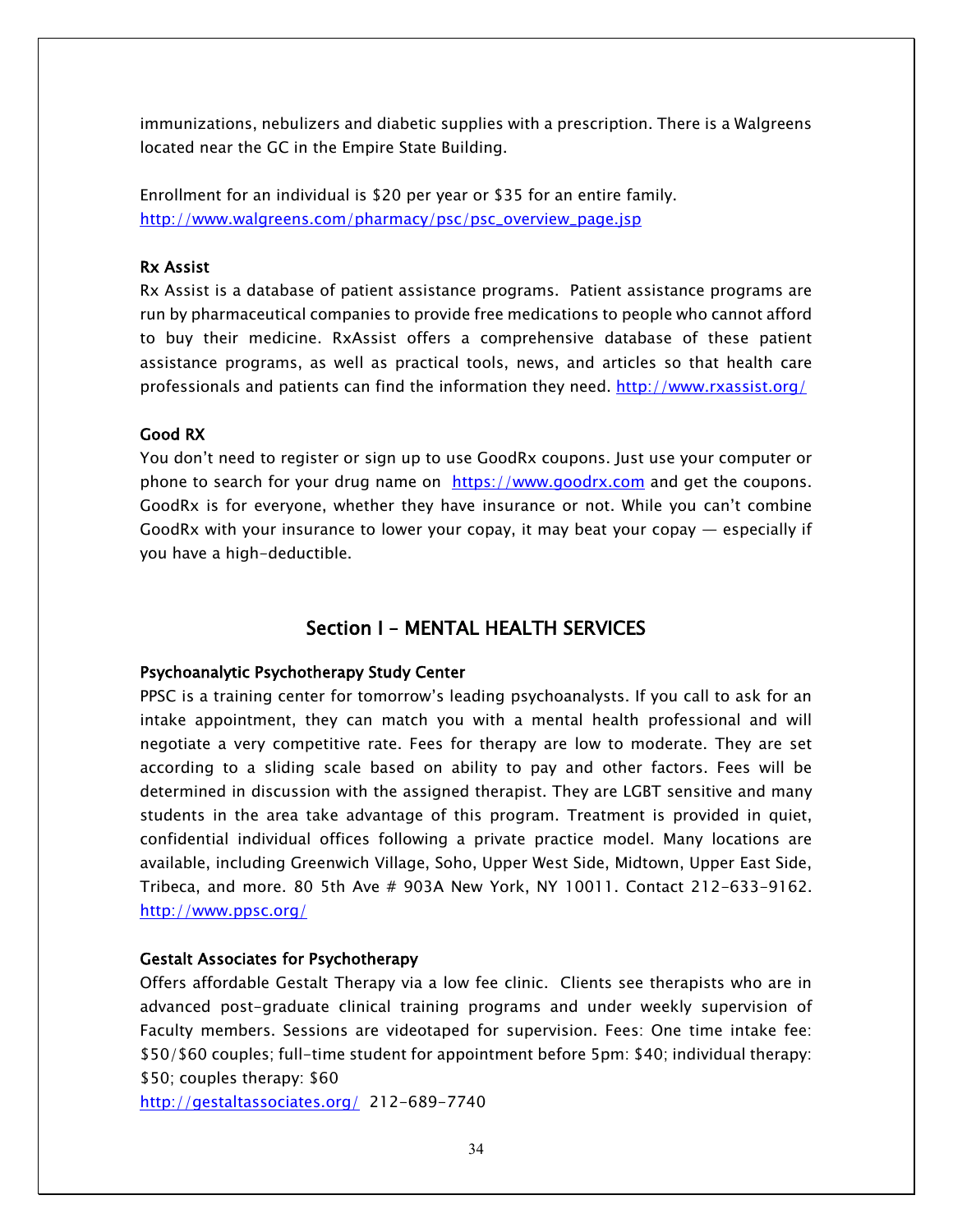#### Counseling Services Listed by the GC Wellness Center

All of the clinics listed below are staffed by licensed psychologists and social workers who have received, or are participating in, advanced training. These clinics have sliding scale fees determined by income and student status. There is typically an initial intake appointment followed by assignment to a therapist for ongoing psychotherapy.

If you are interested in seeking mental health services outside the Wellness Center Student Counseling Services, they are available to help you with referrals to agencies, clinics or private practitioners. If you prefer to make contact with outside services directly, below are some recommended centers:

[Institute for Contemporary Psychotherapy](http://icpnyc.org/) 1841 Broadway, 4th Floor New York City 212.333.3444

The Center – [LGBTQIA+ Community Center](https://gaycenter.org/) 208 West 13th Street NYC 212-620-7310

[National Institute for the Psychotherapies \(NIP\)](http://nipinst.org/) 250 West 57th Street New York City 212.582.1566

[Fifth Avenue Counseling Center](http://www.tfacc.org/) 5 East 17th Street, 2nd Floor New York City 212.989.2990

[The Center for Optimal Living](https://centerforoptimalliving.com/) 370 Lexington Avenue, Suite 500 New York City 212.213.8906

[Mindful Urgent Care](http://mindfulurgentcare.com/contents/locations) (medication only) Various locations 516.217.6666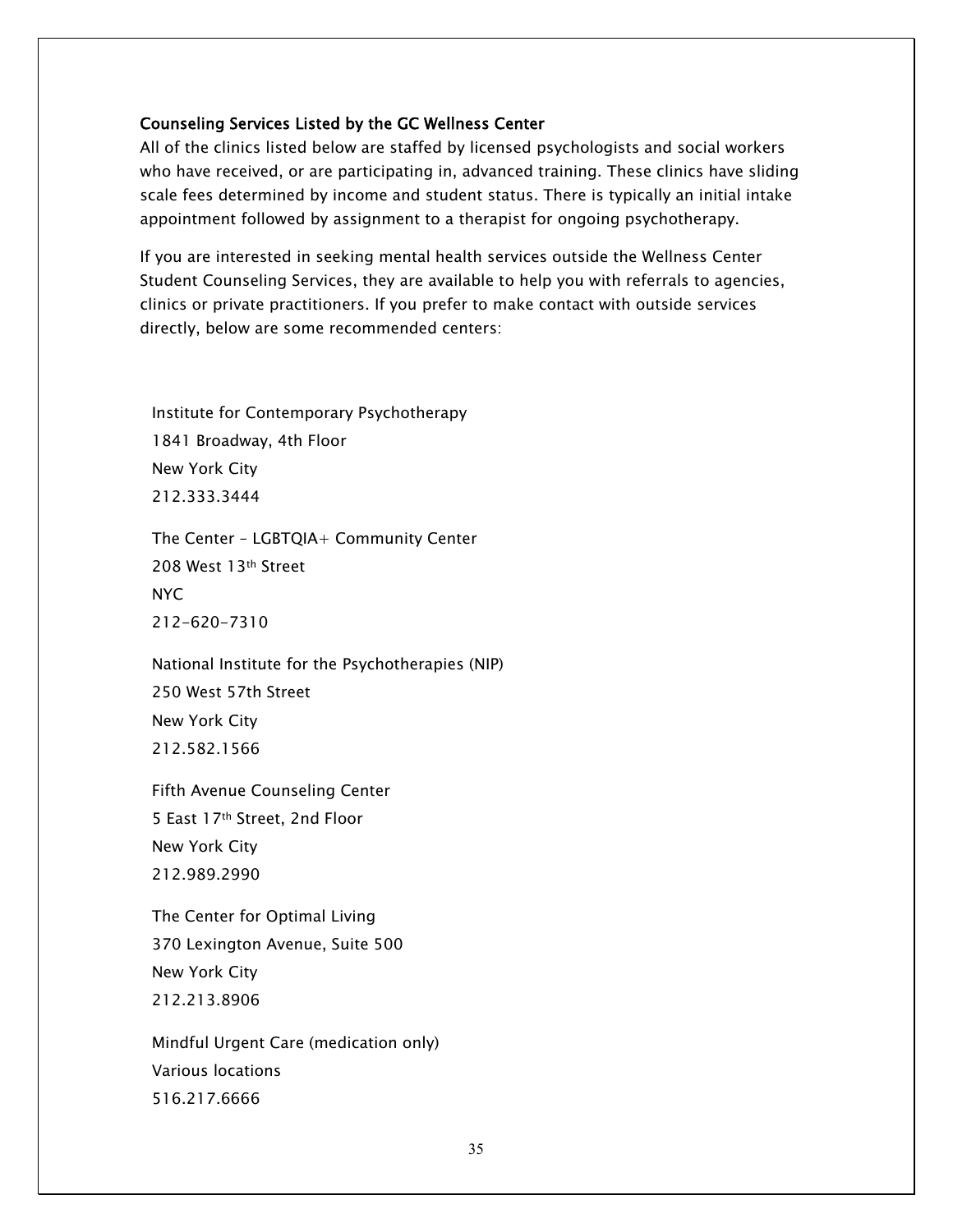[Washington Square Institute](http://www.wsi.org/) 41 East 11<sup>th</sup> Street, 4<sup>th</sup> Floor New York City 212.477.2600

[William Alanson White Institute](http://wawhite.org/) 20 West 74th Street 212.873.7070

[Center for Cognitive-Behavioral Psychotherapy](http://cognitivebehavioralcenter.com/) 137 East 36th Street, Suite 4 212.686.6886

[Weill-Cornell Cognitive Behavioral Psychotherapy Clinic](http://www.cognitivebehavioralcenter.com/) 425 East 61st Street 212.821.0775

[The Village Institute](http://villageinstitute.com/) 20 Fifth Avenue, Suite 1E 212.473.9912

#### Emergency Psychiatric Services:

Bellevue Hospital ER 462 First Ave. at 27th St. [212-562-4678](tel:212-562-4678)

New York Presbyterian Hospital ER 525 East 68th St. near York Ave. [212-746-0711](tel:212-746-0711)

St. Lukes-Roosevelt Hospital ER [212-523-3347](tel:212-523-3347) 113th St. and Amsterdam Ave. (St. Luke's) Or 59th St. and 10th Ave. (Roosevelt)

#### NYC Well

NYC Well is the City's free confidential hotline for anyone seeking help for a variety of mental health or substance abuse issues. Staffed 24 hours, 7 days a week by trained mental health professionals. 1-888-692-9355, press 2 or text

<https://nycwell.cityofnewyork.us/en/get-help-now/nyc-well-texting-service/>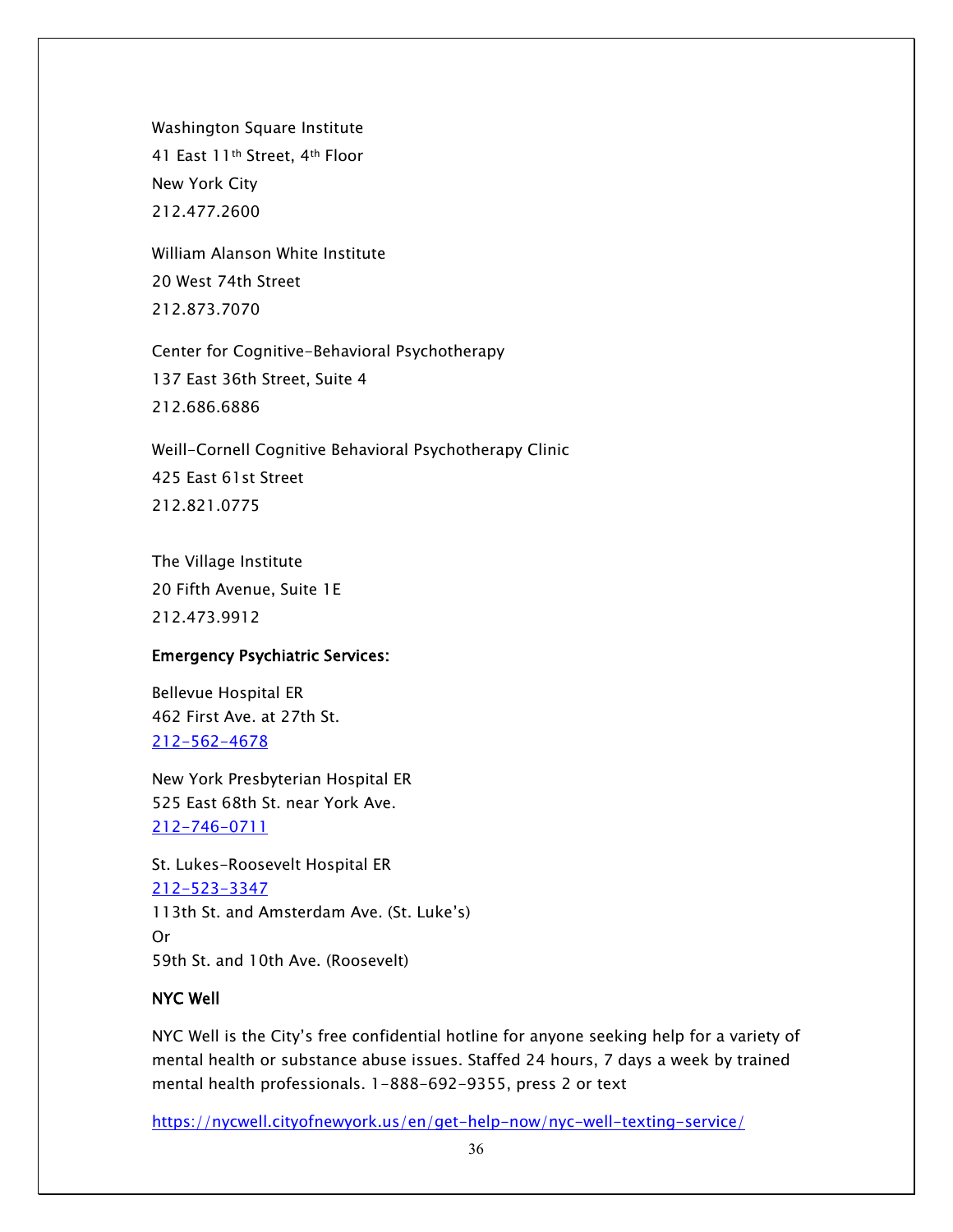## SECTION J - HEALTH CLINICS, HOSPITALS, MISC.

If you are uninsured or under-insured, you may want to look into the resources below:

## Lists of Local Low-Cost or Free Health Care Centers, Clinics and Hospitals

#### The Health and Hospital Corporation (HHC)

New York City's public hospital system has hospitals and other health care facilities located throughout the city that offer care on a sliding scale based on an individual's ability to pay. [http://www.nyc.gov/html/hhc/html/home/home.shtml.](http://www.nyc.gov/html/hhc/html/home/home.shtml)

#### Community Health Care Association of New York State (CHCANYS)

CHCANYS provides a listing of free and low-cost health services in New York City on their website at [www.chcanys.org.](http://www.chcanys.org/)

#### Ryan Center

The seven centers in Manhattan that make up the Ryan Network support culturally diverse communities most in need of medical assistance. Part of the Community Health Center movement, the Ryan Network strives to provide affordable, quality medical services at a fraction of the cost. Patients can expect to be treated with dignity, confidentiality and respect.

For those families without insurance, payment is based upon a family's size and income. If you pay on the day of your visit, you will receive a discounted rate. Laboratory work, general x-rays and EKGs are included in the fee for each visit. The Ryan Center offers a low cost pharmacy plan for uninsured patients. The Ryan Center does accept many forms of health insurance.

#### Payment Assistance

The Ryan Health Network's Patient Accounts Department can also assist you in applying for:

Medicaid Child Health Plus (CHP) ADAP Plus Family Planning Benefits Program Cancer Screening Services Medicaid for Pregnant Women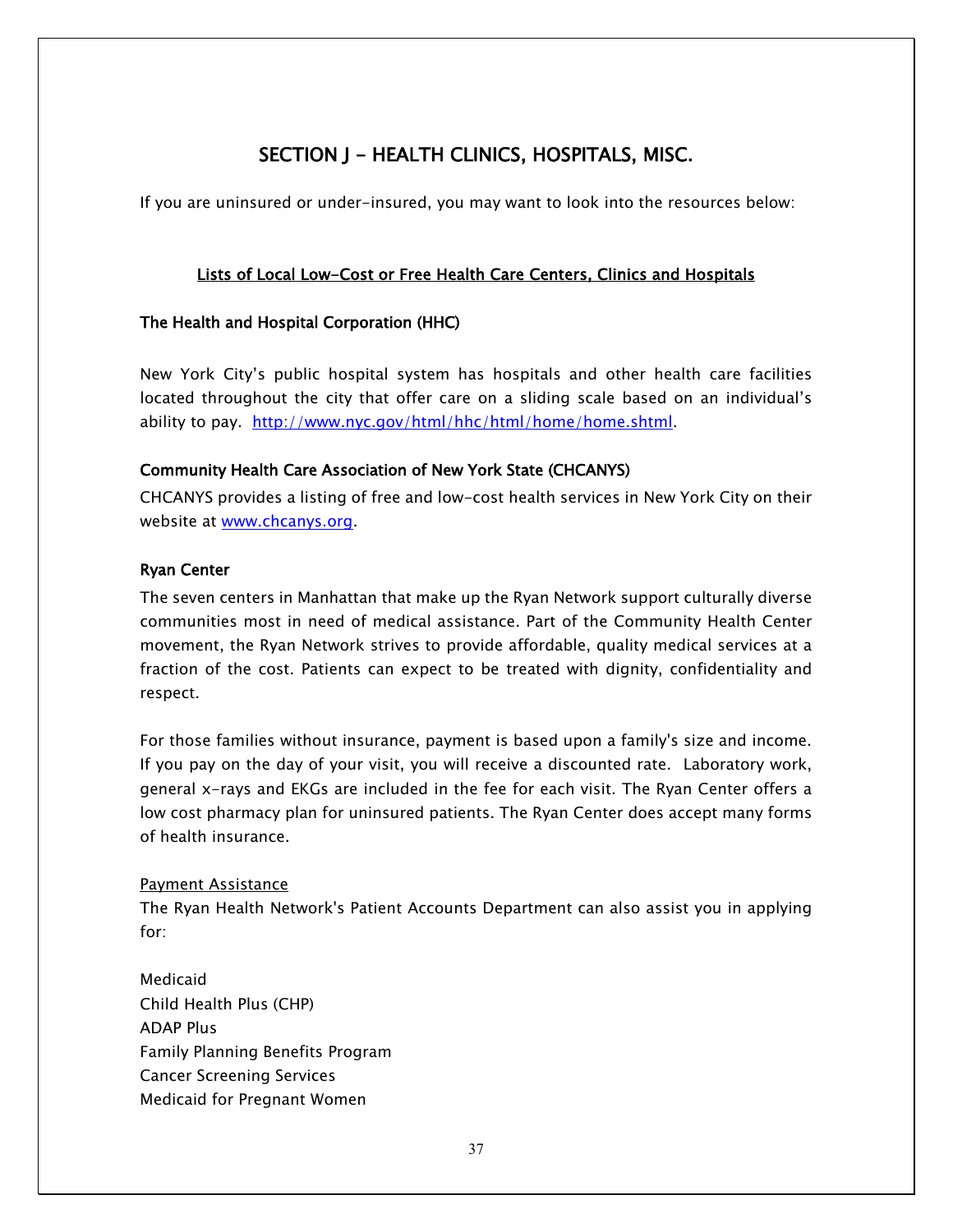The Ryan Center offers full medical care as well as full-service dental and vision clinics, and mental health services; if you have health insurance but your insurance does not cover dental, vision, or mental health services, the sliding scale still applies to a visit for uninsured services. If you do not have insurance that covers prescriptions, they have a pharmacy that charges a very low fee per prescription. Call to register for an appointment. For further information call 212-749-1820 or visit [https://ryanhealth.org](https://ryanhealth.org/)

The Ryan Center has seven locations:

- 1. William F. Ryan Community Health Center (Main facility) 110 West 97th Street New York, NY 10025 212-749-1820
- 2. Ryan / Chelsea-Clinton Community Health Center 645 10th Avenue between 45th and 46th New York, NY 212-265-4500
- 3. Ryan/Adair Community Health Center 565 Manhattan Ave New York, NY 10027 212-222-5221
- 4. Ryan-NENA Community Health Center 279 East Third Street (between Avenues C and D) New York, NY 10009 212-477-8500
- 5. Ryan Women and Children's Center 801 Amsterdam Avenue @ 99th Street New York, NY 10025 212-316-8300
- 6. Ryan Health Wadsworth 154 Wadsworth Ave New York, NY 10033 212-866-3096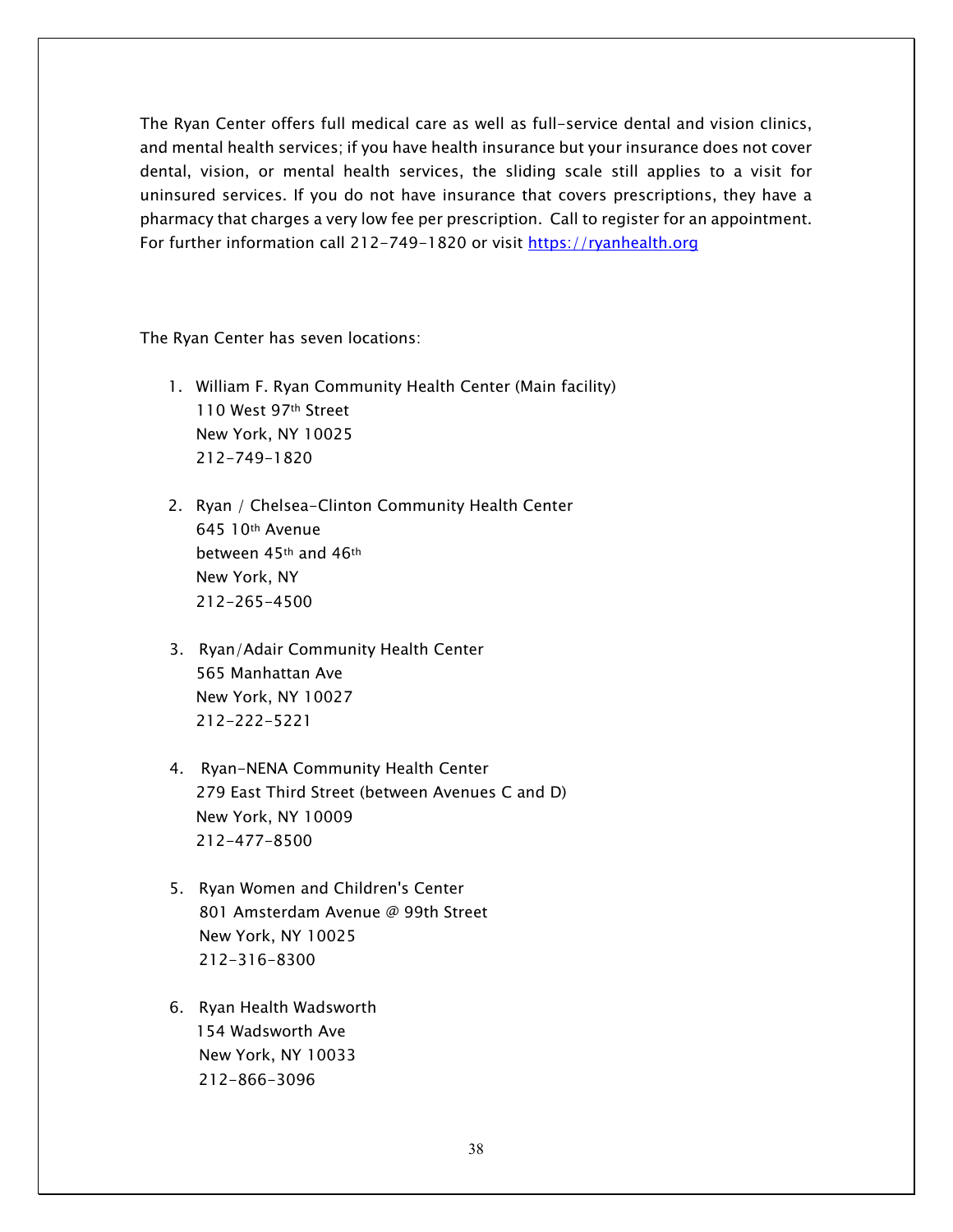7. Ryan Health Frederick Douglass/Harlem 2381 Frederick Douglass Blvd @128th Street New York, NY 10027 212-866-4400

#### Parkmed Eastern Women's Center

This is a low-cost pro-choice clinic and is a leading abortion provider in NYC. For further information, please call or visit their website.

800 Second Avenue, between 42<sup>nd</sup> and 43<sup>rd</sup> Streets -6<sup>th</sup> floor New York, NY 10017 646-898-2135 [www.parkmed.com](http://www.parkmed.com/)

#### Callen-Lorde Community Health Center

Callen-Lorde provides quality health care and related services primarily to New York's lesbian, gay, bisexual, and transgender communities regardless of ability to pay. Although Callen-Lorde specializes in care for members of these communities, the center is welcoming to all and offers a comprehensive, integrated program of medical, dental and mental health services. Callen-Lorde also has a social worker who can help you determine your eligibility for, and enrollment in, various public health services and accepts most insurance plans.

Callen-Lorde Community Health Center 356 West 18th Street New York, NY 10011 <https://callen-lorde.org/> 1-212-271-7200

Callen-Lorde Community Health Center 3144 3rd Ave Bronx, NY 10451 <https://callen-lorde.org/> 1-718-215-1800

#### The Children's Aid Society Community-Based Health Centers

<http://www.childrensaidsociety.org/health-counseling/health-services-locations>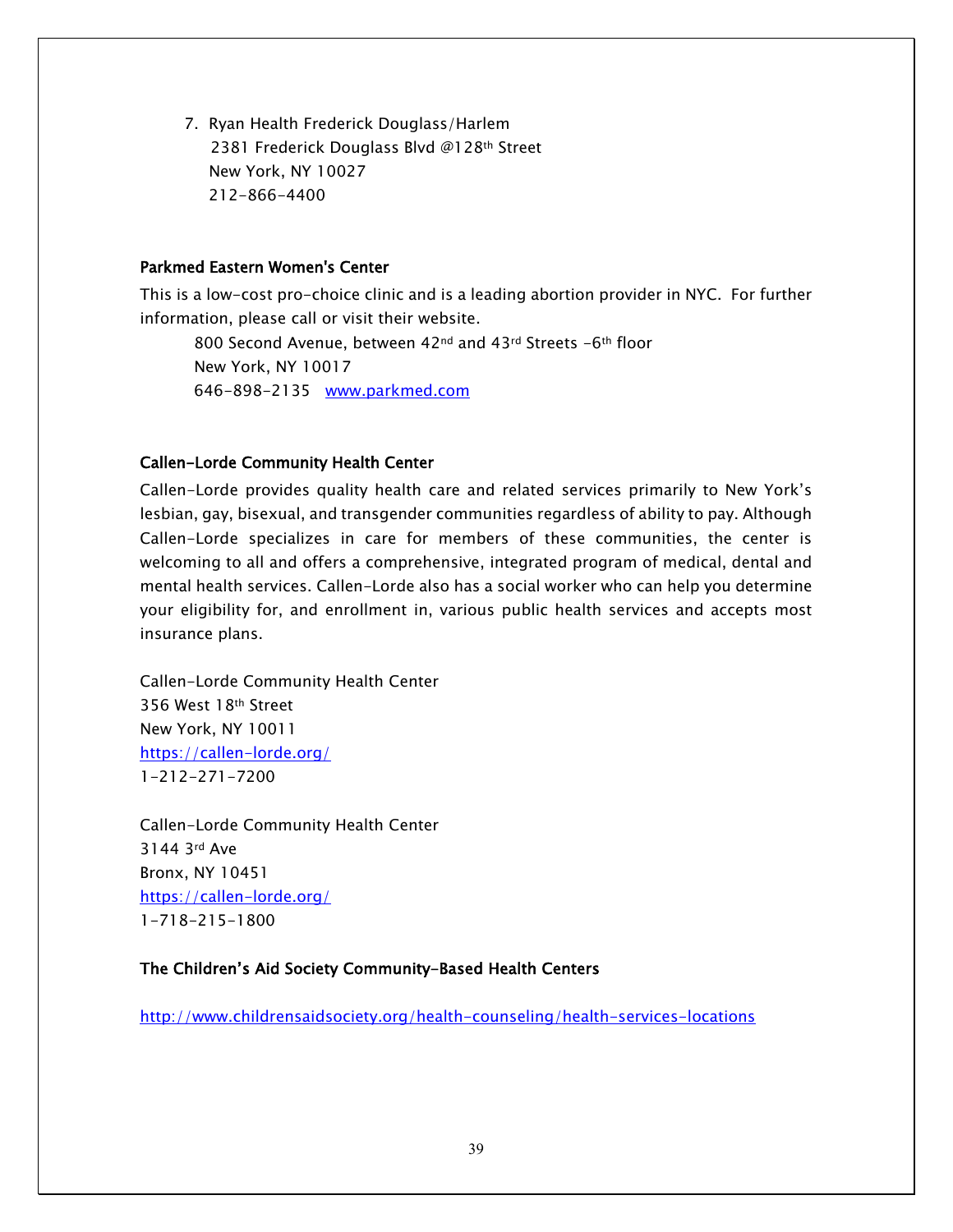#### Bronx Health Services

910 East 172nd Street, 3rd Floor Bronx, NY 10460 (347) 767-2200

Services: Medical, Dental and Mental Health Services, Teen Health Services

#### Dunlevy Milbank Health Center

14-32 W. 118th St. (Between Fifth and Lenox Avenues) New York, NY 10026 (212) 369-8339

Services: Medical, Dental and Mental Health Services, Teen Health Services

#### School-Based Health Centers

#### Mirabal Sisters Campus Community Schools

(M.S. 319, M.S. 324) 21 Jumel Place (at 168th Street) New York, NY 10032 (646) 867-6066

Services: Medical, Dental and Mental Health Services, Teen Health Services

#### Ellen Lurie Community Schools P.S. 5

3703 10th Ave. (at Dyckman Street) New York, NY 10034 (212) 567-5787

Services: Medical and Dental Services

#### Luis Belliard Community School P.S. 8

465 W. 167th St. New York, NY 10032 (212) 740-8655

Services: Medical and Dental Services

#### Salomé Ureña de Henriquez Campus

(I.S. 218, M.S. 293, M.S. 322) 4600 Broadway (at 196th Street)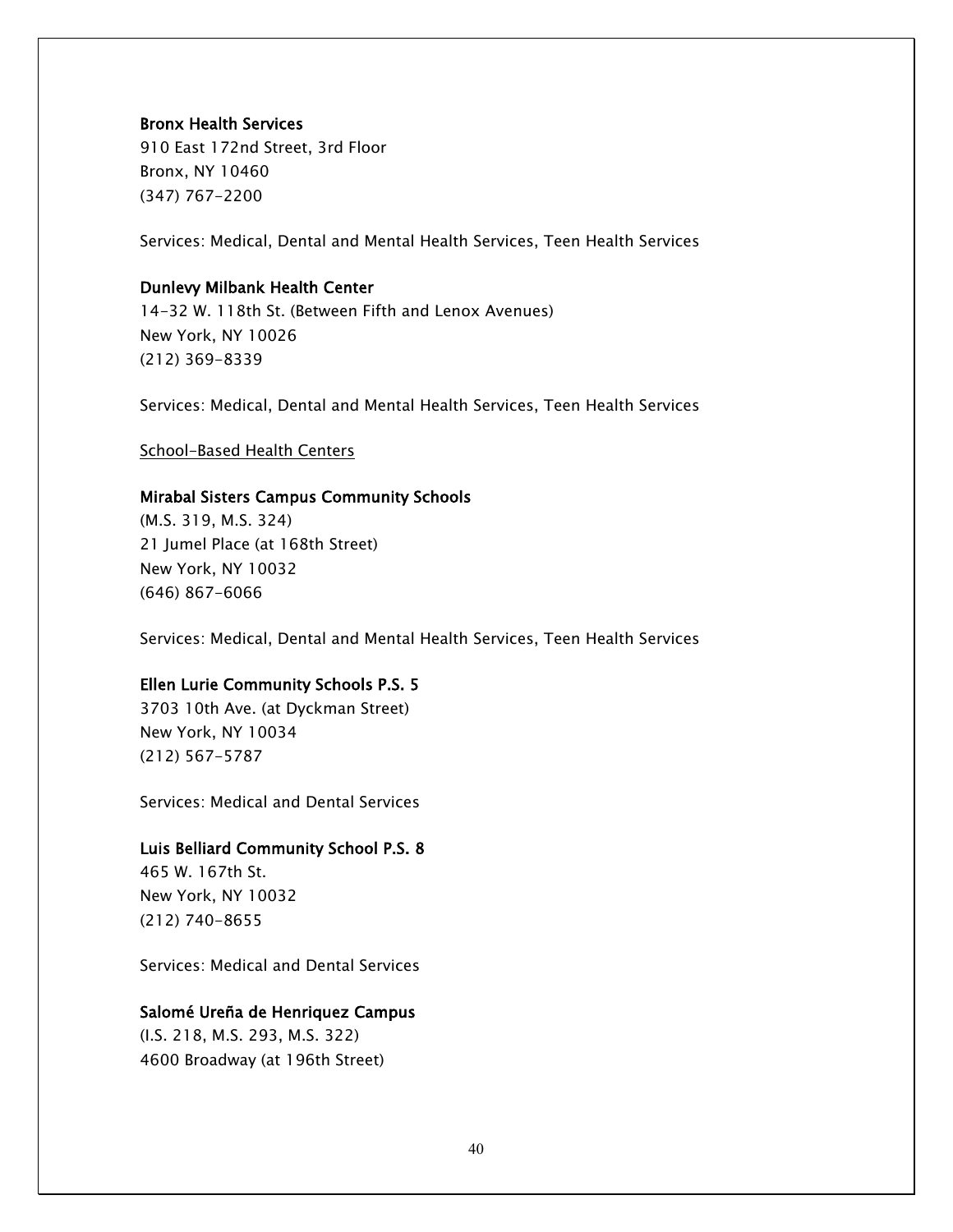New York, NY 10040 (212) 569-2880

Services: Medical, Dental and Mental Health Services, Teen Health Services

#### Charles Drew Campus

3630 Third Avenue Bronx, NY 10456 [\(718\) 716-7550](tel:718.716.7550)

Services: Medical and Mental Health Services

#### Curtis High School

105 Hamilton Ave Staten Island, NY 10301 (718) 924-2626

Services: Medical and Mental Health Services

#### New York City Free Clinic

The NYCFC provides at no cost to its patients the full range of healthcare services, including primary care, specialty referrals, counseling, and patient education. The NYCFC provides prescription drugs at a significantly reduced cost to the patient. The NYCFC also provides free crucial social services, such as screening and registration for government health insurance.

The only requirement to receive care at the NYCFC is that you must be an uninsured adult age 18 or older. The only fee that may be associated with a patient visit may be a small co-pay for prescription.<https://nycfreeclinic.com/>

 The NYCFC 230 West 17th St New York, NY 10011 212-206-5200

#### The Institute for Family Health

The Institute for Family Health develops and operates family health centers and community based health promotion and outreach programs. Health centers care for patients of all ages regardless of ability to pay. They offer primary medical care, behavioral health (counseling), dental care, health education, social services and more.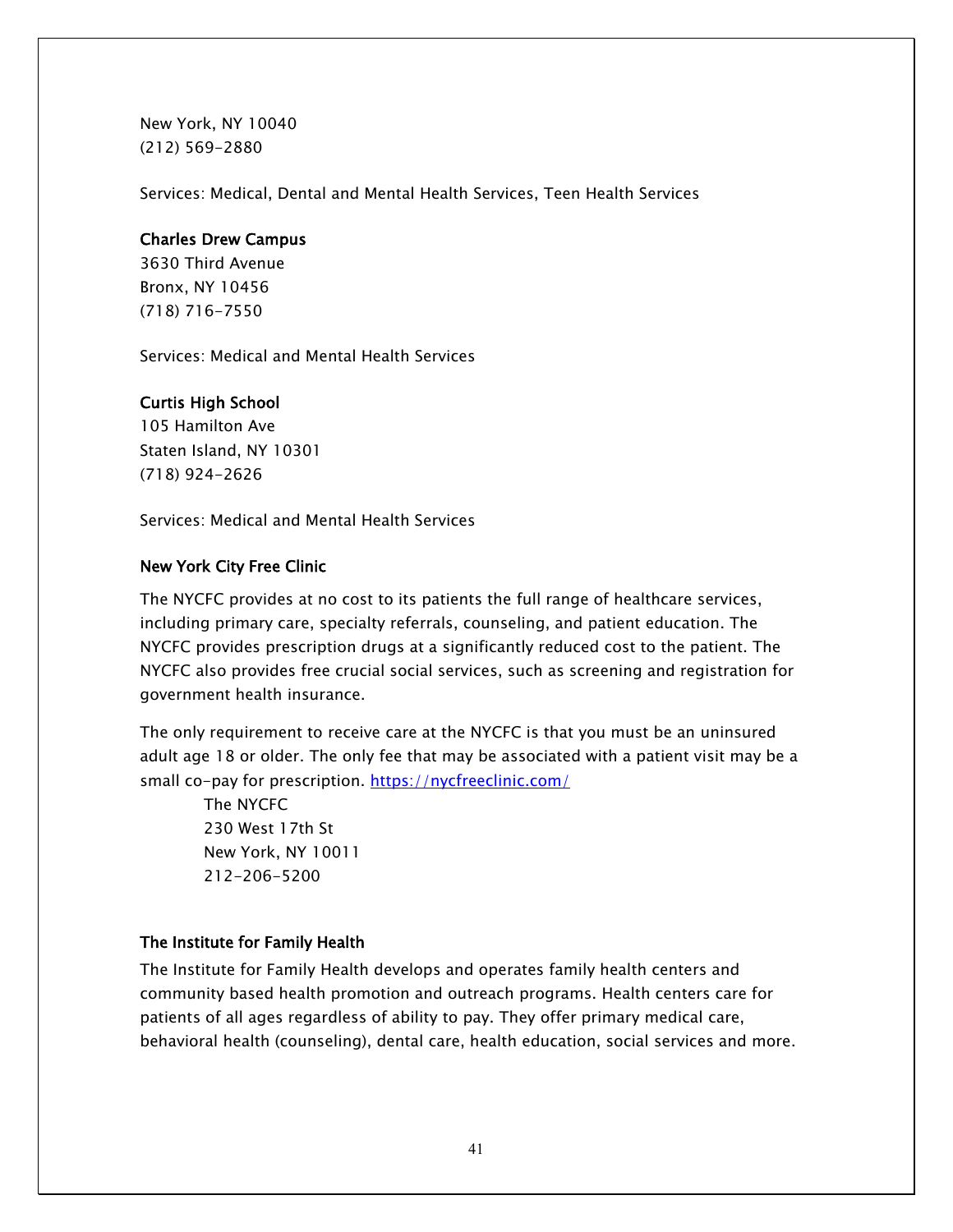Three Centers located in Manhattan:

#### Amsterdam Center

690 Amsterdam Avenue New York, NY 10025 (212) 865-4104

#### Institute for Family Health at 17th St

230 West 17th St (between 7th and 8th Aves) New York, NY 10011 212-206-5200

#### Family Health Center of Harlem

 1824 Madison Ave New York, NY 10035 212-423-4500

 The Institute accepts Medicare, Medicaid, as well as many other major insurance plans. No one is turned away for lack of insurance.

See this website for more details [http://www.institute2000.org/health](http://www.institute2000.org/health-care/locations/manhattan/)[care/locations/manhattan/](http://www.institute2000.org/health-care/locations/manhattan/)

#### The Charles B. Wang Community Health Center

This center is a leader in providing quality, culturally relevant, and affordable health care and education for underserved Asian Americans. They also advocate on behalf of the health and social needs of this population.<http://www.cbwchc.org/> (212) 379-6988

a.) 136-26 37Th Ave. Flushing, Queens 718-886-1200

b.) 268 Canal Street 6th floor 212-379-6998

#### The Gay Men's Health Crisis

GMHC serves people from all backgrounds, sexual orientations and gender identities. GMHC serves men, women and people of transgender experience and all gender expressions. GMHC serves both people who are HIV-positive and HIV-negative, with services for HIV-negative people primarily targeting those at high risk of contracting HIV.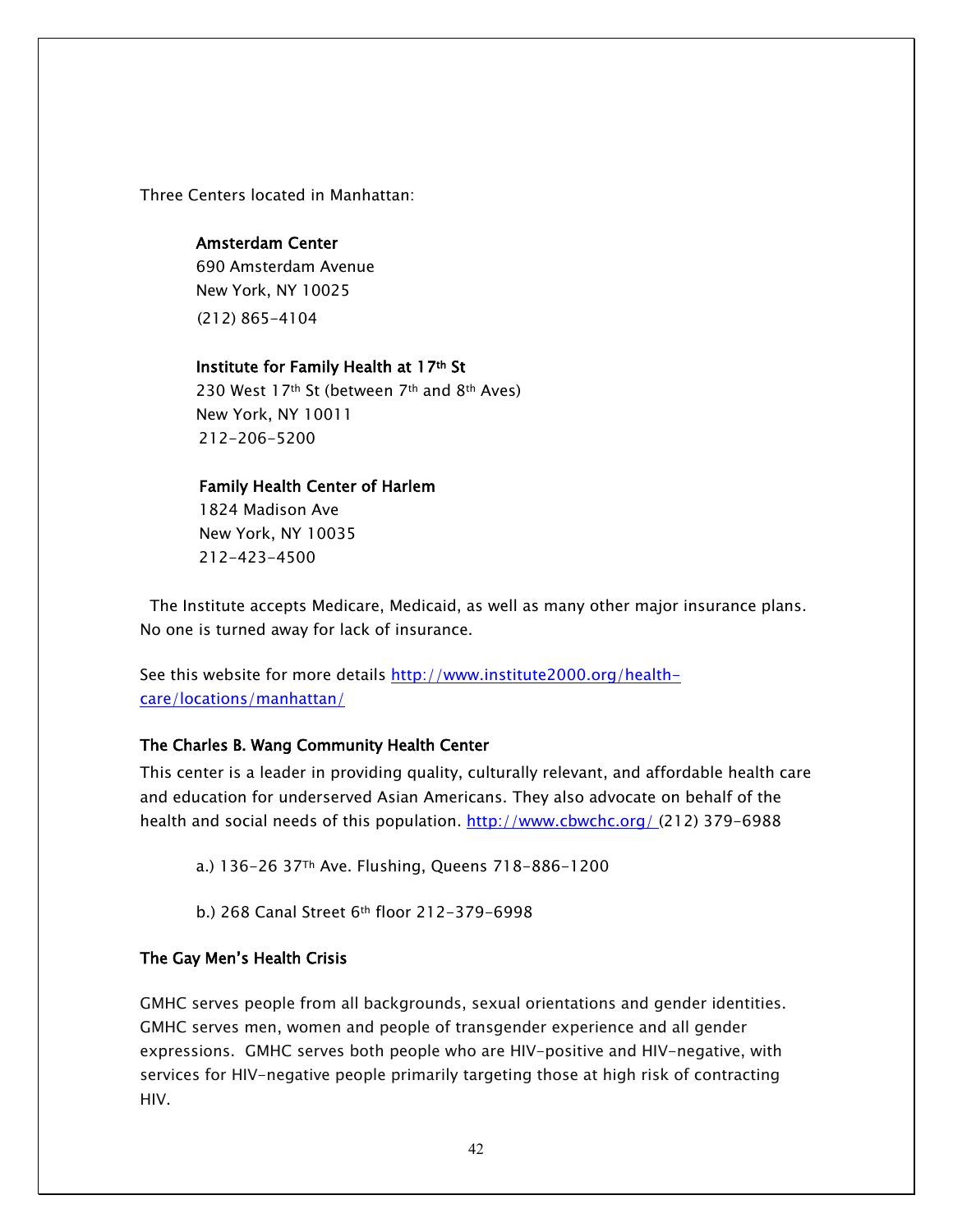GMHC offers an array of programs and services to thousands of men, women, and children every year. Though some of their services are for registered clients only, there are many workshops and programs available to the general public regardless of HIV status, sexual orientation, or gender. GMHC believes in promoting the health, mental health, and wellness of all people affected by HIV and AIDS. Whether you're interested in getting tested for HIV or if you have AIDS and are having difficulty with your public benefits, look below for an overview of many of the ways in which GMHC can help you. [http://www.gmhc.org/.](http://www.gmhc.org/)

 307 W 38th St New York, NY 10018 212-367-1000

#### Planned Parenthood New York City

PPNYC has more than 100 years of experience providing quality reproductive health care in a safe, supportive environment. They offer confidential services to women, men, and teens throughout New York, regardless of age or income. Among the services available at PPNYC include Annual Exams, Birth Control/Family Planning Services, Emergency Contraception (EC), Pregnancy Testing and Options, Counseling, Abortion Services, HIV/AIDS Testing and Counseling, PrEP (Pre-Exposure Prophylaxis), STD Testing, and Colposcopy

Their four health centers are staffed by highly trained professionals including boardcertified obstetrician/gynecologists, nurse practitioners, physician assistants, midwives, registered nurses, certified social workers, and family planning and HIV counselors. They are experts in their fields and know that providing the best possible care means listening to your concerns with understanding and respect. When you talk to them, it's always confidential. They have four easy-to-reach centers in New York City  $-$  all accessible by bus or subway in Brooklyn, downtown Manhattan, Staten Island or the Bronx. <http://www.plannedparenthood.org/nyc/> 1-800-230-7526.

Manhattan Location Margaret Sanger Center 26 Bleecker Street New York, NY 10012 For an appointment call: (212) 965-7000

#### New York State Cancer Services Program

Provides services for men and women who do not have health insurance OR have health insurance that does not cover the cost of these screenings, cannot pay for these screenings, and meet income, age and residency eligibility requirements.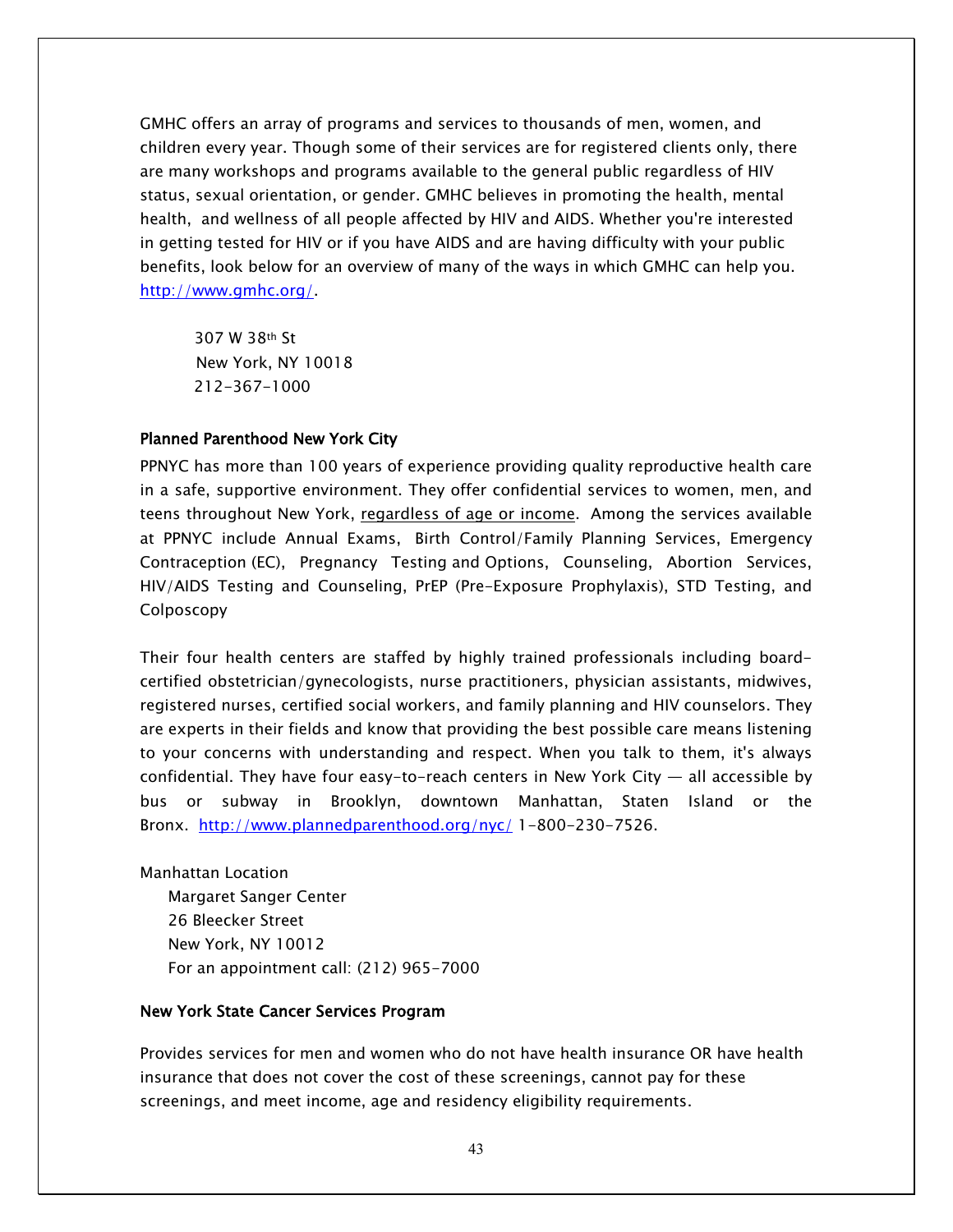To be connected to free breast, cervical, colorectal cancer screening, diagnostic, treatment and support services in your community please call the toll free number 1- 866-442-CANCER (2262).

Breast, Cervical and Colorectal Cancer Screening: Eligible clients are able to receive clinical breast exams, mammograms, Pap tests and colorectal cancer screening through fecal tests. Clients receiving positive screening tests also receive diagnostic testing and are referred to treatment if needed. Eligible clients are also enrolled in the Medicaid Cancer Treatment Program for Medicaid coverage for the duration of their breast, cervical, colorectal or prostate cancer

treatment[.http://www.health.ny.gov/diseases/cancer/services/](http://www.health.ny.gov/diseases/cancer/services/)

Information about hospitals and other health services in New York City, including clinics and emergency rooms, can be found at [http://www.nyc.gov/html/hhc.](http://www.nyc.gov/html/hhc) Below are some hotline and other phone numbers for additional reference.

| Lifenet (confidential mental health and substance abuse services)1-800-543-3638     |  |
|-------------------------------------------------------------------------------------|--|
|                                                                                     |  |
| NYC Well (confidential mental health and substance abuse services) 1-888-692-9355   |  |
| Special Victims Liaison Unit/Hot Line (confidential, non-recorded telephone service |  |
| answered by specially trained female New York City police detectives)1-212-267-7273 |  |
|                                                                                     |  |

#### Office of Alcoholism and Substance Abuse Services (OASAS) Hotline and CUNY Resources for Substance Abuse and Overdose (NYS Governor's Office Opiate/Heroin Initiative)

CUNY has joined the New York State Governor's Office in an important initiative to address a recent increase in heroin overdose. Heroin is an opiate, a class of drugs that is derived from the poppy plant. All opiate abuse, including many prescription painkillers, can lead to addiction, overdose, and even death. If you or someone you know is abusing heroin or prescription painkillers, CUNY's Mental Health and Wellness Offices can provide educational resources and referrals to organizations that can help. In addition, selected CUNY health and public safety staff are being trained to administer Naloxone, a drug used to counter the effects of opioid overdose and prevent death. For immediate help, visit your local emergency room, or call the OASAS HOPEline at 1-877-846-7369 24 hours a day, seven days a week, to speak with a trained medical professional. HOPEline staff can answer your questions and help you find treatment. All calls are free and confidential.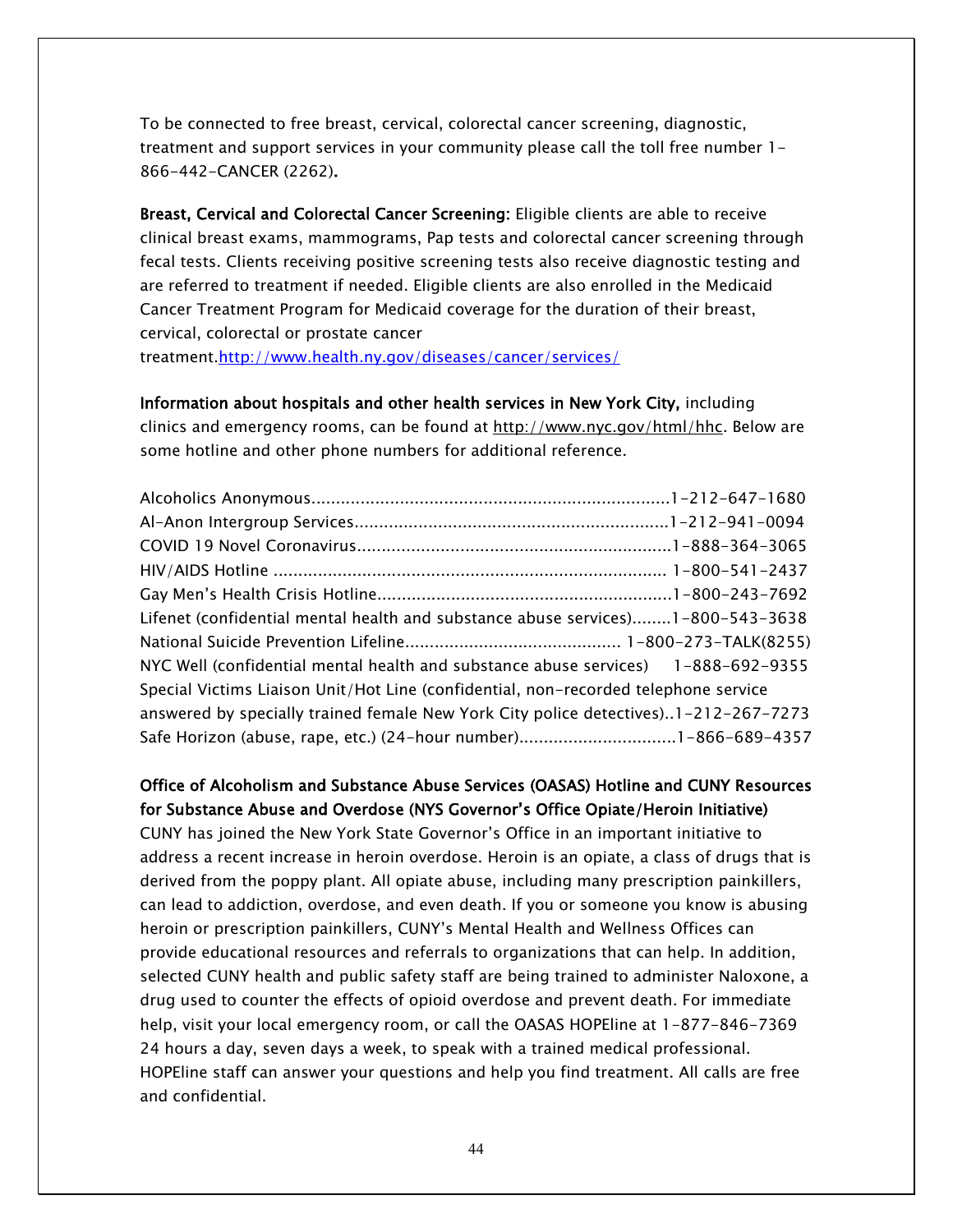#### SECTION K - Health Insurance Battles: Six Tricks that Work

The following is advice from professional patient advocate, speaker and radio-show host Trisha Torrey on what consumers can do to help access and to streamline coverage.

#### Six Secrets to Get Your Health Insurance Company to Pay

1. Be persistent. Health insurance representatives generally will speak as if their decisions come from policies that allow for no variation. What the companies don't want you to know is that sometimes when you get turned down by one representative, another may be more willing to give you the answer you want to hear.

Try this: If a claim is denied, it's worth checking to see whether you get consistent answers from two different sources -- perhaps call again to see if another representative makes the same decision and/or speak to someone with more authority.

2. Get everything in writing to even out the playing field. Insurance companies are scrupulous about keeping copies of all medical paperwork and correspondence involving your care -- including letters and e-mail correspondence. They also may record telephone conversations and, if there is a dispute about who said what and when, you'll do far better if you've also kept careful records.

To play at the same level: Retain copies of all correspondence (paper and online) that you send and receive. Also keep a log of notes and details of all phone calls (date and time, the name of the person you spoke to, what you discussed, any verbal commitments, etc.). And never accept only a verbal commitment from an insurance company -- always ask for confirmation in writing.

3. If you had no choice, you had no choice. If you weren't able to choose who your provider was, you should not have to pay higher, out-of-network costs.

For example: When your in-network surgeon chooses to use an out-of-network anesthesiologist for your surgery... or sends you to an out-of-network lab for blood work... the choice of provider was out of your control.

What to do: Insurers may do their best to deny the top level of reimbursement, but Torrey says to be persistent in stating your case and insisting on coverage. Similarly, when emergency care is needed and you are therefore not in control of health-care decisions, you may not be liable for higher out-of-network costs. Check your policy. Also, in some states, out-of-network emergency care coverage is mandated by law.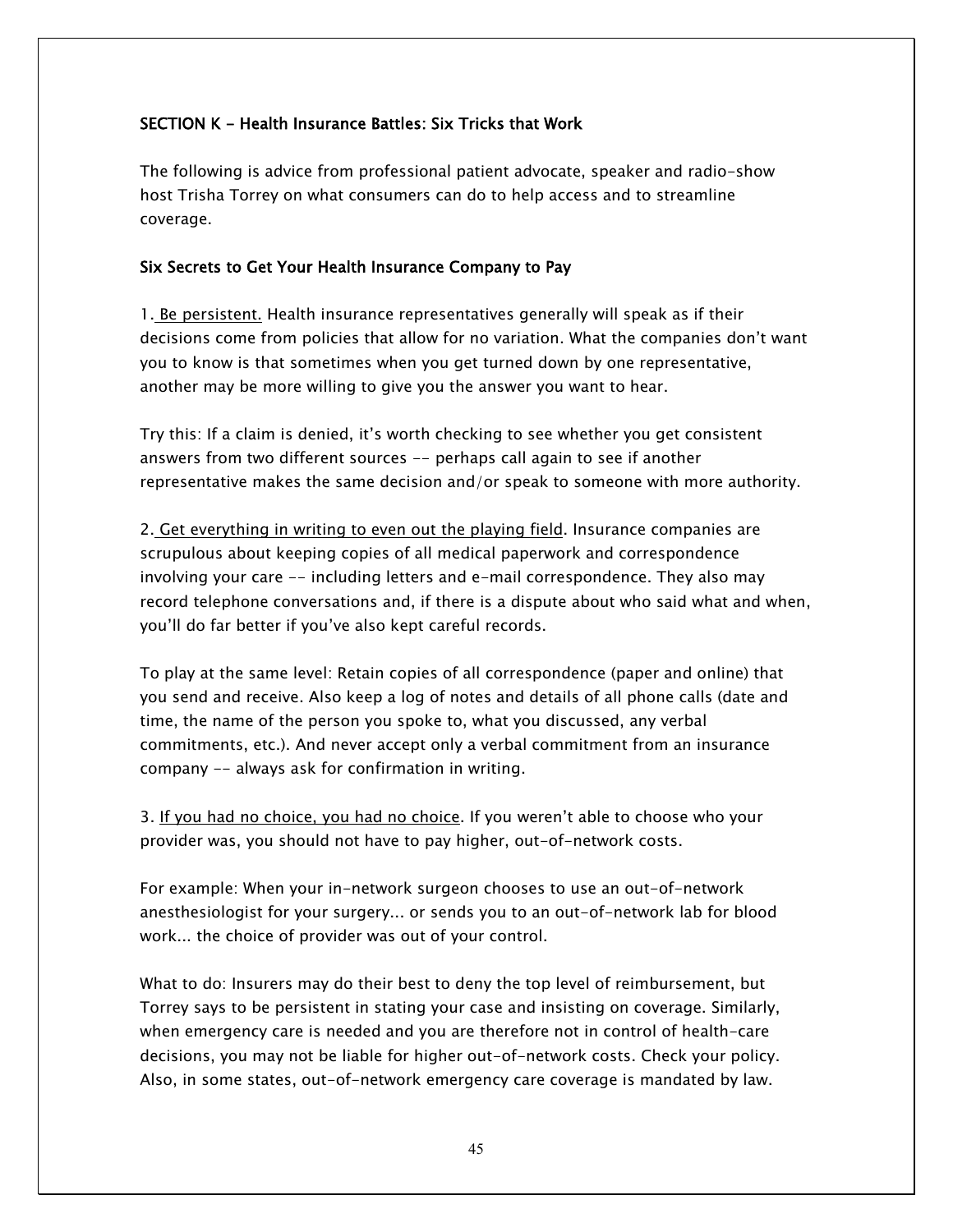4. Tell all... there's no such thing as too much information. Requirements are tightening up for screening tests that look for signs of disease before symptoms develop, and some insurers limit the diagnostic tests they'll cover, too. Check your policy to be sure.

To get around this: Be sure you clearly and specifically report the symptoms you are concerned about, even if they're embarrassing (for instance, for colonoscopy a change in bowel movements or traces of blood in your stool).

5. Even an insurance company can be intimidated by credentials and titles. Irate consumers aren't very scary to big insurance companies... but doctors and congressional representatives can make them nervous. If coverage is initially denied to you for a test or other service, an explanatory call from your physician might get a different outcome.

A good strategy: On critical correspondence, copy your congressperson, state insurance commissioner or another state board that regulates health plans. You can find links to the regulatory entities in all 50 states at the Web site of the National Association of Insurance Commissioners & the Center for Insurance Policy and Research - <http://www.naic.org/index.htm> -- check "States & Jurisdiction Map." That way, the insurer will have to answer to them for the decisions it makes.

6. Patient advocates know what works... and insurers know it. Insurers are not fans of these persistent, well-informed third parties who can help slice through red tape and are good at negotiating favorable coverage and settlements.

How to find one: Start with a service you don't even have to pay for -- the nonprofit Patient Advocate Foundation [\(www.patientadvocate.org](http://www.patientadvocate.org/) or 800-532-5274), which provides free case-management services for people with serious diseases, such as cancer, and has lots of experience needling insurance companies. (Note: This organization is staffed by volunteers, so its phones often are busy. If you find that is the case, you can go directly to its "Request Patient Assistance with a Case Manager" form by clicking **Intake** (force.com).)

There are also for-profit patient advocate firms that employ nurses and other healthcare professionals to argue cases on patients' behalf. They may charge as much as \$150 to \$200/hour -- but for a big bill, it might be worth it. You can find patient advocates in your region at Torrey's Web site, <https://advoconnection.com/>, a directory of patient advocates.

As Torrey notes, insurers are a wily lot -- but you can get real results by using these secrets to turn the tables on them and get the health coverage you need and deserve.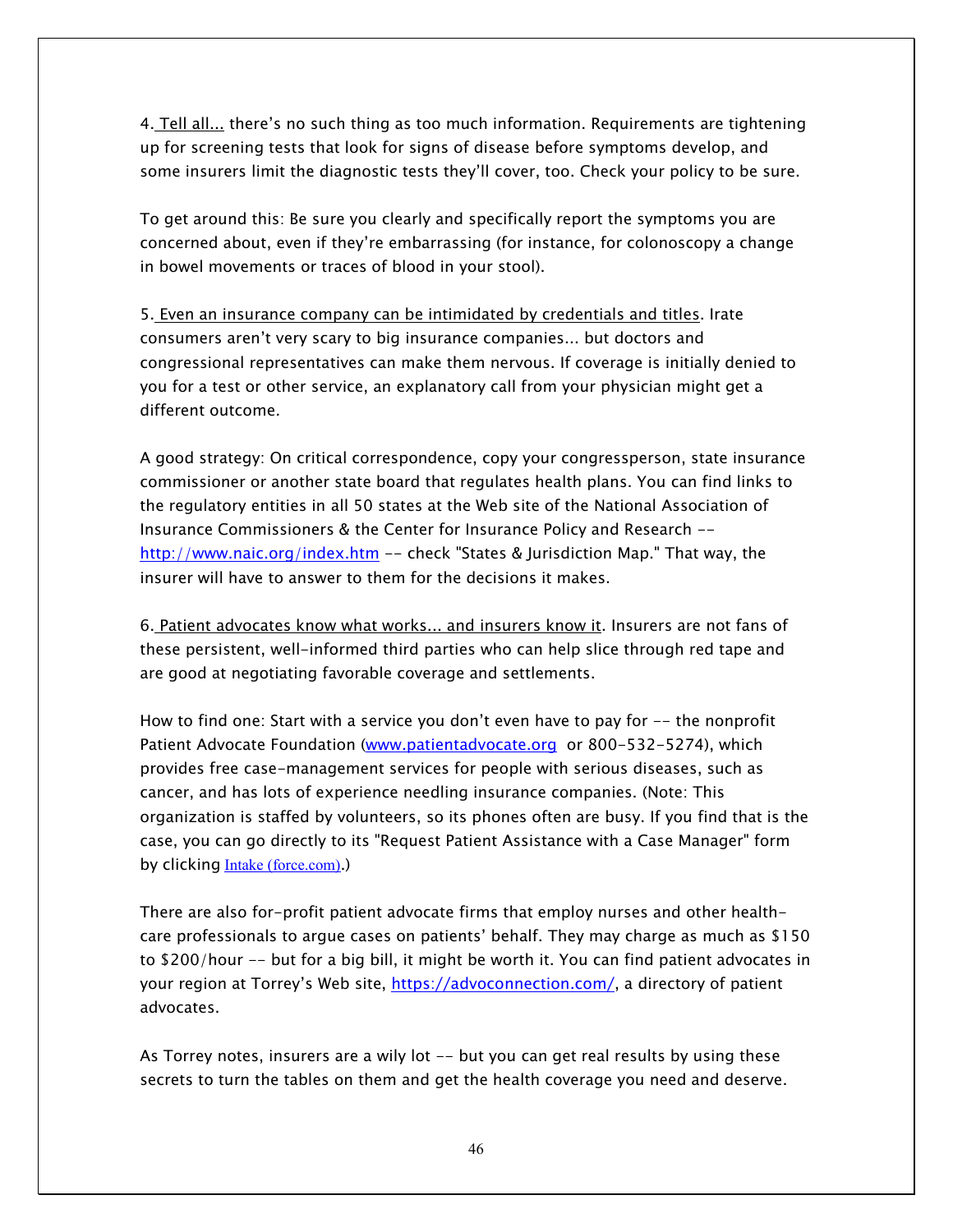Source(s):

Trisha Torrey, patient advocate, syndicated newspaper columnist, radio talk-show host and national speaker based in upstate New York. She is author of You Bet Your Life! The 10 Mistakes Every Patient Makes. Visit her blog at [http://trishatorrey.com/.](http://trishatorrey.com/)

#### Health Insurance - Glossary of Terms

These are general definitions and not intended to apply to any specific health insurance plan.

Affordable Care Act: A federal law providing for a fundamental reform of the U.S. healthcare and health insurance system in 2010.

Annual and Lifetime Maximum Benefit Amounts: Maximum dollar amounts that limit the total amount the plan must pay for all healthcare services provided to a subscriber per year or in his/her lifetime.

Adverse Selection: The tendency of people who have a greater-than-average likelihood of loss to seek healthcare coverage to a greater extent than individuals who have an average or less-than-average likelihood of loss.

Allowable Fee, or Usual and Customary Reimbursement (UCR): The amount commonly charged for a particular medical service by physicians within a particular geographic region. UCR fees are used by traditional health insurance companies as the basis for provider reimbursement.

Behavioral Healthcare: The provision of mental health and chemical dependency (or substance abuse) services.

[Brand-name](http://www.healthinsurance.org/glossary/brand-name-drug/) Drugs: Prescription drugs marketed with a specific brand name by the company that manufactures it, usually the company which develops and patents it. When patents run out, generic versions of many popular drugs are marketed at lower cost by other companies. Check your insurance plan to see if coverage differs between brand-name and their generic equivalents.

Catastrophic Health Insurance: A health insurance policy that is designed to give protection against a catastrophic injury or illness. It is sometimes referred to as a hospitalization-only plan. This is typically a high deductible, low premium health insurance policy and usually does not pay for regular doctor visits (check-ups, etc.) or prescriptions, but covers major hospital and medical expenses. People who choose this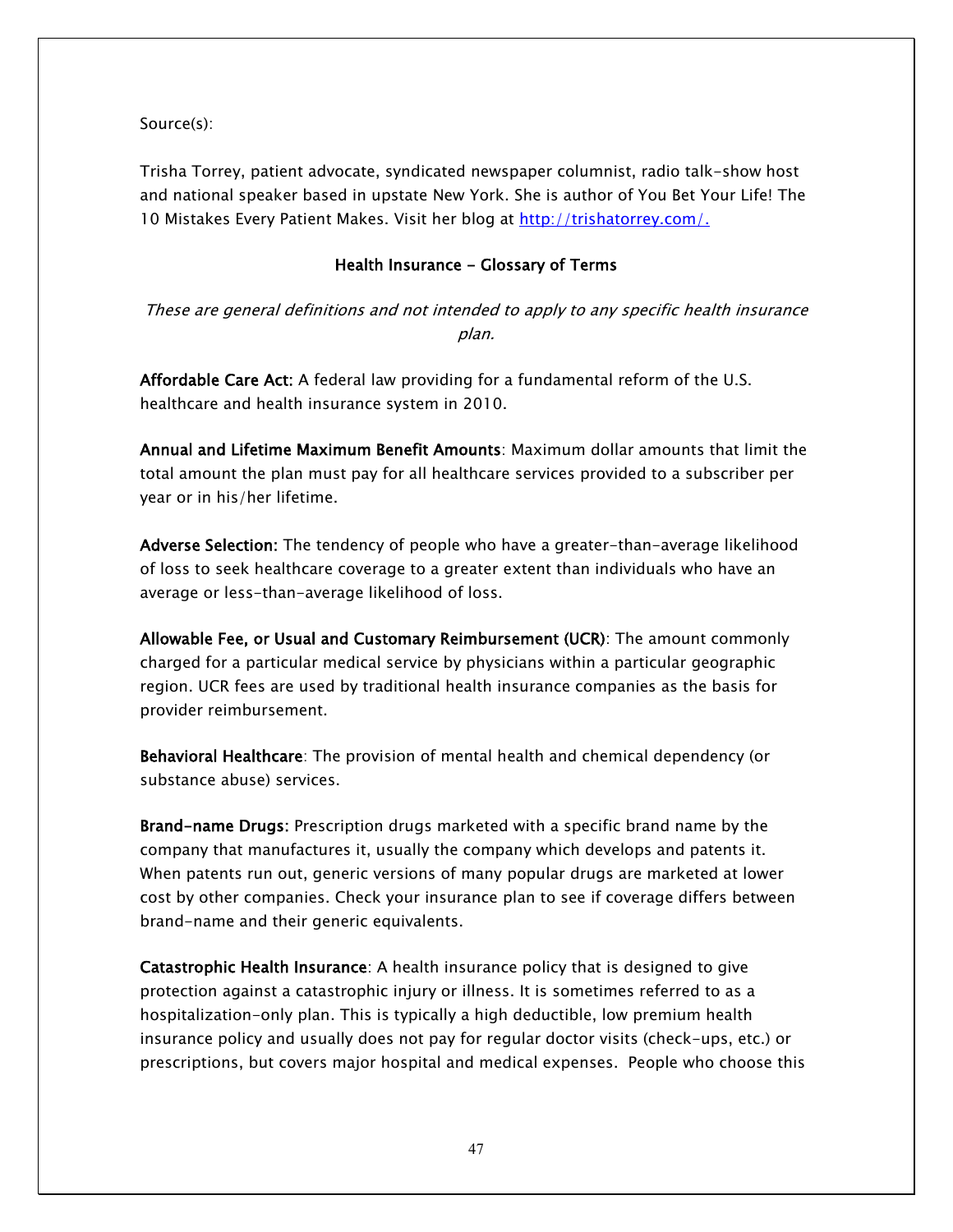policy are generally healthy and do not require regular medical attention, but want protection in case of emergency

Claim: An itemized statement of healthcare services and their costs provided by a hospital, physician's office or other provider facility. Claim forms are submitted to the insurer or managed care plan by either the plan member or the provider for payment of the costs incurred.

Claimant: The person or entity submitting a claim.

Claims Examiners: Employees in the claims administration department who consider all the information pertinent to a claim and make decisions about the insurance company's payment of the claim. Also known as claims analysts.

Claims Investigation: The process of obtaining all the information necessary to determine the appropriate amount to pay on a given claim.

Coinsurance: Some insurance coverage requires you to pay a percentage of the cost of covered medical services, usually 20-30 percent. For example, you pay 20 percent of the cost, and your insurance pays 80 percent of the usual and customary cost. Your portion of the cost is the coinsurance.

Commercial Insurers: Health insurance can also be written by life insurers, property/casualty insurers and other types of insurers. These insurers offer products similar to those provided by nonprofit indemnity insurers. Policyholders are subject to deductibles and significant out-of-pocket costs unless they use a preferred provider network.

Consolidated Omnibus Budget Reconciliation Act (COBRA): A federal act which requires each group health plan to allow employees and certain dependents to continue their group coverage at a set premium for a stated period of time following a qualifying event that causes the loss of group health coverage. Qualifying events include reduced work hours, death or divorce of a covered employee, and termination of employment. The premium charged to the enrollee is usually the full (100%) cost plus an additional 2% administrative fee. The cost is paid monthly and directly by the enrollee to the organization administering the COBRA program.

Coordination of benefits: A practice which is used to ensure that insurance claims are not paid multiple times when someone is insured under multiple insurance plans. If health care benefits are coordinated, the insurance companies share the burden without overpaying, and the insured is fully covered, but not covered to excess. Under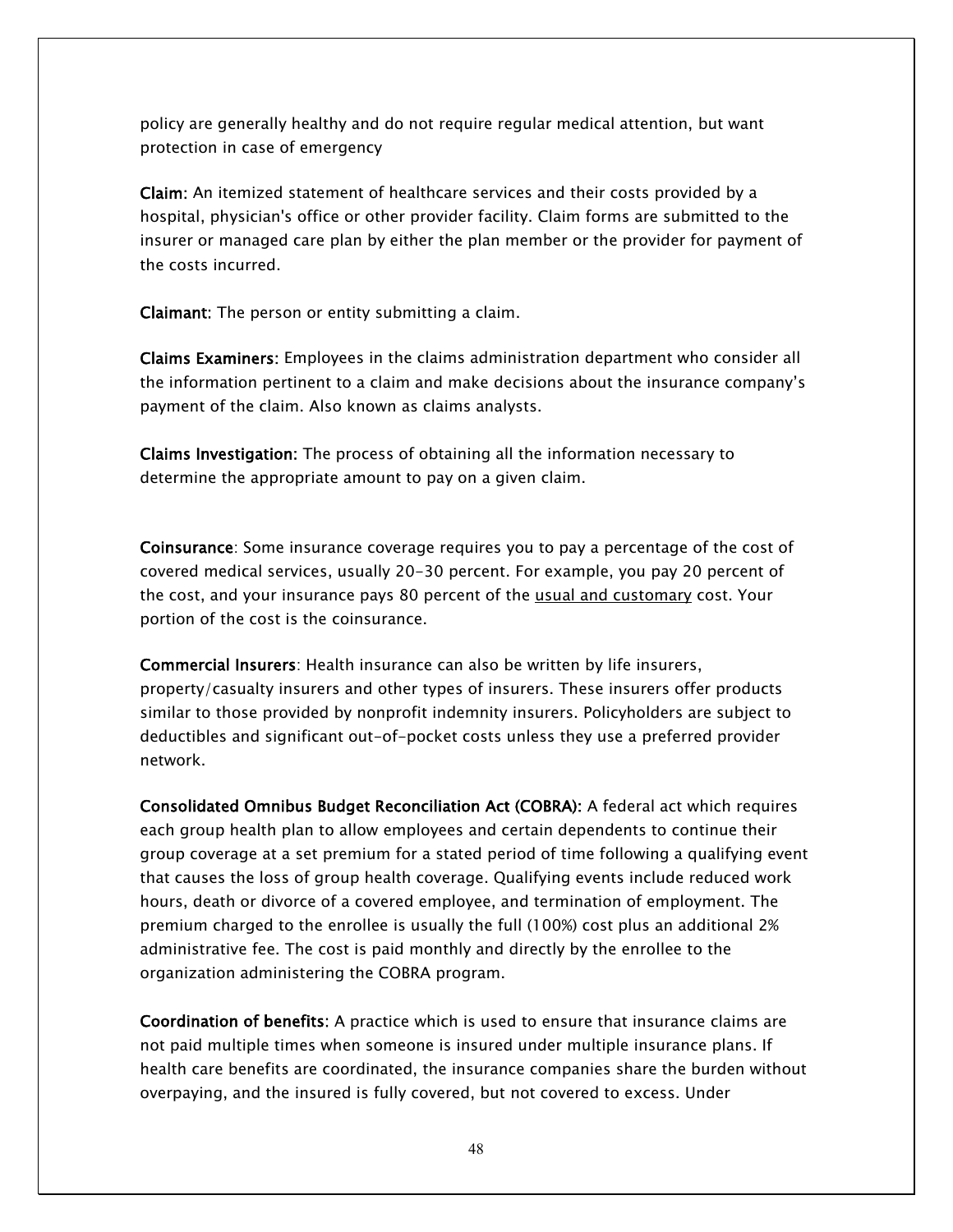coordination of benefits, one insurer is designated as the primary insurer, which means that claims are sent to this company first. If the primary insurer refused to pay a claim or did not pay a claim in full, the claim would be passed to the secondary insurer.

Copayment: A flat fee for specified medical services required by some insurers. For example, you may pay a \$10 copayment for a doctor visit or a \$50 copayment for a hospital stay.

Deductible: The amount you must pay each year for your medical expenses before your insurance policy starts paying. Deductibles are common in fee-for-service coverage and PPOs.

Denial of Claim: Denial of claim is the refusal of an insurance company or carrier to honor a request by an individual (or his or her provider) to pay for health care services obtained from a health care professional.

Dependent: A dependent is a person or persons relying on the policy holder for support: may include the spouse, domestic partner and/or unmarried children (whether natural, adopted or step) of an insured.

Diagnostic and Treatment Codes: Special codes that consist of a brief, specific description of each diagnosis or treatment and a number used to identify each diagnosis and treatment.

**Effective Date**: The effective date is the date your insurance coverage commences.

Eligibility: Specific requirements an individual must meet to qualify for coverage. If you lose eligibility, health plans may cancel your coverage.

Exchanges: Health exchanges, also called health insurance marketplaces, are organizations set up to facilitate the purchase of health insurance in each state in accordance with Affordable Care Act. Marketplaces provide a set of governmentregulated and standardized health care programs from which individuals may purchase health insurance policies eligible for federal subsidies.

Exclusion: An exclusion is a provision within a health insurance policy that eliminates coverage for certain services, equipment, providers, etc.

Explanation of Benefits (EOB): An explanation of benefits is the insurance company's written explanation regarding a [claim,](http://www.healthinsurance.org/glossary/claim/) showing what they paid and what the client must pay. It is not a bill. The document is sometimes accompanied by a benefits check.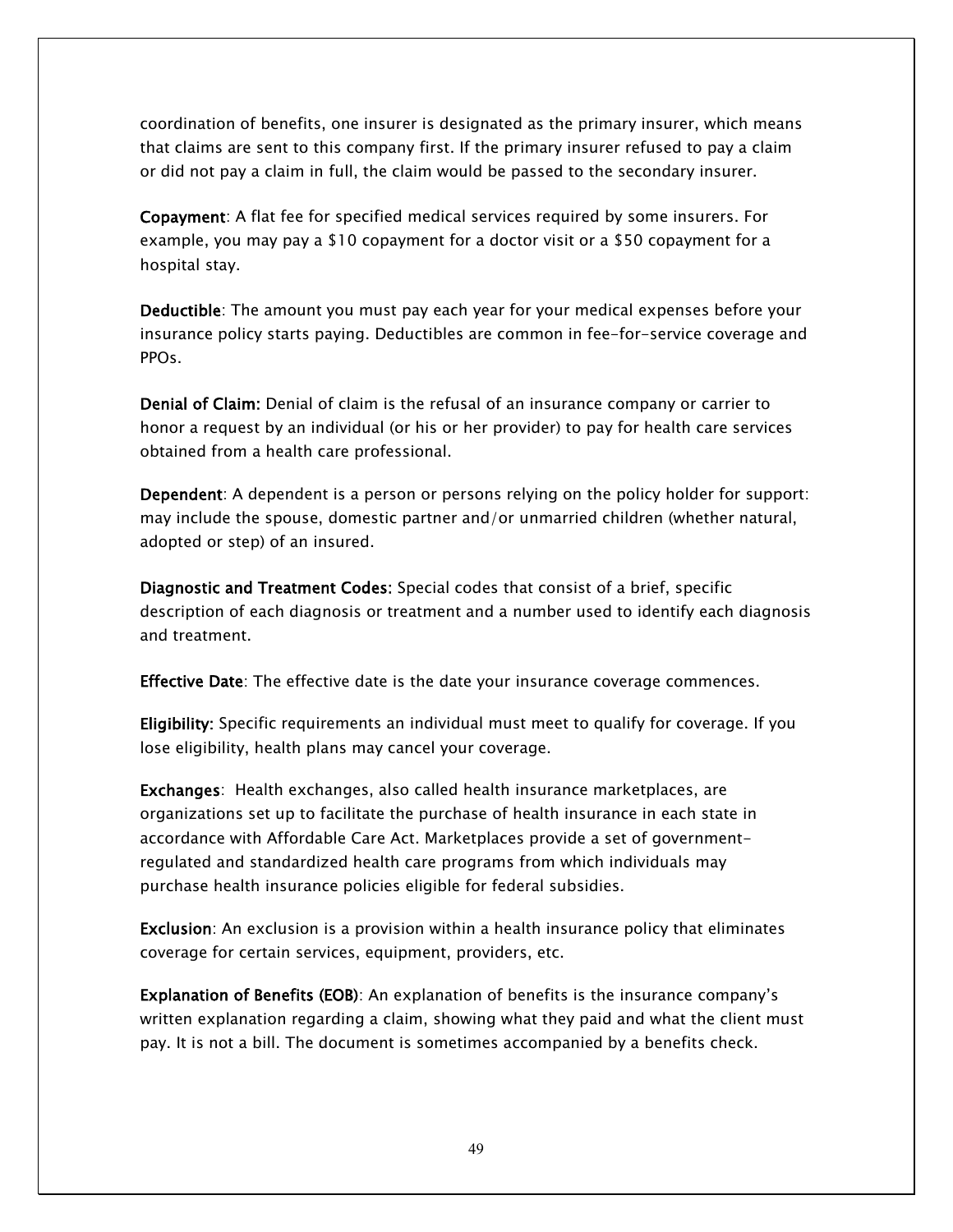External Appeal/External Review: You may request an independent external review when you are denied health care services on the basis that those services are experimental, investigational, or not medically necessary. The review is conducted by an external review organization that is not affiliated with your insurer, your doctor, or your family.

Fee-for-Service (FFS): Also known as indemnity insurance, FFS is a type of health coverage that typically allows you to go to any doctor or provider. Your insurance company will reimburse your provider for each covered service provided. Deductibles and coinsurance usually apply in FFS coverage.

Formulary: A list of preferred, commonly prescribed prescription drugs.

Generic Drug: Once a company's patent on a brand-name prescription drug has expired, other drug companies are allowed to sell the same drug under a generic label. Generic drugs are less expensive to the insured, and most prescription and health plans encourage clients to choose generic drugs.

Group Insurance: A heath insurance policy or a health care services contract that covers a group of employees or members and often their dependents. Health care coverage occurs under a master policy issued to the employer or other group.

Health Maintenance Organization (HMO) Plan: A type of coverage that provides comprehensive health services to members in return for a monthly premium and copayment. In an HMO plan, members may choose a primary care physician (PCP) who coordinates each assigned member's care. The PCP refers patients to specialists and provider services as needed. Although many HMOs require their members go to the doctors and other providers in the HMO provider network, some HMO plans offer the option to go out-of-network (for example in a POS plan). HMO plans often require members receive a referral from their PCP before seeing a specialist.

Major Medical Insurance: Health insurance to cover medical expenses over and above that of a basic health insurance policy. Major medical policies pay expenses both in and out of the hospital.

Marketplace: Health insurance marketplaces, also called health exchanges, are organizations set up to facilitate the purchase of health insurance in each state in accordance with Affordable Care Act. Marketplaces provide a set of governmentregulated and standardized health care programs from which individuals may purchase health insurance policies eligible for federal subsidies.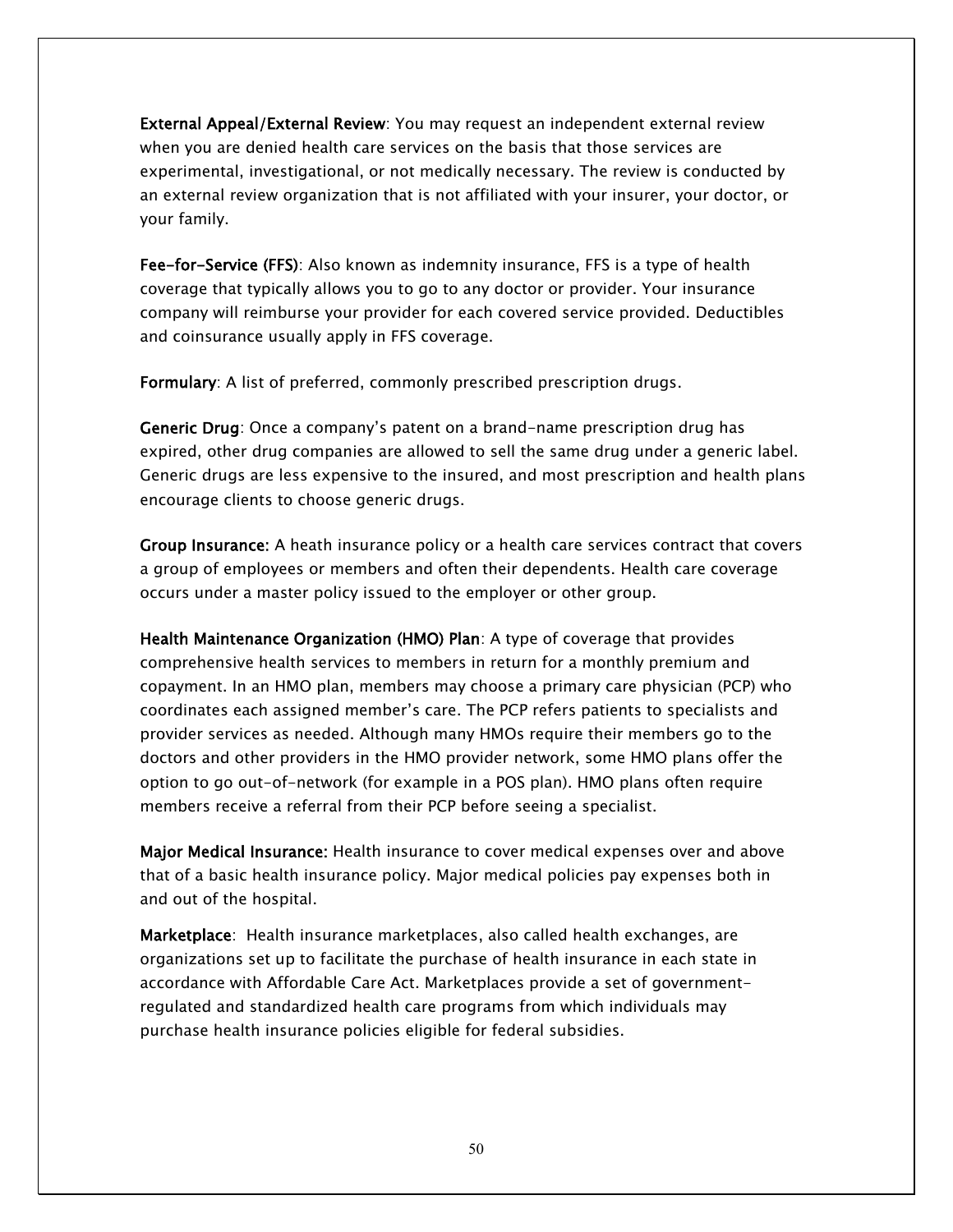Medicaid: A joint federal and state program that provides hospital expense and medical expense coverage to the low-income population and certain aged and disabled individuals.

Medically Necessary Services: Services or supplies as provided by a physician or other healthcare provider to identify and treat a member's illness or injury, which, as determined by the payer, are consistent with the symptoms, diagnosis, and treatment of the member's condition; in accordance with the standards of good medical practice; not solely for the convenience of the member, member's family, physician, or other healthcare provider; and furnished in the least intensive type of medical care setting required by the member's condition.

Network: The group of physicians, hospitals and other medical care professionals that a managed care plan has contracted with to deliver medical services to its members.

Open Enrollment Period: A specified time period (generally the month of November) when various transactions or changes to enrollment that normally require a thirty day waiting period are effective immediately.

Out of Network Provider: An out-of-network provider is one not contracted with the health insurance plan. Typically, if you visit a physician or other provider within the network, the amount you will be responsible for paying will be less than if you go to an out-of-network provider. Though there are some exceptions, in many cases, the insurance company will either pay less or not pay anything for services you receive from out-of-network providers.

Out-of-pocket Maximum: The amount of co-insurance a member must pay before outof-network claims will be paid at 100% of the allowed amount.

Outpatient Care: Treatment that is provided to a patient who is able to return home after care without an overnight stay in a hospital or other inpatient facility.

Participating Provider: A health care provider (e.g., doctor, psychologist, hospital) who agrees to accept the terms, conditions and allowable payments of an insurer.

Point of Service (POS) Plan: A type of managed care coverage that allows members to choose to receive services either from participating HMO providers or from providers outside the HMO's network. Members pay less for in-network care. For out-of-network care, members usually pay a deductible and coinsurance.

Precertification: A utilization management technique that requires a plan member or the physician in charge of the member's care to notify the plan, in advance, of plans for a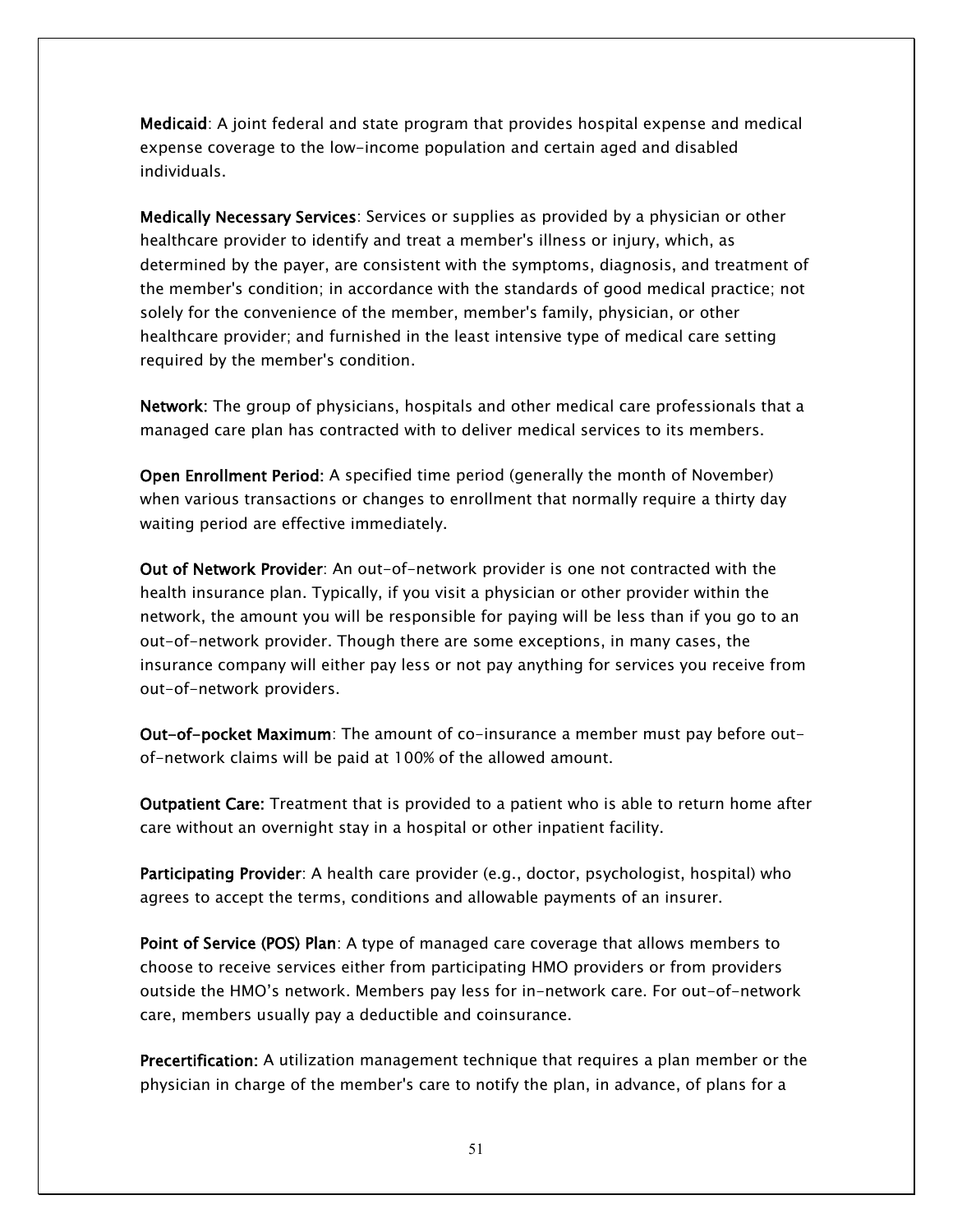patient to undergo a course of care such as a hospital admission or complex diagnostic test. Also known as prior authorization.

Preferred Provider Organization (PPO): A type of managed care coverage based on a network of doctors and hospitals that provides care to an enrolled population at a prearranged discounted rate. PPO members usually pay more when they receive care outside the PPO network.

Preferred Allowance: The amount a preferred provider will accept as payment in full for Covered Medical Expenses.

Premium: The amount you or your employer pays in exchange for health insurance / medical insurance coverage.

Pre-Tax: If selected, the enrollee's health insurance premium is deducted from their gross wages before taxes are withheld. This generally results in lowering the enrollee's taxes since it is based on a lower salary. Salary based taxes include; Federal income taxes, Social Security taxes and most State and local income taxes. Please note that the impacted taxes vary by state. This status does restrict the types of changes that can be made and when. Making changes to your Pre-Tax status can only be made during the Open Enrollment Period or for specific qualifying events. For NYSHIP, if an applicant does not select Pre-Tax on the enrollment form, it will default to this status.

Preventive Care: Medical, dental or other services aimed at early detection and intervention.

Primary Care Physician (PCP): An internist, pediatrician, family physician, general practitioner, or in some instances an obstetrician/gynecologist. If you are enrolled in an HMO, you usually must choose a PCP from a list of participating providers. The PCP coordinates your care and makes referrals to specialists as needed.

Provider: Provider is a term used for health professionals who provide health care services. Sometimes, the term refers only to physicians. Often, however, the term also refers to other health care professionals such as hospitals, nurse practitioners, chiropractors, physical therapists, and others offering specialized health care services.

Qualifying Event: Events such as marriage, divorce, the birth of child or becoming a child's legal guardian or adoptive or step- parent are examples as is the loss of health insurance. If these transactions are submitted within the initial thirty days of the event, the coverage typically becomes effective as of the qualifying event date. If submitted past the initial thirty days, coverage may be subject to a thirty day waiting period from the submission date.